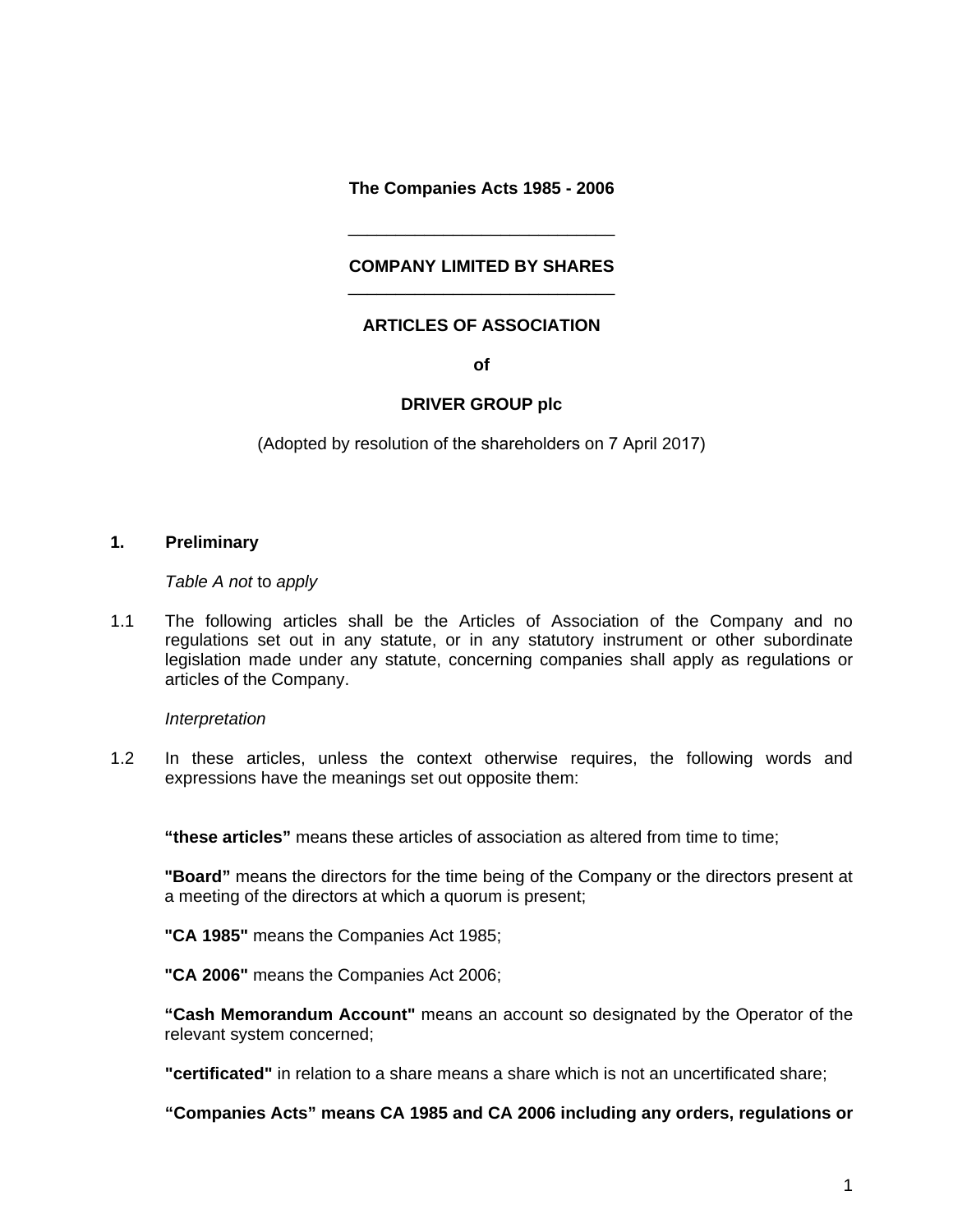# **other subordinate legislation made under them as from time to time in force in so far as it applies to the Company;**

**"Company"** means DRIVER GROUP plc;

**"CREST"** means the relevant system (as defined in the Regulations) of which CRESTCo Limited is the Operator (as defined in the Regulations);

**"Electronic Communication" means the document or information is sent or supplied in such electronic form and by such electronic means as set out in section 1168 of CA 2006;** 

**"London Stock Exchange" means the London Stock Exchange plc or its successors;** 

**"month"** means calendar month;

**"Operator"** has the meaning given in the Regulations;

**"paid"** means paid or credited as paid;

**"participating issuer"** has the meaning given in the Regulations;

**"participating security"** has the meaning given in the Regulations;

**"properly authenticated dematerialised Instruction"** shall have the meaning given in the Regulations;

**"Register"** means the register of members of the Company;

**" Registered Office"** means the registered office of the Company for the time being;

**"Regulations"** means the Uncertificated Securities Regulations 2001 (S) 2001 no. 3755) including any modification thereof and any rules made thereunder or any regulations in substitution thereof made under the Companies Acts and for the time being in force*;* 

**"relevant system"** has the meaning given in the Regulations;

**"Secretary"** means the secretary for the time being of the Company or any other person appointed to perform the duties of the secretary of the Company including a joint, assistant or deputy secretary:

**"Statutes"** means CA 1985, CA 2006 and all other statutes, orders, listing rules, regulations and other subordinate legislation for the time being in force concerning companies so far as they apply to the Company;

**"Treasury Shares"** has the meaning given in the CA 1985 (as amended by the Companies (Acquisition of Own Shares) (Treasury Shares) Regulations 2003 and The Companies (Acquisition of Treasury Shares) No. 2 Regulations 2003);

**" uncertificated"** in relation to a share means a share the title to which is recorded in the Register as being held in uncertificated form and which, by virtue of the Regulations, may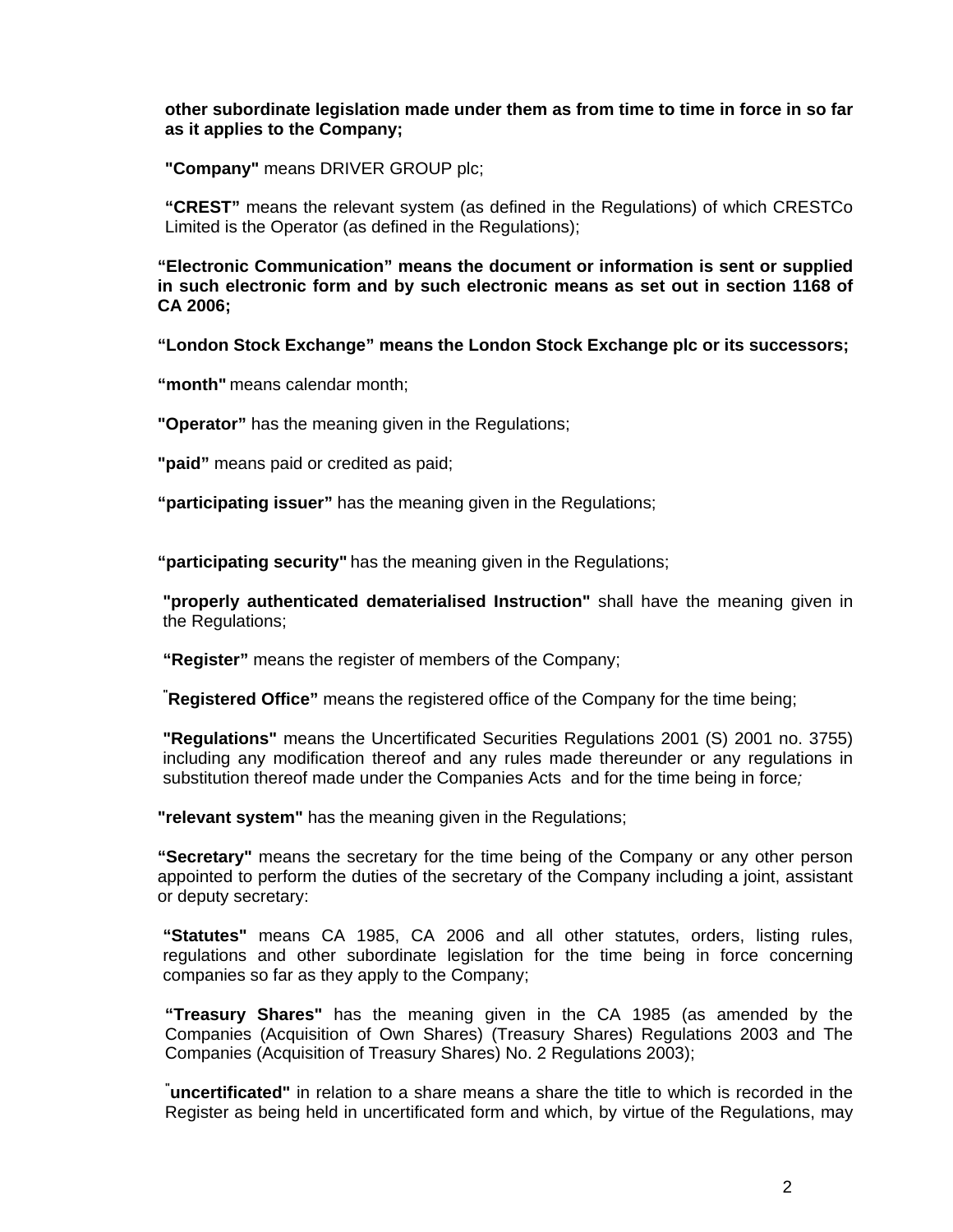be transferred by means of a relevant system;

**"United Kingdom"** includes England, Scotland, Wales and Northern Ireland but excludes the Channel Islands and the Isle of Man;

**"in writing"** means written or produced by any substitute for writing or partly one and partly another; and

**"year"** means calendar year.

- 1.3 In these articles:
	- (a) reference to any statute or statutory provision includes a reference to that statute or statutory provision as amended, extended or re-enacted and for the time being in force and to any regulation, order, instrument or subordinate legislation under the relevant statute or statutory provision. In particular (without prejudice to the generality of the foregoing) a reference to a section of CA 1985 shall include reference to any section of CA 2006 which replaces, modifies or re-enacts that section of CA 1985 at any time after the date of these articles with effect from the date such section of CA 2006 comes into force;
	- (b) where the context so admits words and expressions used in the Regulations shall bear the same meaning in these articles;
	- (c) references herein to a share (or to a holding of shares) being in uncertificated form or in certificated form are references, respectively, to that share being an uncertificated unit of a security or a certificated unit of a security;
	- (d) for the purposes of these articles, a dematerialised instruction is properly authenticated if it complies with the specifications referred to *in* paragraph 5(b) of schedule 1 to the Regulations;
	- (e) reference to the singular includes a reference to the plural and vice versa;
	- (f) reference to any gender includes a reference to all other genders;
	- (g) headings are included only for convenience and shall not affect meaning;
	- (h) references to persons include bodies corporate, unincorporated associations and partnerships and any reference to any party who is an individual is also deemed to include their respective legal personal representatives;
	- (i) unless the context (or this or the preceding article) otherwise require, words or expressions bear the same meaning as in the Companies Acts; and
	- (j) for the purposes of these articles, references to a relevant system shall be deemed to relate to the relevant system in which the particular share or class of shares or renounceable right of allotment of a share concerned in the capital of the Company is a participating security for the time being and all references in these articles to the giving of an instruction by means of a relevant system shall be deemed to relate to a properly authenticated dematerialised instruction given in accordance with the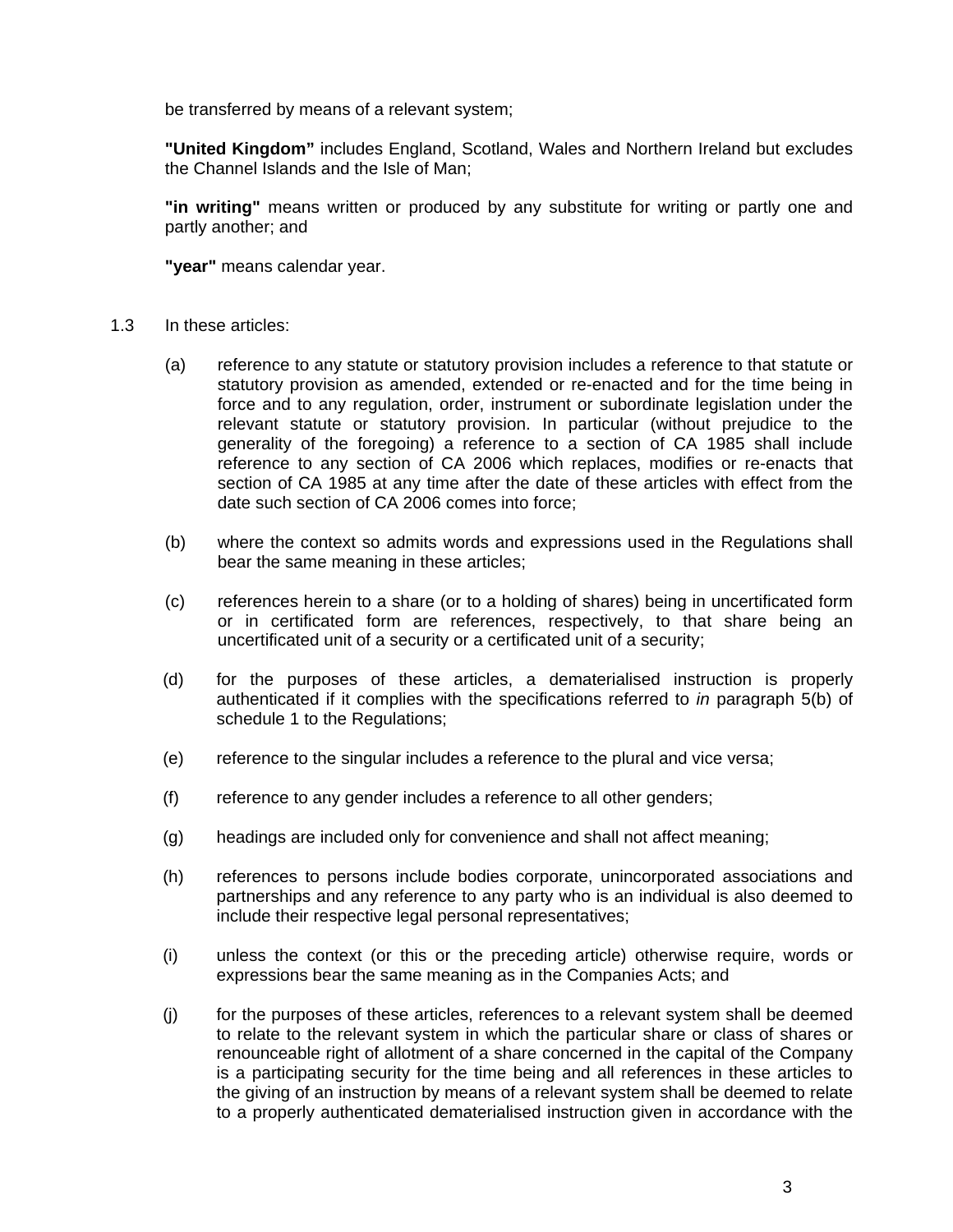Regulations and the giving of such instructions shall be subject to:

- (i) the facilities and requirements of the relevant system;
- (ii) the extent permitted by the Regulations; and
- (iii) the extent permitted by or practicable under the rules, procedures and practices from time to time of the Operator of the relevant system.

## *Registered Office*

1.4 The Registered Office shall be at such place in England and Wales as the Board shall from time to time appoint.

# **2. Share Capital**

*Authorised share capital*

2.1 Intentionally left blank

# *Variation of rights*

- 2.2 Whenever the share capital of the Company is divided into different classes of shares, the special rights for the time being attached to any share or class of share in the Company may, subject to the provisions of the Statutes, be varied or abrogated either with the consent in writing of the holders of not less than three-quarters in nominal value of the issued shares of the class or with the sanction of a special resolution passed at a separate general meeting of the holders of the shares of the class (but not otherwise) and may be so varied or abrogated whilst the Company is a going concern or during or in contemplation of a winding-up. To every such separate general meeting all the provisions of these articles relating to general meetings of the Company and to the proceedings at such general meetings shall with necessary modifications apply, except that:
	- (a) the necessary quorum shall be two persons holding or representing by proxy at least one-third in nominal value paid up of the issued shares of the class (but so that if at any adjourned meeting a quorum as defined above is not present, any one holder of any shares of the class present in person or by proxy shall be a quorum); and
	- (b) any holder of shares of the class present in person or by proxy may demand a poll and every such holder shall on a poll have one vote for every share of the class held by him.
- 2.3 The preceding article shall apply to the variation or abrogation of the special rights attached to some only of the shares of any class as if each group of shares of the class differently treated formed a separate class the special rights of which are to be varied.
- 2.4 The special rights attached to any class of shares having preferential rights shall not, unless otherwise expressly provided by the terms of issue of that class of shares, be deemed to be varied:
	- (a) by the creation or issue of further shares ranking as regards participation in the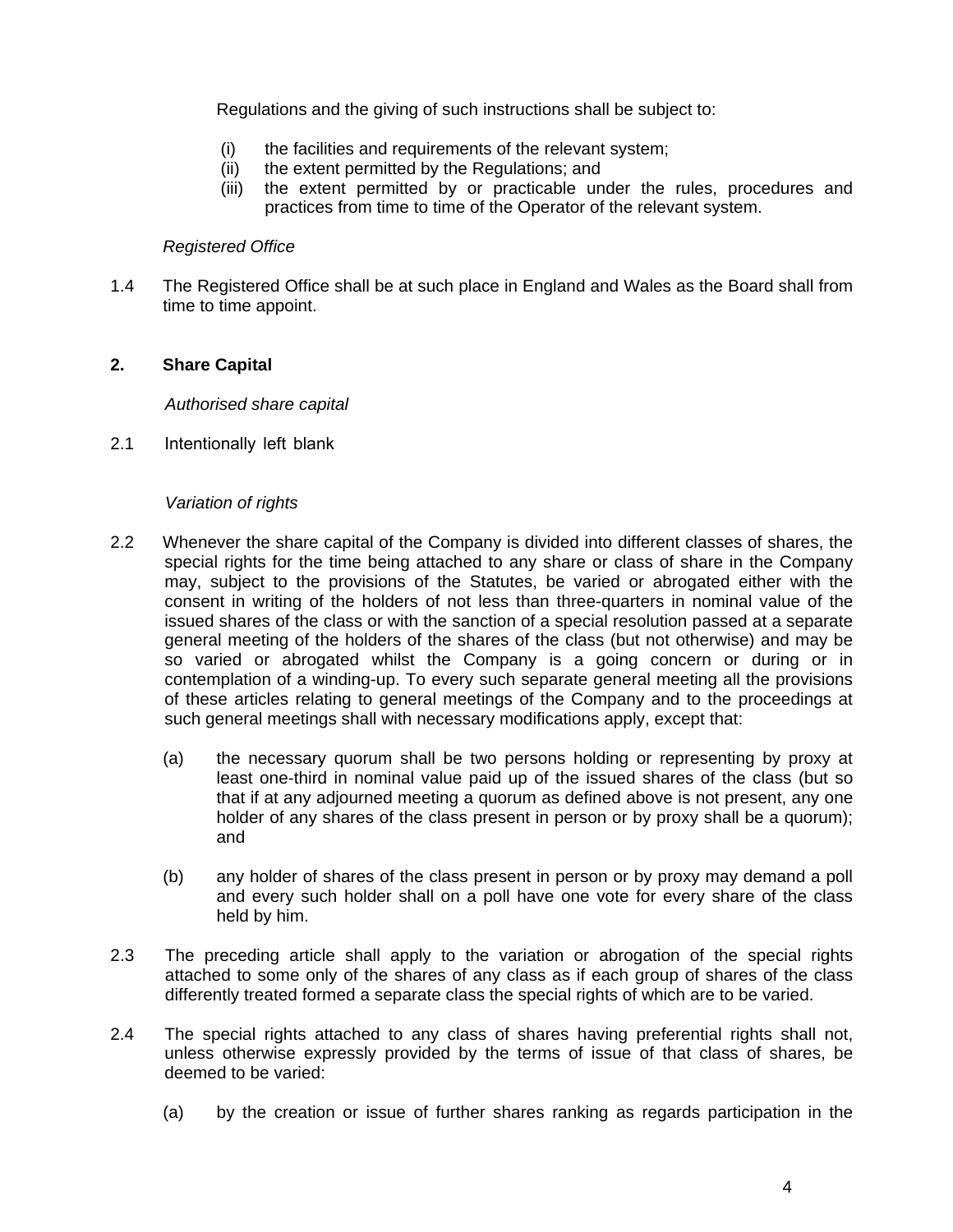profits or assets of the Company in some or all respects equally with such shares but in no respect in priority to such shares;

- (b) by the purchase by the Company of any of its own shares (and the holding of any such shares as Treasury Shares); or
- (c) the Board resolving that a class of shares shall become, or the Operator of the relevant system permitting such class of shares to be, a participating security.

#### *Increase in share capital*

2.5 The Company may from time to time by ordinary resolution increase its capital by such sum to be divided into shares of such amounts as the resolution shall prescribe. All new shares shall be subject to the provisions of the Statutes and of these articles with reference to allotment, payment of calls, lien, transfer, transmission, forfeiture and otherwise.

#### *Consolidation, subdivision and cancellation*

- 2.6 The Company may from time to time by ordinary resolution:
	- (a) consolidate and divide all or any of its share capital into shares of larger nominal value than its existing shares;
	- (b) cancel any shares which, at the date of the passing of the resolution, have not been taken, or agreed to be taken, by any person and diminish the amount of its capital by the amount of the shares so cancelled;
	- (c) subject to the provisions of the Statutes, sub-divide its shares, or any of them, into shares of smaller nominal value than is fixed by the memorandum of association and so that the resolution whereby any share is sub-divided may determine that, as between the shares resulting from the sub-division, any of them may have any preference or advantage or be subject to any restriction as compared to the others.

#### *Fractions on consolidation*

2.7 Whenever as a result of a consolidation of shares any members would become entitled to fractions of a share, the Board may deal with the fractions as it thinks fit and in particular may sell the shares representing the fractions to any person (including, subject to the provisions of the Statutes, the Company) and distribute the net proceeds of sale in due proportion among those members and the Board may authorise some person to transfer or deliver the shares to, or in accordance with the directions of, the purchaser. The person to whom any shares are transferred or delivered shall not be bound to see to the application of the purchase money nor shall his title to the shares be affected by any irregularity in, or invalidity of, the proceedings relating to the sale.

#### *Reduction or cancellation*

2.8 The Company may by special resolution reduce or cancel its share capital or any revaluation reserve or share premium account or any other reserve fund in any manner and with and subject to any confirmation or consent required by law and any rights for the time being attached to any shares.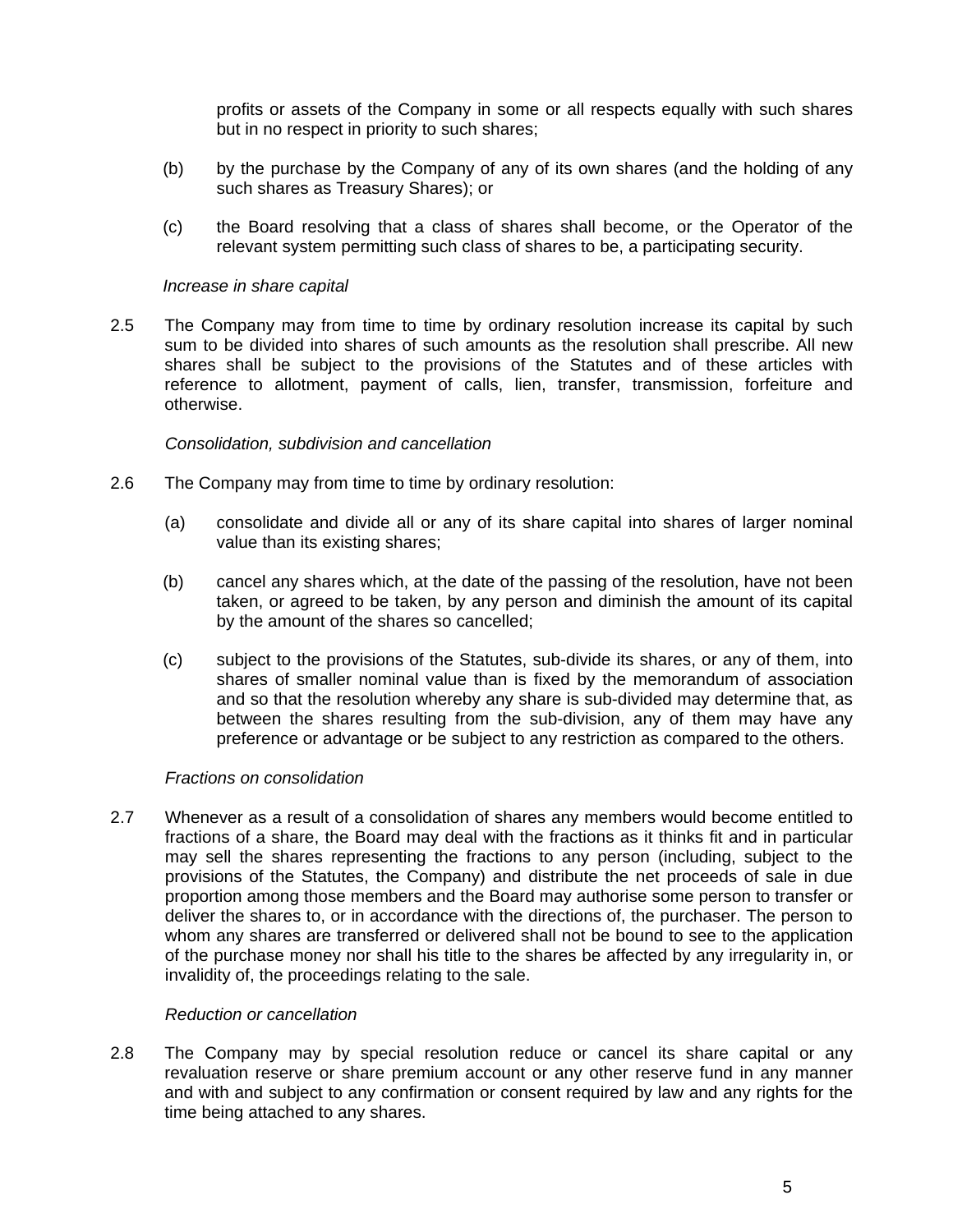## *Purchase of own shares*

- 2.9 Subject to the provisions of the Statutes and any special rights for the time being attached to any shares, the Company may purchase or may enter into any contract under which it will or may purchase at any price, any of its own shares of any class (including any redeemable shares) and may hold (and sell) any of such shares as Treasury Shares. Any shares to be so purchased may (subject to any resolution of the Company in general meeting) be selected in any manner determined by the Board.
- 2.10 Where there are in issue convertible securities convertible into or carrying a right to subscribe for equity shares of a class proposed to be purchased, a separate meeting of the holders of the convertible securities must be held and their approval by special resolution obtained before the Company enters into any contract to purchase equity shares of the relevant class. Subject to this and notwithstanding anything to The contrary contained in these articles, the rights and privileges attached to any class of shares shall be deemed not to be altered or abrogated by anything done by the Company in pursuance of any resolution passed under the powers conferred by the preceding article.

# **3. Shares**

# *Trust etc interest not recognised*

3.1 Except as ordered by a court of competent jurisdiction or as required by law, the Company shall not be bound by or required in any way to recognise (even when it has notice) the terms of any trust on which any shares are held or any equitable, contingent, future or partial interest in any share or any interest in any fractional part of a share or (except only as otherwise provided by these articles or by law) any other right in respect of any share except an absolute right of the holder to the entirety of such share.

## *Rights attaching to shares on issue*

3.2 Subject to the provisions of the Statutes and without prejudice to any special rights for the time being conferred on the holders of any shares or class of shares for the time being issued, any share in the Company may be issued with such preferred, deferred or other special rights, or subject to such restrictions, whether in regard to dividend, return of capital, voting or otherwise, as the Company may from time to time by ordinary resolution determine (or, in the absence of any such determination, as the Board may determine).

## *Redeemable shares*

3.3 Subject to the provisions of the Statutes and of any resolution of the Company in general meeting passed in pursuance of such provisions, the Company may issue shares which are to be redeemed or are liable to be redeemed at the option of the Company or the shareholder, and such shares shall be redeemed on such terms and in such manner as may from time to time be provided by these articles.

## *Board's power to allot*

3.4 Subject to the provisions of the Statutes (and of any resolution of the Company in general meeting passed pursuant to such provisions) and of these articles, all unissued shares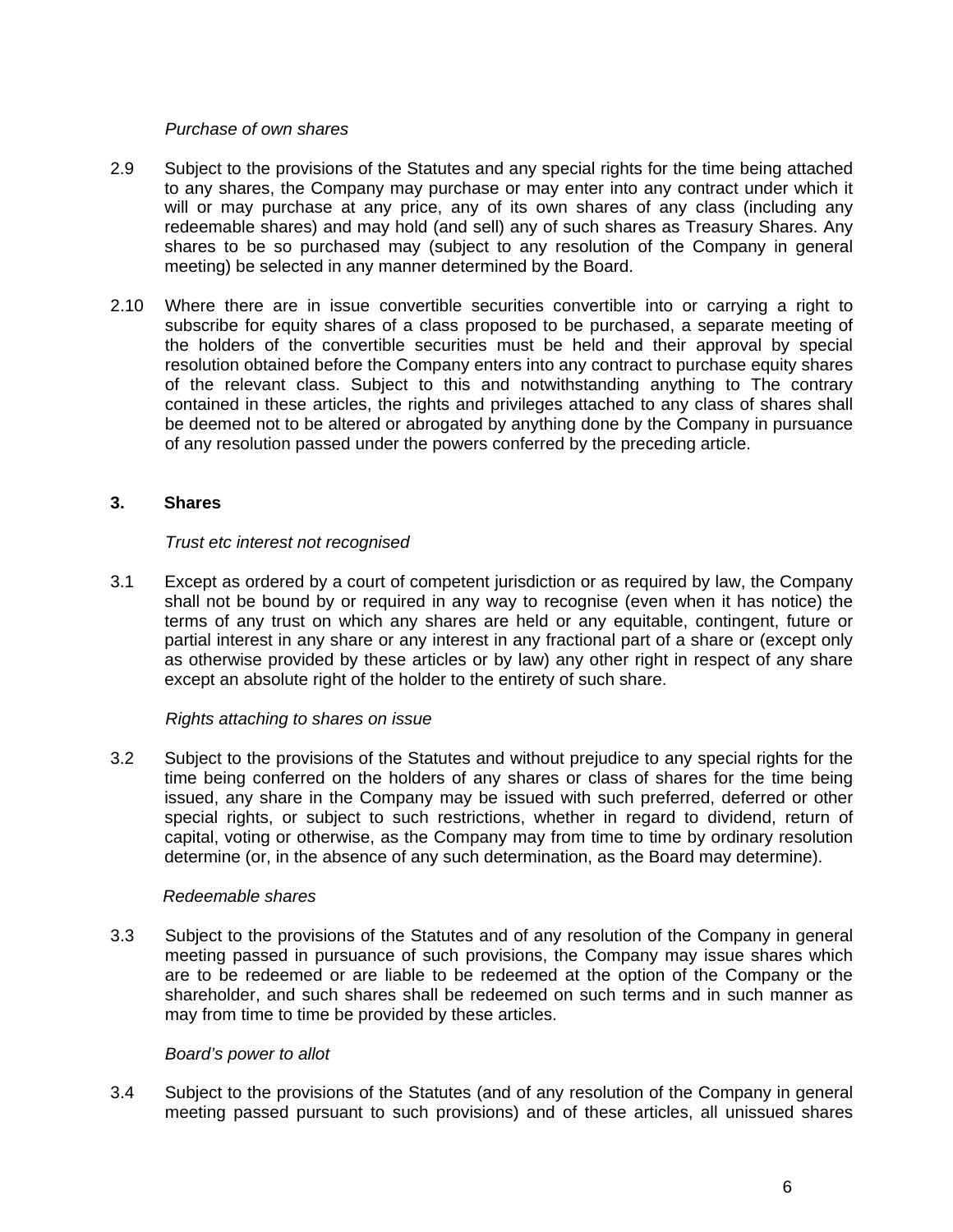shall be at the disposal of the Board and it may allot with or without conferring a right of renunciation, grant options over or otherwise dispose of them to such persons, at such times and on such terms as it thinks fit.

## *Commissions on issue of shares*

3.5 The Company may exercise the powers of paying commissions conferred by the Statutes to the full extent thereby permitted. The Company may also on any issue of shares pay such brokerage as may be lawful.

# *Renunciation of allotment*

3.6 Subject to the provisions of the Statutes and of these articles, the Board may at any time after the allotment of any share but before any person has been entered in the Register as the holder recognise a renunciation of such share by the allottee in favour of some other person and may accord to any allottee of a share a right to effect such renunciation upon and subject to such terms and conditions as the Board may think fit to impose.

*Register* 

3.7 Subject to the Companies Acts, the Company shall enter on the Register how many certificated and uncertificated shares each member holds.

# **4. Share Certificates General**

- 4.1 Subject to the Statutes, the Board may by resolution determine, either generally or in any particular case or cases, that share certificates need not be issued under a seal. The Board may by resolution decide, either generally or in any particular case or cases, that any signatures on any share certificate need not be autographic but may be applied to the certificates by mechanical means or may be printed on them or that the certificates need not be signed by any person.
- 4.2 A share certificate (other than a bearer certificate) must include the following matters on its face (or on the reverse in the case of (f) below):
	- (a) the authority under which the issuer is constituted and the country of incorporation and registered number;
	- (b) the number or amount and class of securities the certificate represents and, if applicable, the number and denomination of units (in the top right-hand corner);
	- (c) a footnote stating that no transfer of the security or any portion of the security represented by the certificate can be registered without production of the certificate;
	- (d) if applicable, the minimum amount and multiples of that amount in which the security is transferable;
	- (e) the date of the certificate; and
	- (f) for shares with preferential rights, on the face (or, if not practicable, on the reverse), a statement of the conditions as to capital, dividends and (where applicable)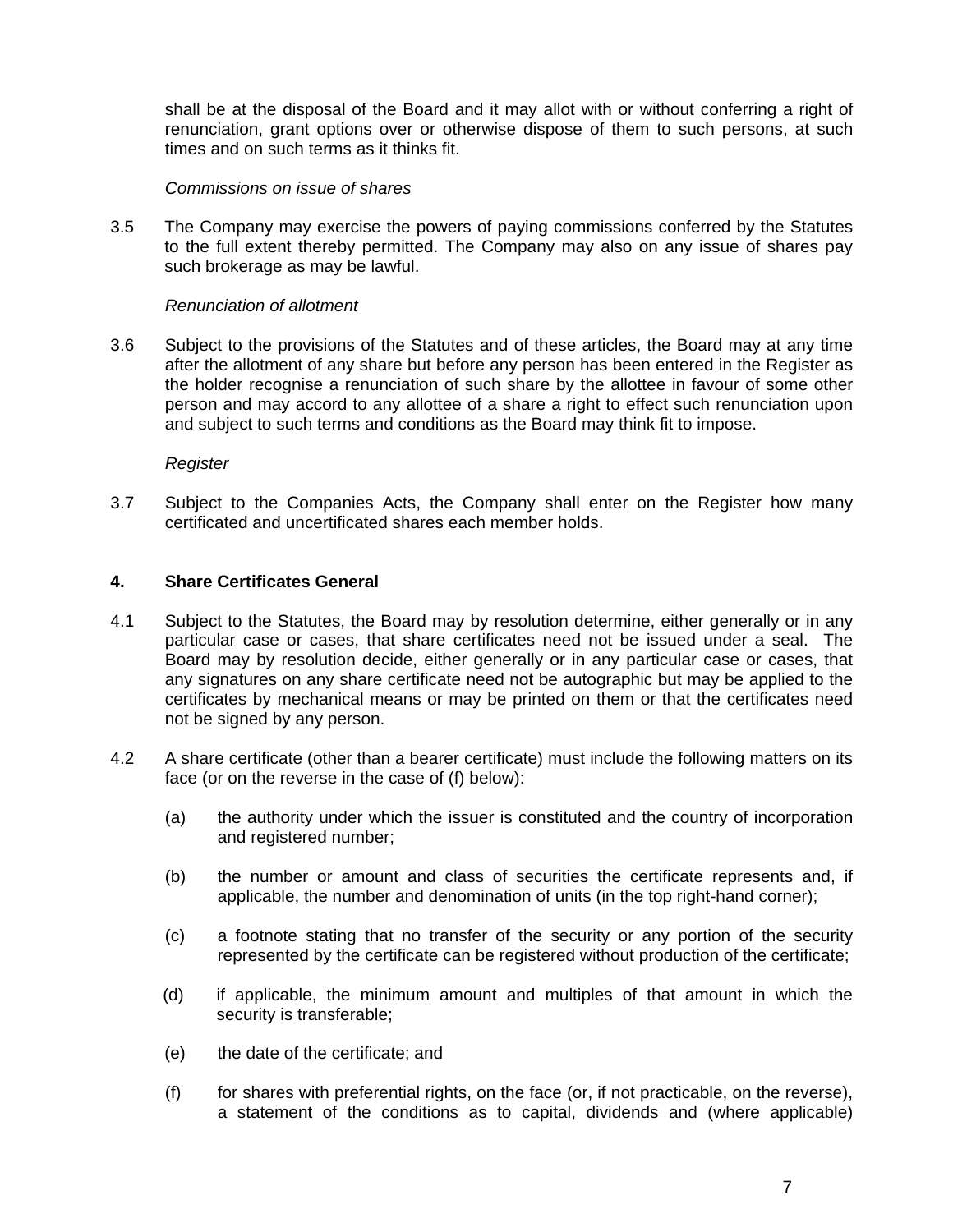#### conversion or redemption.

4.3 The overall size of a share certificate (other than a bearer certificate) must be no larger than 22.5cm x 20cm.

# *Joint holders*

4.4 In the case of a certificated share held jointly by several persons the Company shall not be bound to issue more than one certificate for such certificated share and delivery of a certificate to one of two or more joint holders shall be sufficient delivery to all.

# *Issue of share certificate*

4.5 Subject to the provisions of these articles, every person (except a London Stock Exchange nominee in respect of which the Company is not by law required to complete and have ready for delivery a certificate) whose name is entered in the Register in respect of any certificated shares of any one class, shall upon the issue or transfer of such certificated shares, be entitled without payment to a certificate for such certificated shares (in the case of issue) within one month (or such longer period as the terms of issue shall provide) after allotment or (in the case of a transfer of fully-paid shares) within fourteen days after lodgement of the transfer or (in the case of a transfer of partly-paid shares) within two months after lodgement of transfer.

# *Balance certificate*

4.6 Where some only of the shares comprised in a share certificate are transferred the old certificate shall be cancelled and a new certificate for the balance of such certificated shares shall be issued without charge.

# *Replacement of share certificates*

- 4.7 Any two or more certificates representing certificated shares of any one class held by any member may at his request and or surrender of the original certificates be cancelled and a single new certificate for such shares issued in lieu without charge.
- 4.8 If any member shall surrender for cancellation a share certificate representing certificated shares held by him and request the Company to issue in lieu two or more share certificates representing such shares in such proportion as he may specify, the Board may, if it thinks fit, comply with such request.
- 4.9 If a share certificate shall be defaced, worn out or alleged to have been lost, stolen or destroyed, it shall be replaced without charge (other then exceptional out-of-pocket expenses) but on such terms (if any) as to evidence and indemnity and to payment of any expenses of the Company in investigating such evidence and preparing such indemnity as the Board may think fit and, where it is defaced or worn out, after delivery of the old certificate to the Company.
- 4.10 In the case of certificated shares held jointly by several persons any request for a new share certificate may be made by any one of the joint holders.

# **5. Calls on Shares**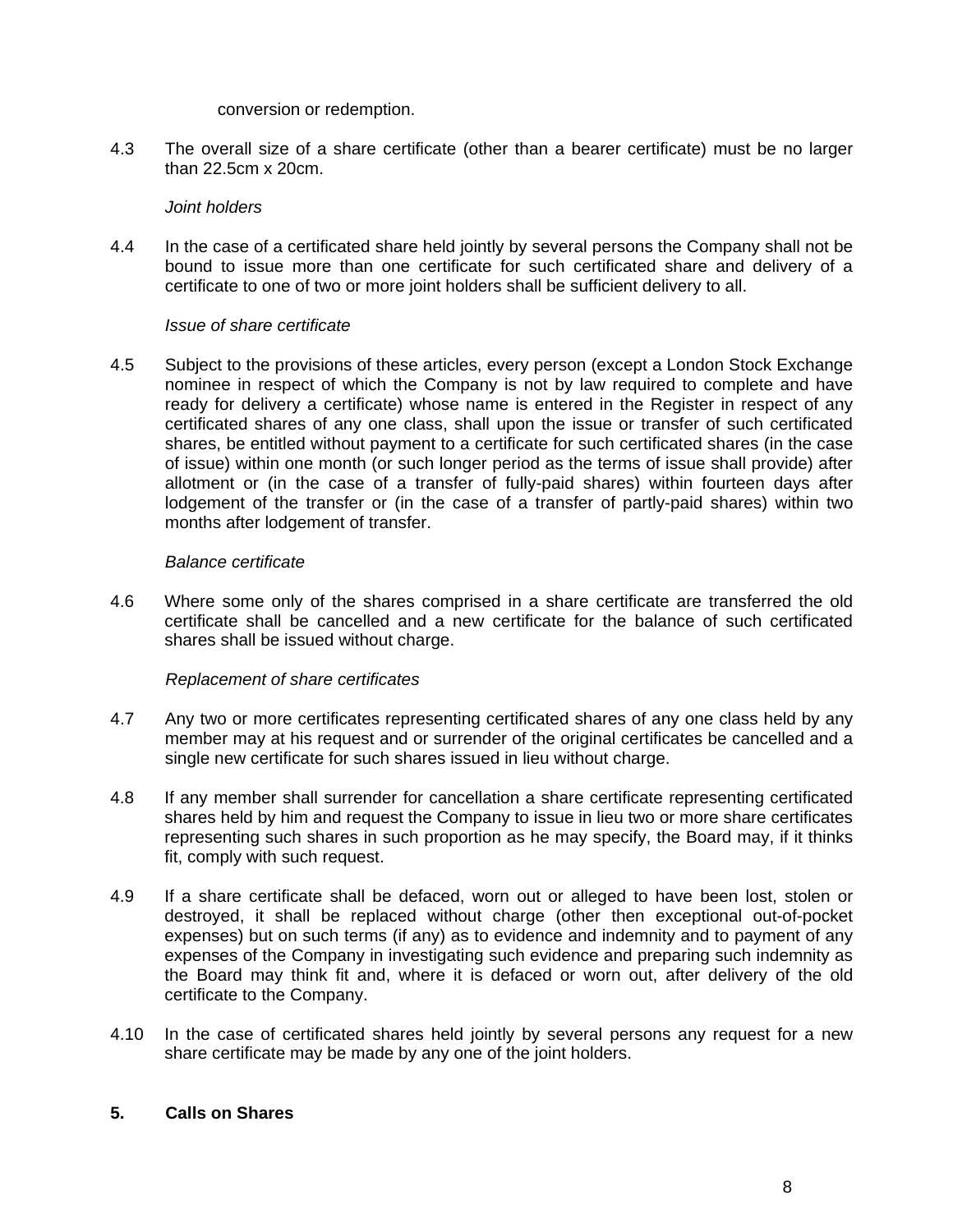## *Power to make calls*

5.1 The Board may from time to time make calls upon the members in respect of any money unpaid on their shares (whether on account of the nominal value of the shares or, when permitted, by way of premium) but subject always to the terms of issue of such shares. A call shall be deemed to have been made at the time when the resolution of the Board authorising the call was passed and may be made payable by instalments. A person upon whom a call is made shall remain liable on such call notwithstanding the subsequent transfer of shares in respect of which the call was made.

# *Liability for calls*

5.2 Each member shall (subject to receiving no fewer than fourteen days' notice specifying the time or times and place of payment) pay to the Company at the time or times and place so specified the sum called on his shares. The joint holders of a share shall be jointly and severally liable to pay all calls in respect of such share. A call may before receipt of the Company of any sum due thereunder be revoked or postponed in whole or in part as regards all or any members as the Board may determine.

# *Interest on overdue sums*

5.3 If a sum called in respect of a share is not paid before or on the day appointed for payment of such sum, the person from whom the sum is due shall pay interest on the sum from the day appointed for payment of such sum to the time of actual payment at such rate (not exceeding 15 per cent, per annum) as the Board determines but the Board shall be at liberty to waive payment of such interest wholly or in part.

## *Other sums due on shares*

5.4 Any sum (whether on account of the nominal value of the share or by way of premium) which by the terms of issue of a share becomes payable upon allotment or at any fixed date shall for all the purposes of these articles be deemed to be a call duly made and payable on the date on which by the terms of issue the same becomes payable. In case of non-payment all the relevant provisions of these articles as to payment of interest and expenses, forfeiture or otherwise shall apply as if such sum had become payable by virtue of a call duly made and notified.

## *Power to differentiate between holders*

5.5 The Board may on the allotment or issue of shares differentiate between the allottees or holders of such shares as to the calls to be made and the times of payment.

## *Payment of calls in advance*

5.6 If the Board thinks fit the Company may receive from any member who is willing to advance them all or any part of the moneys uncalled and unpaid upon the shares held by him and upon all or any of the moneys so advanced may (until they would, but for the advance, become payable) pay interest at such rate, not exceeding (unless the Company by ordinary resolution shall otherwise direct) 15 per cent. per annum as the Board may decide. While any amount paid up in advance of calls on any share may entitle the holder of the share to interest it shall not entitle the holder to participate in respect of that amount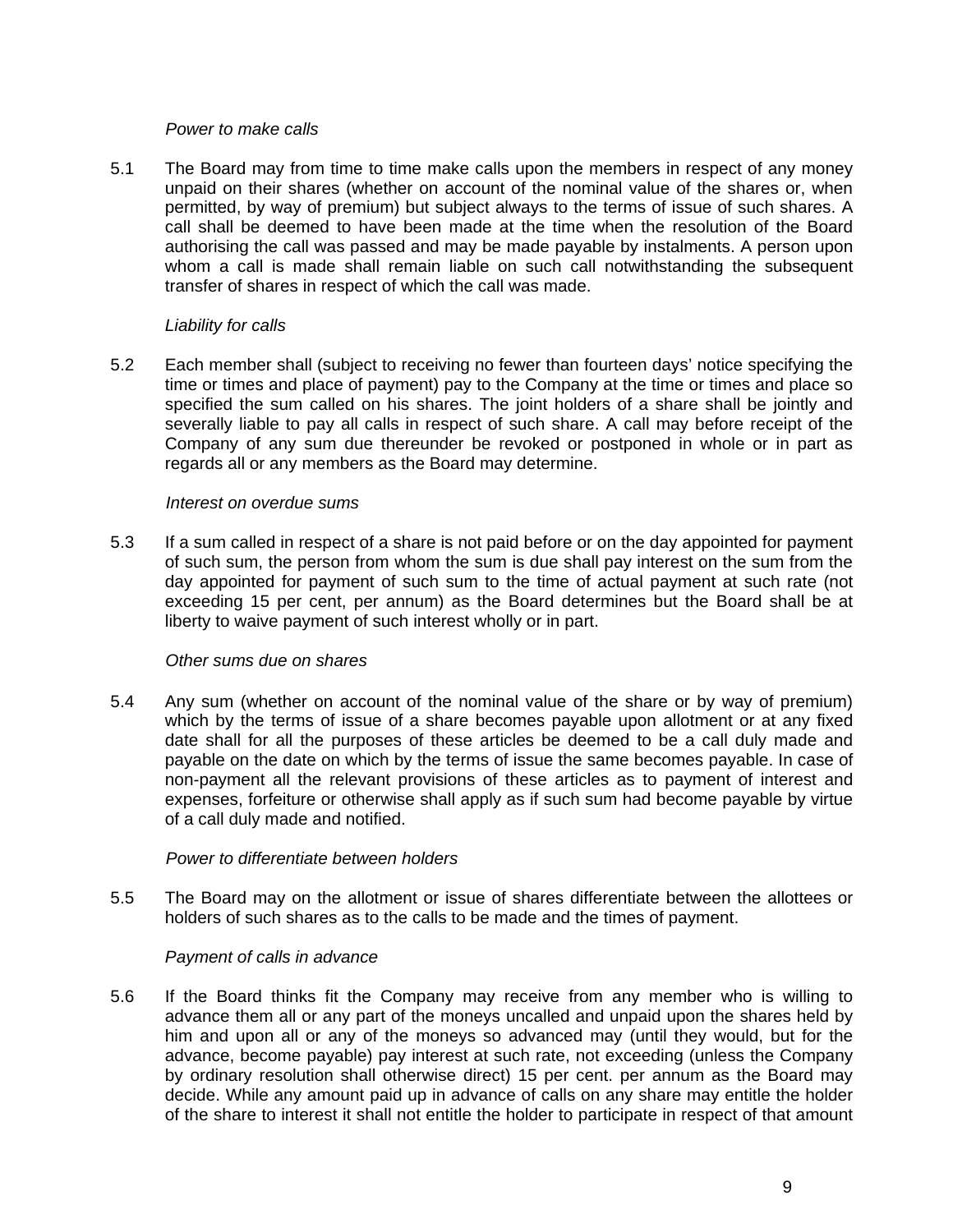in any dividend.

# **6. Forfeiture and Lien**

# *Notice on failure to pay a call*

- 6.1 If a member fails to pay in full any call or instalment of a call on the due date for payment of such call or instalment, the Board may at any time after the failure serve a notice on him or any person entitled to the shares by transmission requiring payment of so much of the call or instalment as is unpaid together with any interest which may have accrued on such call or instalment and any expenses incurred by the Company by reason of such nonpayment.
- 6.2 The notice shall name a further day (being not fewer than seven days from the date of service of the notice) on or before which, and the place where, the payment required by the notice is to be made, and shall state that in the event of non-payment in accordance with such notice the shares on which the call was made will be liable to be forfeited.

# *Forfeiture for non-compliance*

- 6.3 If the requirements of any such notice as is referred to in the preceding article are not complied with, any share in respect of which such notice has been given may at any time after the non compliance, before payment of all calls and interest and expenses due in respect of such share has been made, be forfeited by a resolution of the Board to that effect. Such forfeiture shall include all dividends declared in respect of the forfeited share and not actually paid before forfeiture. The Board may accept a surrender of any share liable to be forfeited under these articles.
- 6.4 Where any share has been forfeited, notice of the forfeiture shall be served upon the person who was the holder of the share before forfeiture or, in the case of a person entitled to such share by transmission, upon such person (as the case may be). An entry recording the fact that notice of forfeiture has been given and that the share has been forfeited shall immediately be made in the Register in respect of such share. However, no forfeiture shall be invalidated in any manner by any omission or neglect to give such notice or make such entry.

# *Disposal of forfeited shares*

6.5 A share forfeited or surrendered shall become the property of the Company and, subject to the Statutes may be sold, re-allotted or disposed of in any other way either to the person who was the holder of such share or entitled to such share before such forfeiture or surrender, or to any other person upon such terms and in such manner as the Board shall think fit and at any time before a sate, re-allotment or other disposition the forfeiture may be annulled by the Board on such terms as it thinks fit. The Board may, if necessary, authorise some person to transfer a forfeited or surrendered share to any such other person.

## *Holder to remain liable despite forfeiture*

6.6 A member whose shares have been forfeited or surrendered shall cease to be a member in respect of the shares (and shall surrender to the Company for cancellation the certificate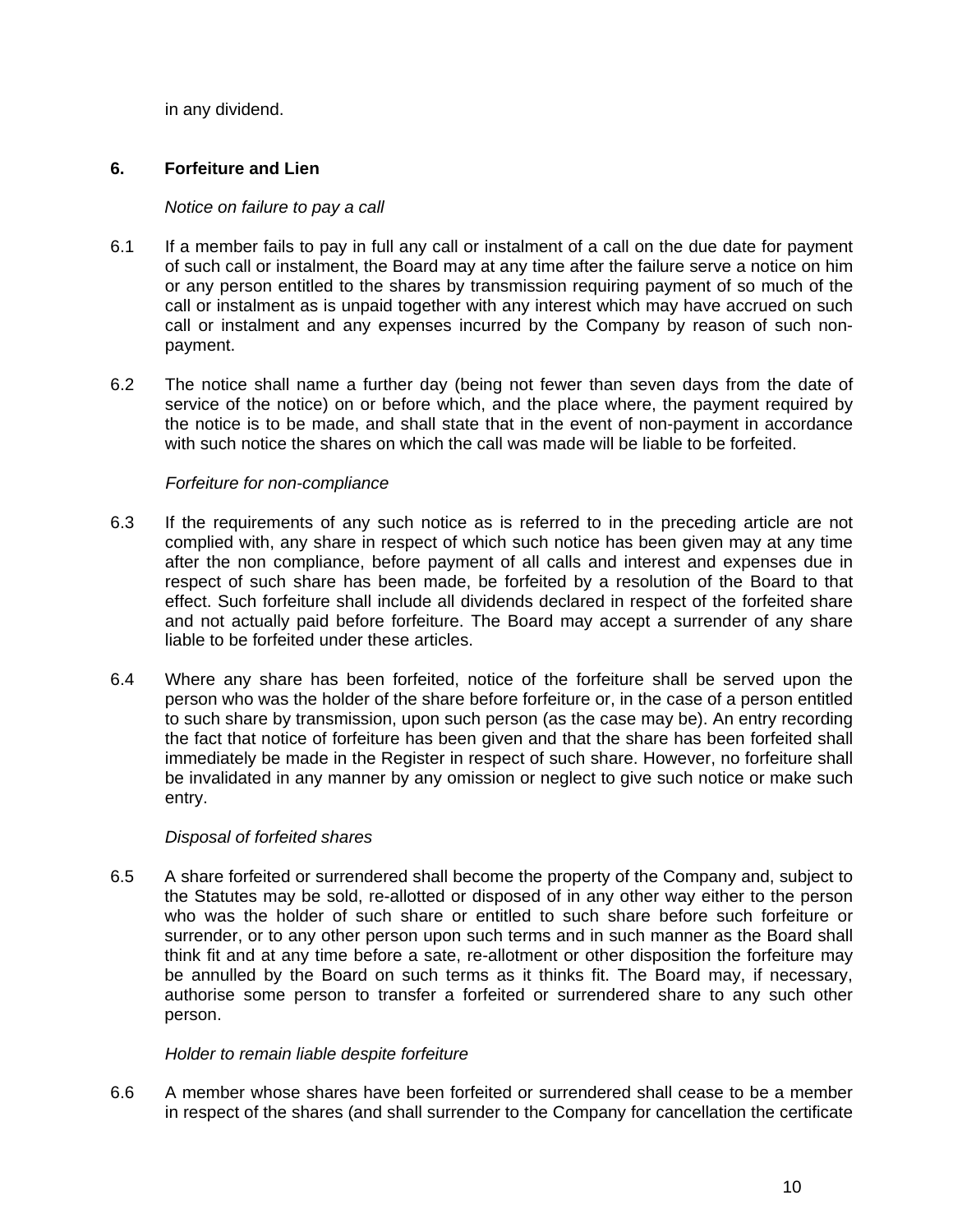for such shares) but shall notwithstanding the forfeiture or surrender remain liable to pay to the Company all moneys which at the date of forfeiture or surrender were presently payable by him to the Company in respect of the shares with interest on such shares at such rate (not exceeding 15 per cent. per annum) as the Board may determine from the date of forfeiture or surrender until payment. The Board may at its absolute discretion enforce payment without any allowance for the value of the shares at the time of forfeiture or surrender or waive payment in whole or in part.

# *Lien on partly-paid shares*

6.7 The Company shall have a first and paramount lien on every share (not being a fully paid share) for all moneys (whether presently payable or not) called or payable at a fixed time in respect of such share. The Board may waive any lien which has arisen and may resolve that any share shall for some limited period be exempt wholly or partially from the provisions of this article.

## *Sale of shares subject to lien*

6.8 The Company may sell in such manner as the Board thinks fit any share on which the Company has a lien, but no sale shall be made unless some sum in respect of which the lien exists is presently payable nor until the expiration of fourteen days after a notice in writing stating and demanding payment of the sum presently payable and giving notice of intention to sell in default shall have been given to the holder for the time being of the share or the person entitled to such share by reason of his death, bankruptcy, liquidation or otherwise.

## *Proceeds of sale of shares subject to lien*

6.9 The net proceeds of sale of shares subject to a lien (after payment of the costs of such sale) shall be applied in or towards payment or satisfaction of the debts or liabilities in respect of which the lien exists so far as the same are presently payable and any residue shall (subject to a like lien for liabilities not presently payable as existed upon the shares prior to the sale) be paid to the person entitled to the shares at the time of the sale. For giving effect to any such sale the Board may authorise some person to transfer the shares sold to, or in accordance with the directions of, the purchaser.

# *Evidence of forfeiture*

- 6.10 A statutory declaration in writing that the declarant is a director or the Secretary and that a share has been duly forfeited or surrendered or sold to satisfy obligations covered by a lien of the Company on a date stated in the declaration shall be conclusive evidence of the facts stated in the declaration as against all persons claiming to be entitled to the share. Such declaration shall (subject to the execution of a transfer if the same be required) constitute a good title to the share and the person to whom the share is sold, re-allotted or disposed of shall be registered as the holder of the share and shall be discharged from all calls made prior to such sale or disposition and shall not be bound to see to the application of the purchase moneys (if any) nor shall his title to the share be affected by any irregularity or invalidity in the proceedings relating to the forfeiture, surrender, sale, reallotment or other disposal of the share.
- 6.11 The forfeiture of a share shall extinguish at the time of forfeiture all interest in and claims and demands against the Company in respect of the share and all other rights and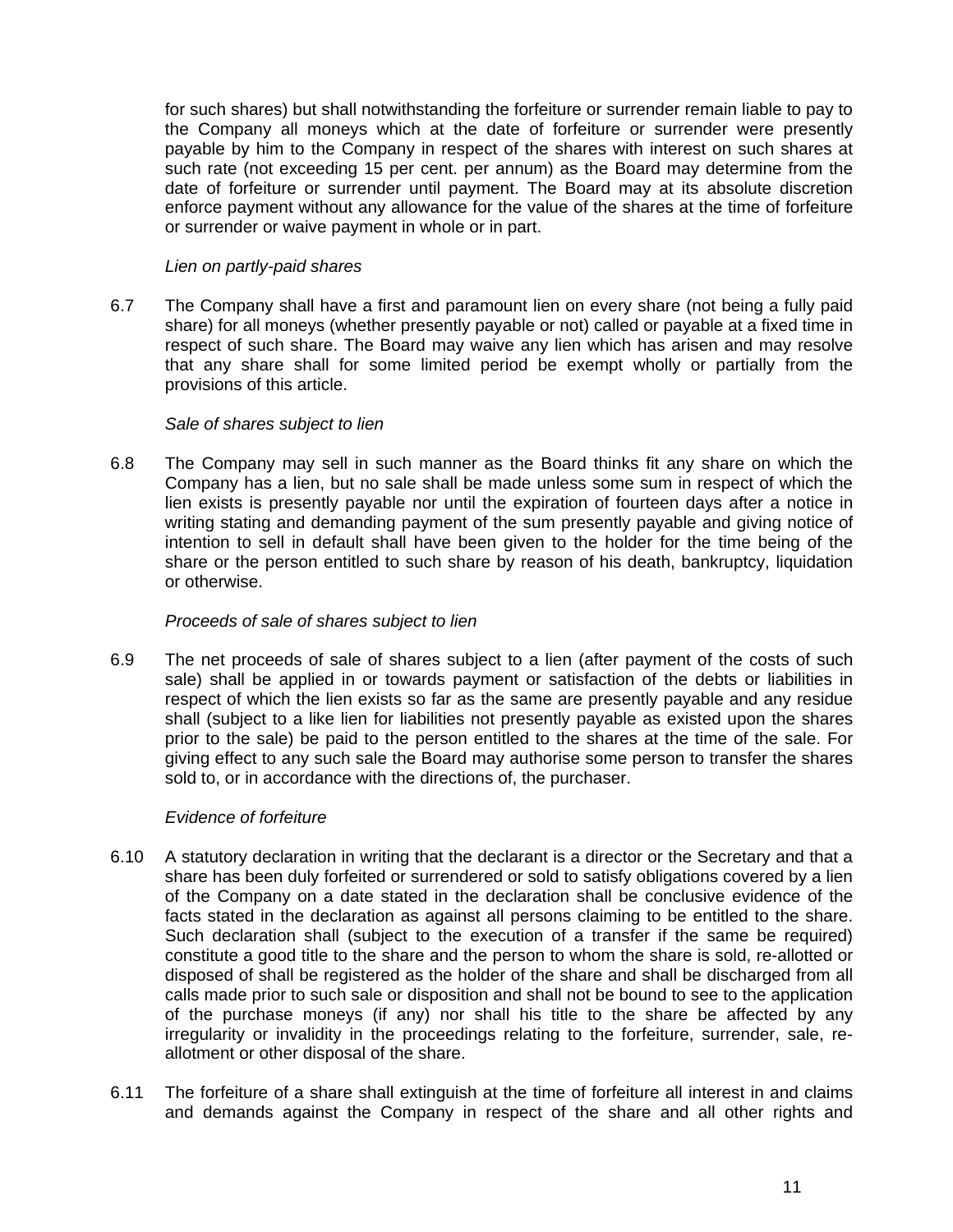liabilities incidental to the share as between the holder whose share is forfeited and the Company, except only such of those rights and liabilities as are by these articles expressly saved, or as are by the Companies Acts given or imposed in the case of past members.

# **7. Transfer of Shares**

# *Transfer of securities without a written instrument*

7.1 Title to any securities of the Company may be evidenced and title to and interests in securities may be transferred without a written instrument in accordance with statutory regulations from time to time made under the Statutes, and the Board shall have power to implement any arrangements it may think fit for such evidencing and transfer which accord with those regulations.

# *Form of transfer*

7.2 Subject to the preceding article and article 8, all transfers of certificated shares may be effected by transfer in writing in any usual or common form or in any other form acceptable to the Board and may be under hand only. The instrument of transfer shall be signed by or on behalf of the transferor and (except in the case of fully paid shares) by or on behalf of the transferee. In relation to both certificated and uncertificated shares, the transferor shall remain the holder of the shares concerned until the name of the transferee is entered in the Register in respect of such shares. All instruments of transfer which are registered may be retained by the Company.

# *Closing of Register*

- 7.3 The registration of transfers may be suspended at such times and for such periods (not exceeding 30 days in any year) as the Board may from time to time determine and either generally or in respect of any class of shares. Notice of closure of the Register shall be given in accordance with the requirements of the Companies Acts.
- 7.4 The Board may in its absolute discretion and without assigning any reason for its actions refuse to register any transfer of any certificated share which is not a fully paid share provided that the Board shall not refuse to register any transfer or renunciation of partly paid shares which are admitted to the Alternative Investment Market of the London Stock Exchange on the grounds that they are partly paid shares in circumstances where such refusal would prevent dealings in such shares from taking place on an open and proper basis.

# *Other rights* to *decline registration*

- 7.5 The Board may decline to recognise any instrument of transfer relating to certificated shares unless:
	- (a) the instrument of transfer:
		- (i) is in respect of only one class of share;
		- (ii) is lodged at the Registered Office or such other place as the Board may appoint;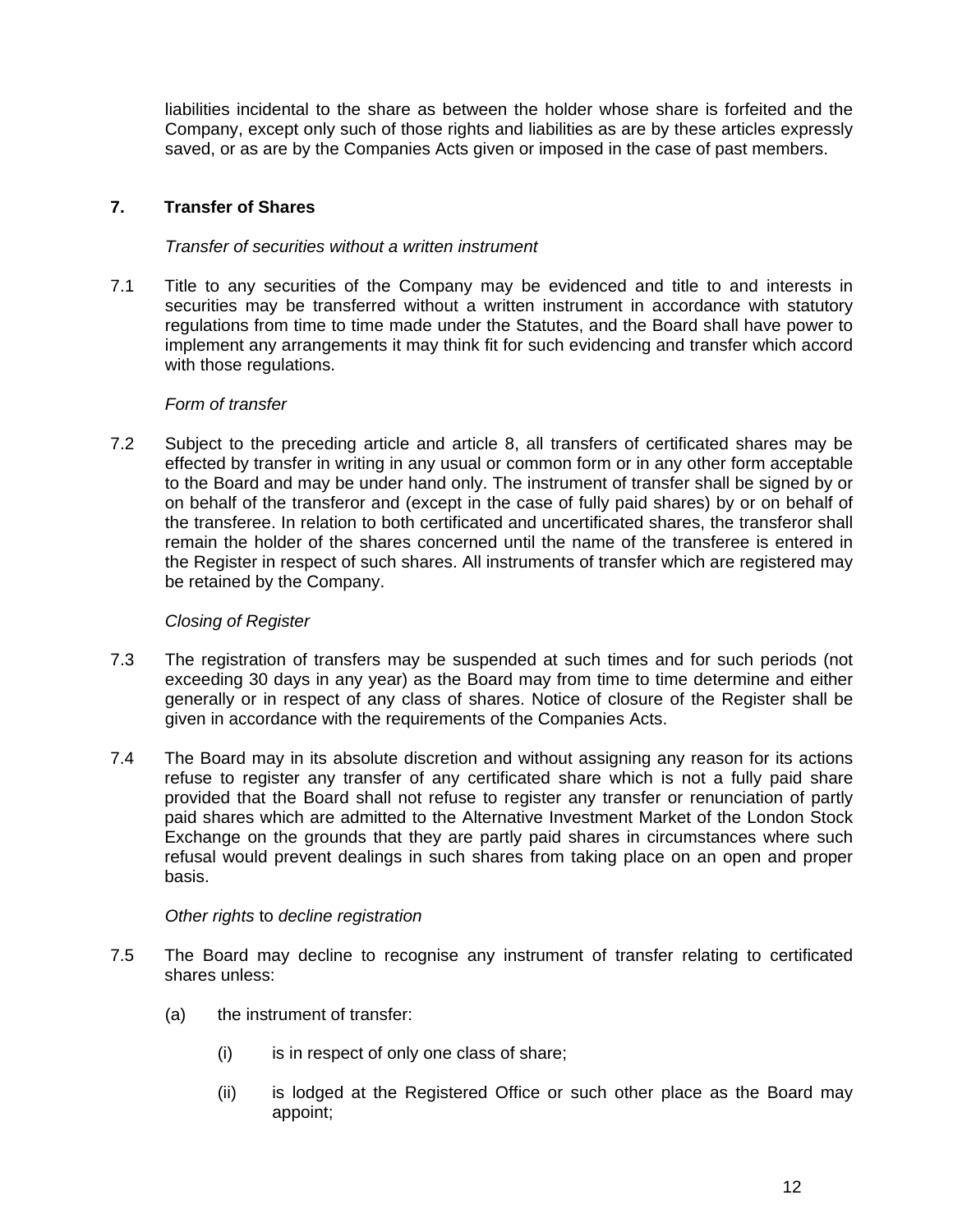- (iii) is accompanied by the relevant share certificate(s) and such other evidence as the Board may reasonably require to show the right of the transferor to make the transfer (and, if the instrument of transfer is executed by some other person on his behalf, the authority of that person so to do);
- (iv) is duly stamped (if so required); and
- (b) in the case of a transfer to joint holders, the number of joint holders does not exceed four.

## *Notice of refusal*

7.6 If the Board refuses to register a transfer, it shall send notice of the refusal to the transferee within two months of the date on which the transfer was lodged with the Company. Any instrument of transfer which the Board refuses to register shall (except in the case of suspected or actual fraud) be returned to the person depositing it.

## *Transfer without certificate*

7.7 In the case of a transfer by a recognised clearing house or a nominee of a recognised clearing house or of a recognised investment exchange the lodgement of share certificates with the instrument of transfer will only be necessary if and to the extent that certificates have been issued in respect of the shares in question. The expressions "recognised clearing house" and "recognised investment exchange" shall have the meanings given to them in the Financial Services and Markets Act 2000.

## *Branch Register*

7.8 Subject to and to the extent permitted by the Statutes and the Regulations, the Company, or the Board on behalf of the Company, may cause a branch register to be kept in any territory of members resident in such territory, and the Board may make and vary such regulations as they may think fit in respect to the keeping of any such register, provided, however, that those members who hold uncertificated shares may not be entered as holders of those shares on an overseas branch register.

## *No fee for registration*

7.9 No fee will be charged by the Company in respect of the registration of any instrument of transfer, or probate, or letters of administration, or certificate of marriage or death, or stop notice, or power of attorney, or other document relating to or affecting the title to any shares or otherwise for making any entry in the Register affecting the title to any shares.

## **8. Uncertificated shares**

- 8.1 Save where the London Stock Exchange otherwise agrees, all shares shall be eligible for electronic settlement, which includes settlement by a relevant system.
- 8.2 Shares of a class shall not be treated as forming a separate class from other shares of that class merely because any such shares are held from time to time in uncertificated form or are permitted in accordance with the Regulations to become a participating security.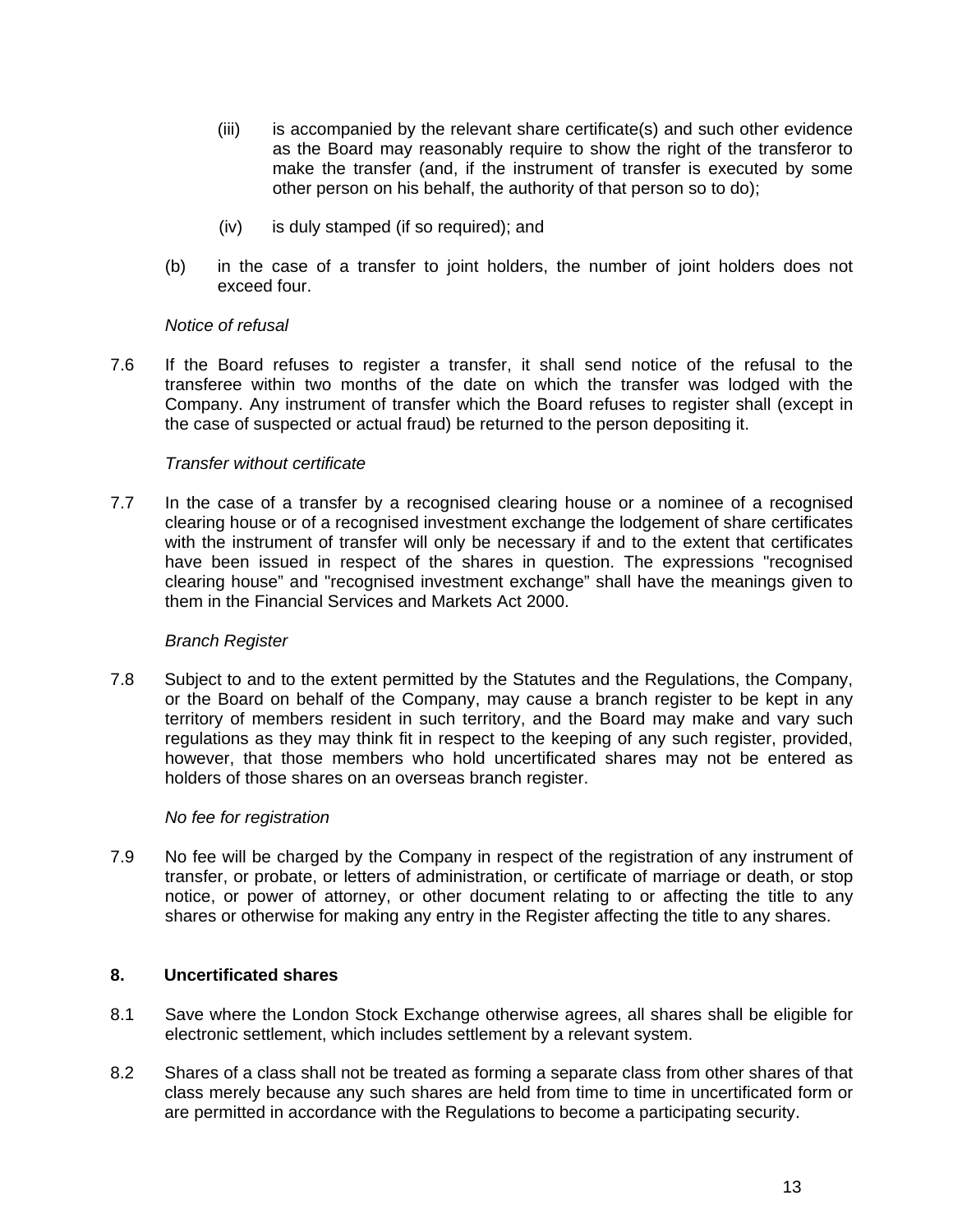- 8.3 The directors shall have power to implement such arrangements as they may, in their absolute discretion, think fit in order for any class of shares to be a participating security (subject always to the Regulations and the facilities and requirements of the relevant system concerned). Where they do so articles 8.4 and 8.5 shall commence to have effect immediately prior to the time at which the Operator of the relevant system concerned permits the class of shares concerned to be a participating security.
- 8.4 These articles shall apply to uncertificated shares, save that, in relation to any class of shares which is, for the time being, a participating security, and for so long as such class remains a participating security, no provision of these articles shall apply or have effect to the extent that it is in any respect inconsistent with:
	- (a) the holding of shares of that class in uncertificated form;
	- (b) the transfer of title to shares of that class by means of a relevant system; or
	- (c) the Regulations.
- 8.5 Without prejudice to the generality of article 8.4 and notwithstanding anything contained in these articles, where any class of shares is, for the time being, a participating security (such class being referred to hereinafter as the "Relevant Class"):
	- (a) the register relating to the Relevant Class shall be maintained at all times in the United Kingdom;
	- (b) shares of the Relevant Class may be issued in uncertificated form in accordance with and subject as provided in the Regulations;
	- (c) unless the directors otherwise determine, shares of the Relevant Class held by the same holder or joint holder in certificated form and uncertificated form shall be treated as separate holdings;
	- (d) shares of the Relevant Class may be changed from uncertificated to certificated form, and from certificated to uncertificated form, in accordance with and subject as provided in the Regulations;
	- (e) title to shares of the Relevant Class which are recorded on the register as being held in uncertificated form may be transferred by means of the relevant system concerned and accordingly (and in particular) article 7 shall not apply in respect of such shares to the extent that that article requires or contemplates the effecting of a transfer by an instrument in writing and the production of a certificate for the share to be transferred;
	- (f) the Company shall comply with the provisions of Regulations 21 and 22 in relation to the Relevant Class and articles 7.5 and 7,7 in particular shall be read as subject to Regulation 22;
	- (g) the provisions of these articles with respect to meetings of or including holders of the Relevant Class, including notices of such meetings, shall have effect subject to the provisions of Regulation 34; and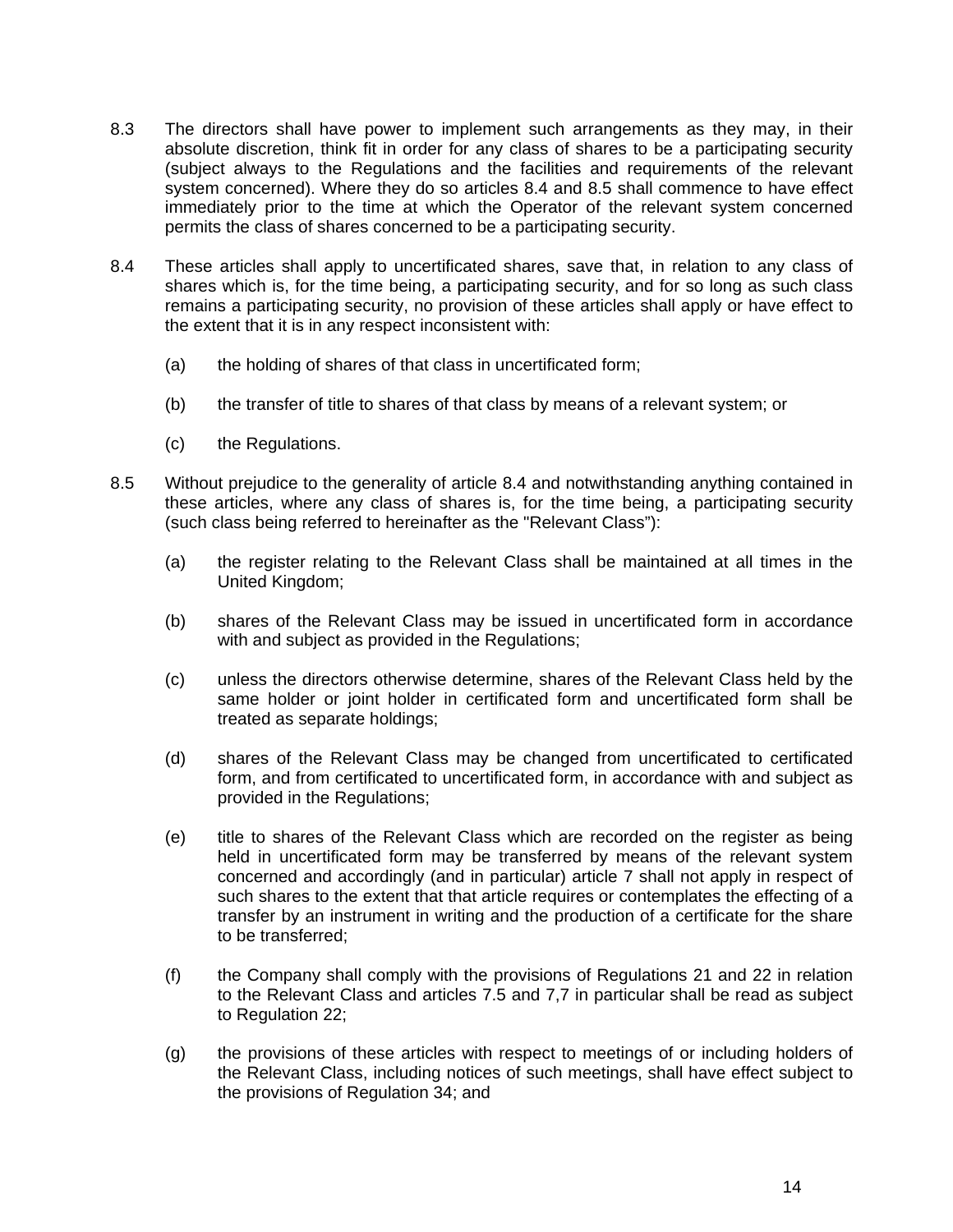- (h) no provision of these articles shall apply so as to require the Company to issue a certificate to any person holding shares of the Relevant Class in uncertificated form.
- 8.6 Where the Company is entitled under the Statutes, the Regulations, the rules, procedures or practices of any relevant system or in accordance with the rules of the London Stock Exchange to dispose of, forfeit, accept the surrender of, enforce a lien over, re-allot or sell, transfer or otherwise procure the sale of any shares which are held an uncertificated form, the Board shall have the power to take such steps as the Board considers appropriate, by instruction by means of a relevant system or otherwise, to effect such disposal, forfeiture, surrender, enforcement, re-allotment, sale or transfer and such powers shall include the right to:
	- (a) request or require the deletion of any *computer-based* entries in the relevant system relating to the holding of such shares in uncertificated form; and/or
	- (b) alter such computer-based entries so as to divest the registered holder of such shares of the power to transfer such shares to a person other than the transferee, purchaser or his nominee identified by the Company for this purpose; and/or
	- (c) require any holder of any uncertificated shares which are the subject of any exercise by the Company of any such entitlement, by notice in writing to the holder concerned, to convert his holding of such uncertificated shares into certificated form within such period as may be specified in the notice prior to completion of any disposal, sale or transfer of such shares or direct the holder to take such steps as may be necessary to sell or transfer such shares; and/or
	- (d) appoint any person to take such other steps in the name of the holder of such shares as may be required to effect the conversion and/or transfer of such shares and such steps shall be as effective as if they had been taken by the registered holder of the uncertificated shares concerned.

# **9. Transmission of Shares**

## *Persons entitled on death*

9.1 On the death of a shareholder, the survivors or survivor where the deceased was a joint holder, and the executors *or* administrators of the deceased where he was a sole or only surviving holder, shall be the only person or persons recognised by the Company as having any title to or interest in the shares, but nothing in this article shall release the estate of a deceased holder (whether sole or joint) from any liability in respect of any share held by him.

## *Election by persons entitled by transmission*

9.2 Any person becoming entitled to a share in consequence of the death or bankruptcy of a member or of any other event giving rise by operation of law to such entitlement may, (subject as provided in these articles) upon supplying to the Company such evidence as the Board may reasonably require to show his title to the share, either be registered himself as holder of the share upon giving to the Company notice in writing of his desire to be so registered or transfer such share to some other person. If he shall elect to have his nominee registered, he shall signify his election: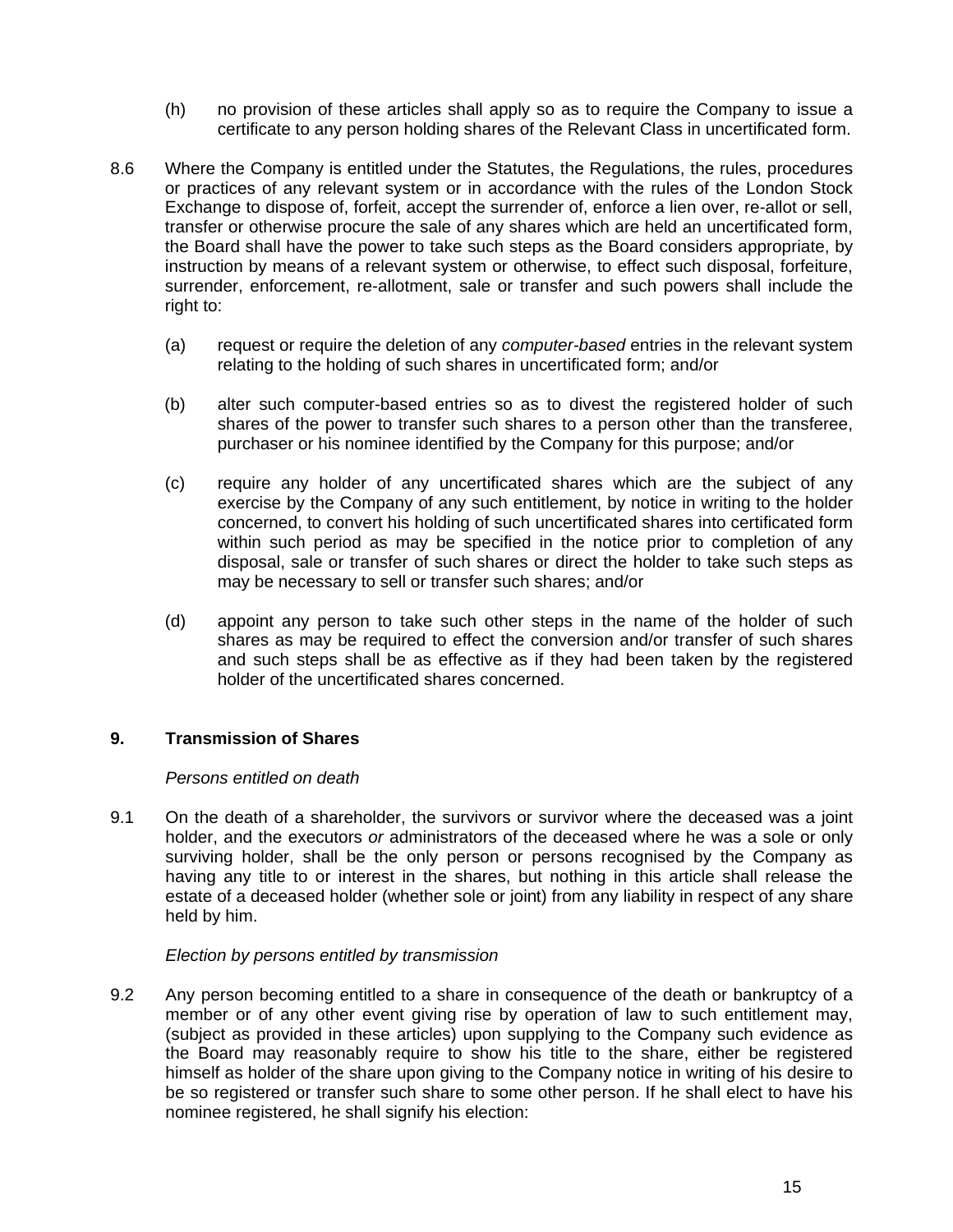- (a) if such share is a certificated share, by signing an instrument of transfer of such share in favour of his nominee; and
- (b) if such share is an uncertificated share, either procure that instructions are given by means of the relevant system to effect the transfer of the share to that nominee or change the share to a certificated share and transfer it in accordance with article 9.2(a).

All the limitations, restrictions and provisions of these articles relating to the right to transfer and the registration of transfers of shares shall be applicable to any such notice or transfer as if the death or bankruptcy of the member or other event had not occurred and the notice or transfer were a transfer executed by such member. Where the entitlement of a person to a share in consequence of the death or bankruptcy of a member or of any other event giving rise to its transmission by operation of law is proved to the satisfaction of the Board, the Board shall, within two months after being so satisfied, cause the entitlement of that person to be noted in the Register.

## *Rights of persons entitled by transmission*

9.3 Save as otherwise provided by or in accordance with these articles a person becoming entitled to a share in consequence of the death or bankruptcy of a member or other event giving rise by operation of law to such entitlement (upon supplying to the Company such evidence as the Board may reasonably require to show his title to the share) shall be entitled to the same dividends and other advantages as those to which he would be entitled if he were the registered holder of the share (and the rights of the registered holder in relation to such share shall cease) except that he shall not be entitled in respect of such share (except with the authority of the Board) to exercise any right conferred by membership in relation to meetings of the Company until he shall have been registered as a member in respect of the share. The Board may at any time give notice requiring any such person to elect either to be registered himself or to transfer the share and if the notice is not complied with within sixty days the Board may after that withhold payment of all dividends and other moneys payable in respect of the share until the requirements of the notice have been complied with.

## **10. Share Warrants to Bearer**

Share warrants to bearer may be issued by the Board in respect of fully-paid shares on such terms and conditions as to voting and in all other respects as they may prescribe, providing that no new share warrant to bearer shall be issued to replace one that has been lost unless it is proved beyond reasonable doubt to the satisfaction of the Board to have been destroyed. The bearer of a share warrant shall be subject to the terms and conditions governing share warrants for the time being in force, whether made before or after the issue of such share warrant.

## **11. General Meetings**

## *Annual general meetings*

11.1 The Board shall convene and the Company shall hold general meetings as annual general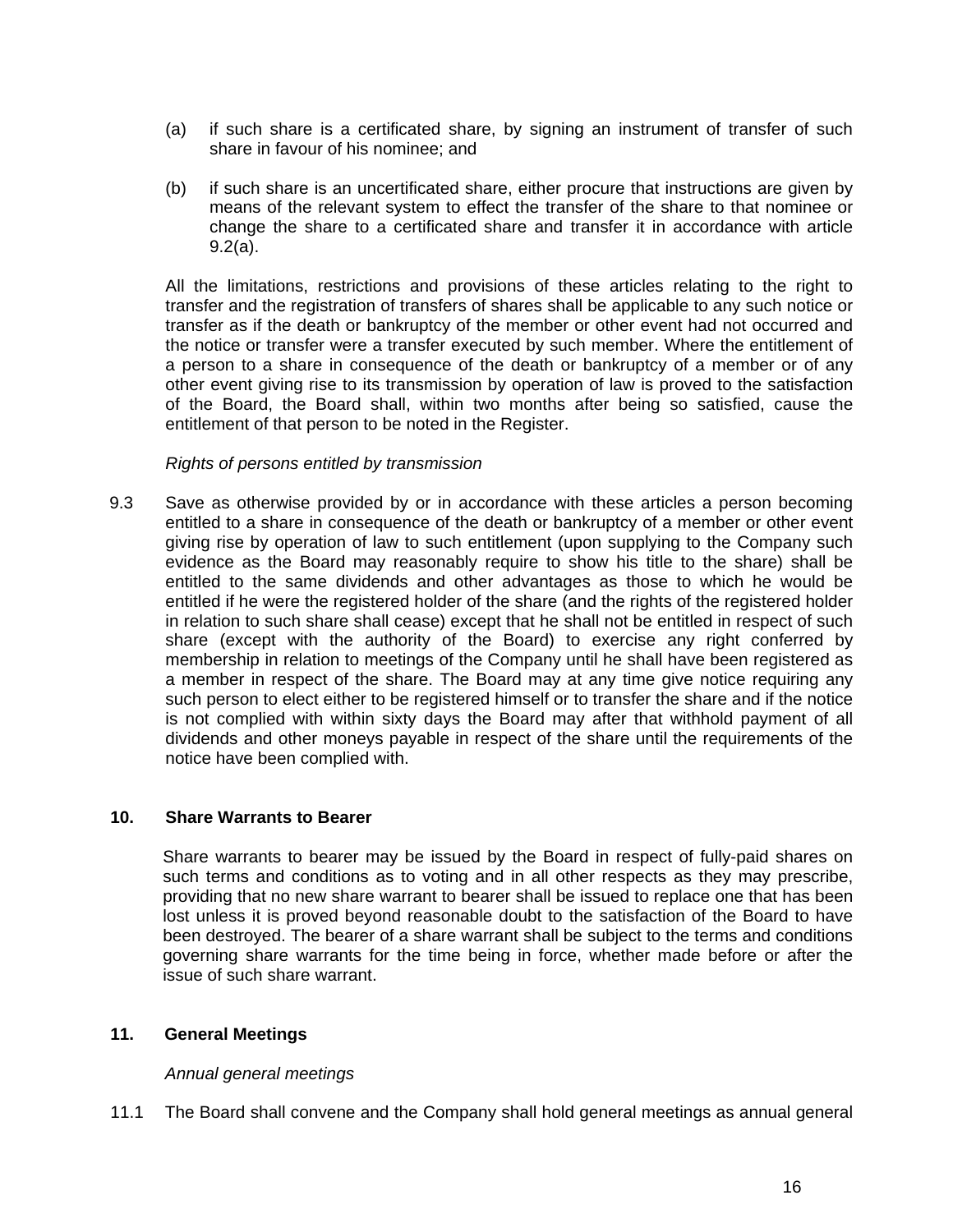meetings in accordance with the requirements of the Statutes at such time and place as the Board may determine.

# *General meetings*

11.2 Any general meeting of the Company other than an annual general meeting shall be called a general meeting.

# *Calling of general meetings*

11.3 The Board may whenever it thinks fit, and shall on requisition in accordance with the Statutes, proceed with proper expedition to convene a general meeting.

## *Form of resolution*

11.4 Subject to the Statutes, where for any purpose an ordinary resolution of the Company is required, a special resolution shall also be effective.

# **12. Notice of General Meetings**

*Length of notice for general meetings and persons entitled* to *receive* notice

- 12.1 An annual general meeting shall be called by not fewer than twenty-one days' notice in writing and any other general meeting by not fewer than fourteen days notice in writing. The period of notice shall in each case be exclusive of the day on which it is served or deemed to be served and of the day on which the meeting is to be held. A general meeting, notwithstanding that it has been called by a shorter notice than that specified above, shall be deemed to have been duly called if it is so agreed:
	- (a) in the case of an annual general meeting by all the members entitled to attend and vote at that annual general meeting; and
	- (b) in the case of any other general meeting by a majority in number of the members having a right to attend and vote at that meeting, being a majority together holding not less than 95 per cent. in nominal value of the shares giving that right.
- 12.2 For the purposes of this article, (and without prejudice to the other provisions of these articles), the cases in which notice in writing is to be taken as given to a member include any case in which notice of the meeting is sent, or treated as given, using Electronic Communication in accordance with the applicable provisions of the CA 2006, and the applicable provisions of CA 2006 shall apply in respect of the publication of such notice on a web-site.
- 12.3 The notice shall be given to the members (other than any who, under the provisions of these articles or of any restrictions imposed on any shares, are not entitled to receive notice from the Company), to the directors and to the auditors. The accidental omission to give notice to or the non-receipt of notice by any person entitled to such notice shall not invalidate any general meeting or any proceedings at such general meeting.
- 12.4 The Board may determine that persons entitled to receive notice of meetings are those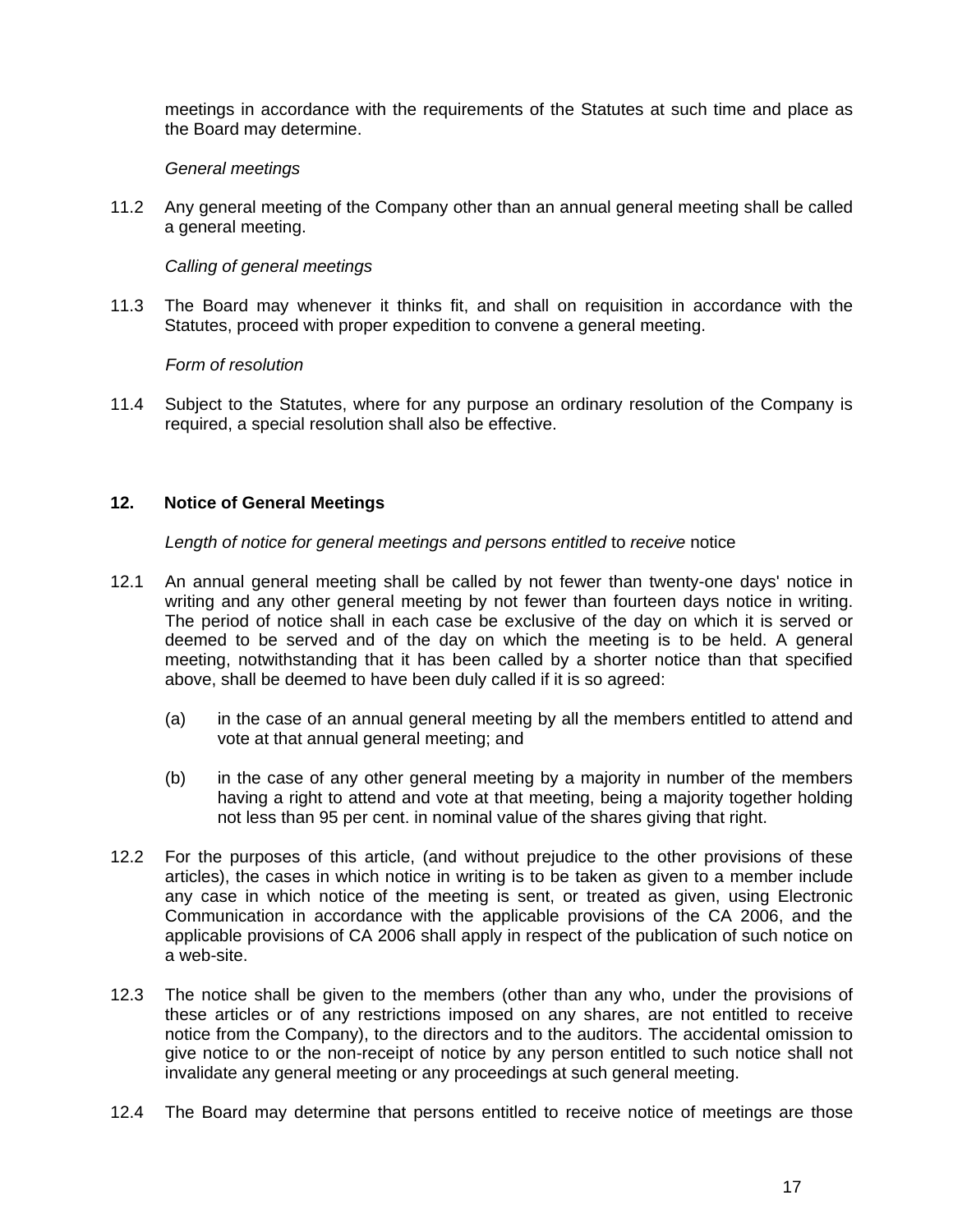persons entered on the Register at the close of business on a day determined by the Board, but if the Company is a participating issuer, the day determined by the Board may not be more than 21 days before the date upon which the relevant notice is being sent.

# *Contents of notice* of *general meetings*

- 12.5 Every notice calling a general meeting shall:
	- (a) specify the place and the day and hour of the meeting, and contain a reasonably prominent statement that a member entitled to attend and vote is entitled to appoint one or more proxies to attend and, on a poll, vote instead of him and that a proxy need not be a member of the Company;
	- (b) in the case of an annual general meeting, specify the meeting as such;
	- (c) in the case of any annual general meeting at which business other than ordinary business is to be transacted, specify the general nature of such business; and
	- (d) if any resolution is to be proposed as a special resolution, set out in full the resolution to be proposed as a special resolution.

#### *Ordinary business*

- 12.6 Ordinary business in relation to an annual general meeting shall mean:
	- (a) receiving, considering and adopting the annual accounts and the report of the directors and the auditors thereon;
	- (b) declaring a dividend;
	- (c) reappointing directors and appointing directors to replace those retiring at the meeting not offering themselves for reappointment;
	- (e) granting, renewing or varying authority under section 80 of the CA 1985 or (providing the authority or disapplication terminates no later than fifteen months after the annual general meeting) and disapplying section 89 of the CA 1985;
	- (f) granting or renewing a general authority for a company to purchase its own shares; and
	- (g) renewing or regranting an existing authority for a scrip dividend alternative.

## **13. Proceedings** at **General Meetings**

## *Chairman*

13.1 The chairman of the Board (if any), failing whom the deputy chairman (if any), shall preside as chairman at a general meeting. If there is no such chairman or deputy chairman, or if at any meeting neither the chairman nor deputy chairman is present within five minutes after the time appointed for holding the meeting, or if neither of them is willing to act as chairman, the directors present shall choose one of their number (or, if no director is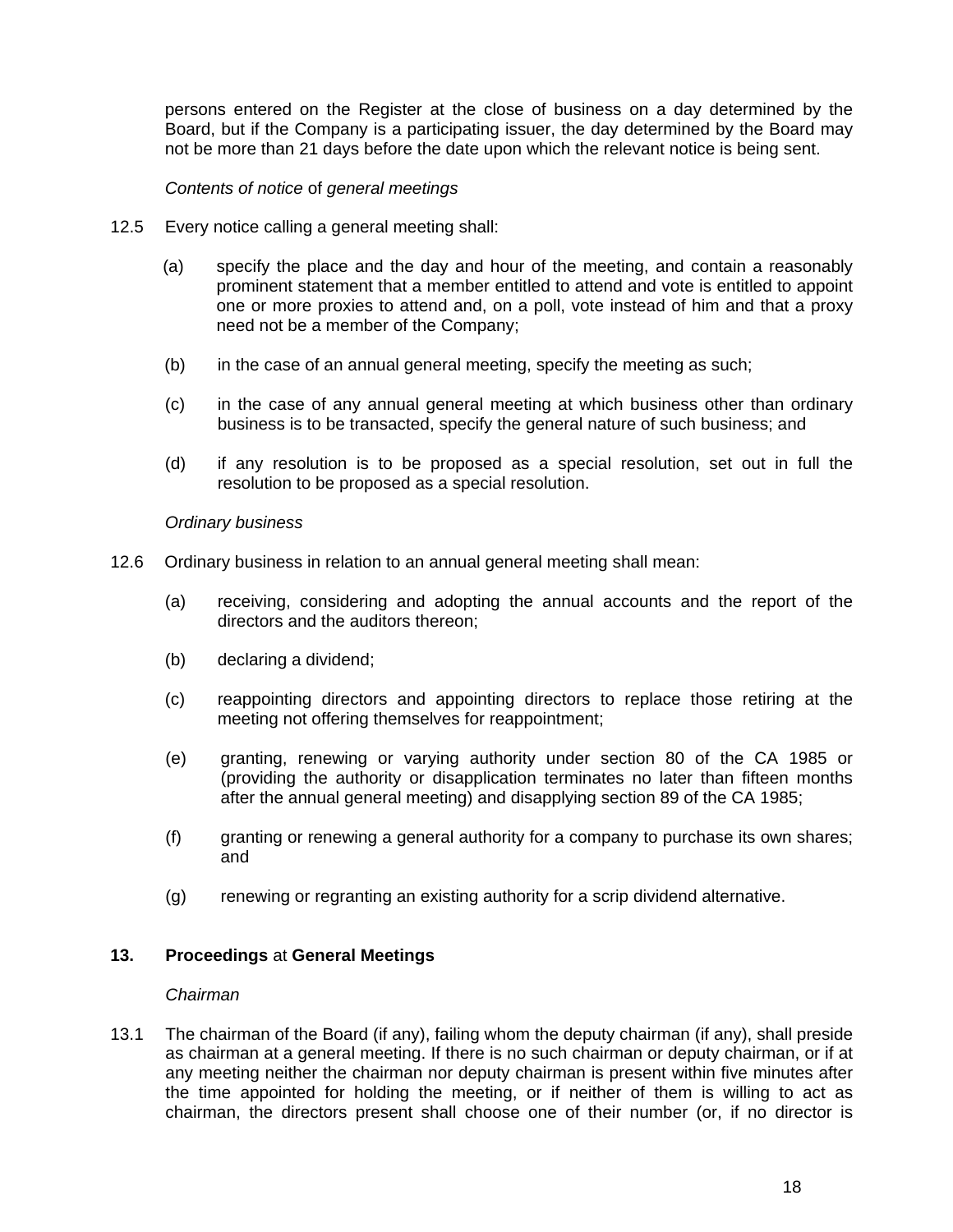present or if all the directors present decline to take the chair, the persons present and entitled to vote an a poll shall choose one of their number), to be chairman of the meeting.

## *Quorum*

13.2 No business other than the appointment of a chairman shall be transacted at any general meeting unless a quorum is present at the time when the meeting proceeds to business. Two members present in person or by proxy and entitled to attend and vote at that meeting shall be a quorum for all purposes.

# *Directors and other persons may attend and speak*

13.3 A director (and any other person invited by the chairman to do so) shall notwithstanding that he is not a member, be entitled to attend and speak at any general meeting and at any separate meeting of the holders of any class of shares of the Company.

## *Adjournment*

- 13.4 The chairman of any general meeting may with the consent of the meeting at which a quorum is present (and shall if so directed by the meeting) adjourn the meeting from time to time (or without a date being fixed) and from place to place, but no business shall be transacted at any adjourned meeting except business which might lawfully have been transacted at the meeting from which the adjournment took place. Where a meeting is adjourned without a date being fixed, the time and place for any adjourned meeting shall be fixed by the Board.
- 13.5 When a meeting is adjourned for thirty days *or* more or without a date being fixed, not fewer than seven days' notice of any adjourned meeting shall be given in the same manner as in the case of the original meeting.
- 13.6 If within five minutes (or such longer time not exceeding one hour as the chairman of the meeting may determine to wait) after the time appointed for the meeting a quorum is not present, or if during the meeting a quorum ceases to be present, the meeting, if convened on the requisition of members, shall be dissolved. In any other case it shall stand adjourned to such other day (not being fewer than fourteen nor more than twenty-eight days after such meeting) and at such other time or place as the chairman of the meeting may determine and at such adjourned meeting one member present in person or by proxy (whatever the number of shares held by him) shall be a quorum. The Company shall give not fewer than seven days notice in writing of any meeting adjourned through want of a quorum and such notice shall state that one member present in person or by proxy (whatever the number of shares held by him) shall be a quorum.

## *Notice of adjourned meeting*

13.7 Except as expressly provided in these articles, it shall not be necessary to give any notice of an adjournment or of the business to be transacted at an adjourned meeting.

## *Amendments* to *resolutions*

13.8 If an amendment shall be proposed to any resolution under consideration but shall in good faith be ruled out of order by the chairman of the meeting the proceedings on the substantive resolution shall not be invalidated by an error in such ruling. In the case of a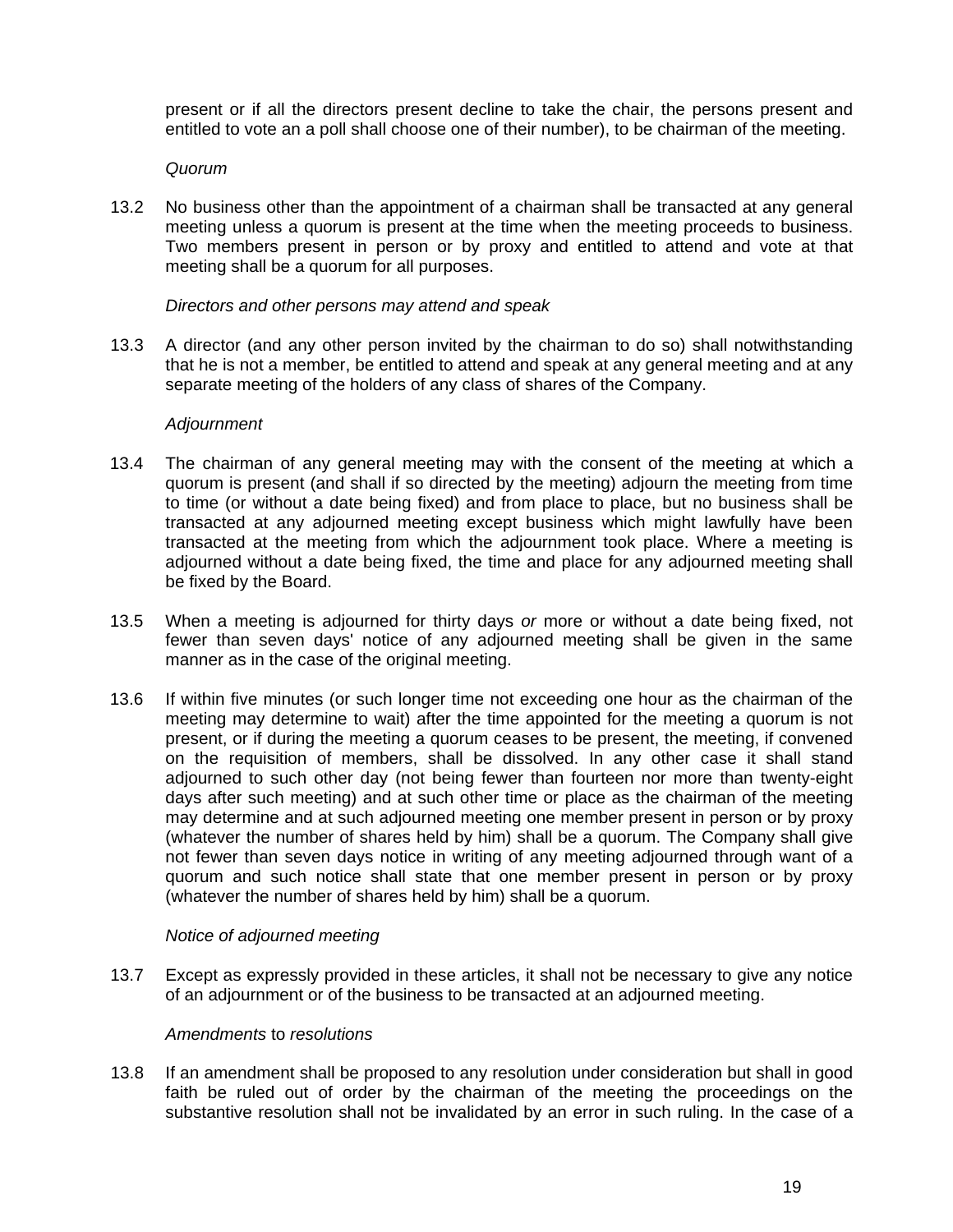resolution duly proposed as a special resolution no amendment to such resolution (other than a mere clerical amendment or to correct a patent error) may in any event be considered or voted upon.

## *Security and other arrangements at meetings*

13.9 The Board may from time to time make any arrangement and impose any restriction it considers appropriate to ensure the security of a meeting including the requiring of evidence of identity to be produced by a person attending the meeting, the searching of a person attending the meeting and the restriction of the items of property which may be taken into the meeting place. The Board may refuse entry to, and/or remove from, a meeting any person who refuses to comply with these arrangements or restrictions.

## *Declaration by chairman*

13.10 Unless a poll is required a declaration by the chairman of the meeting that a resolution has been carried on a show of hands, or carried unanimously, or by a particular majority, or lost, and an entry to that effect in the minute book, shall in the absence of manifest error, be conclusive evidence of that fact without proof of the number or proportion of the votes recorded for or against such resolution.

# *Demand for poll*

- 13.11 At any general meeting a resolution put to the vote of the meeting shall be decided on a show of hands unless (before or on the declaration of the result of the show of hands) a poll is demanded by:
	- (a) the chairman of the meeting;
	- (b) not fewer than five members present in person or by proxy and entitled to vote at the meeting;
	- (c) a member or members present in person or by proxy and representing in aggregate not less than one-tenth of the total voting rights of all the members having the right to vote at the meeting; or
	- (d) a member or members present in person or by proxy and holding shares in the Company conferring a right to vote at the meeting being shares on which an aggregate sum has been paid up equal to not less than one-tenth of the total sum paid up on all the shares conferring that right.

## *Withdrawal of demand for poll*

13.12 A demand for a poll may be withdrawn at any time before the poll is taken or the close of the meeting, whichever is earlier, but only with the consent of the chairman and a demand so withdrawn shall not be taken to have invalidated the result of a show of hands declared before the demand was made.

## *Procedure on a poll*

13.13 If a poll is required, it shall be taken in such a manner (including the use of ballot or voting papers or tickets) as the chairman of the meeting may direct, and the result of the poll shall be deemed to be the resolution of the meeting at which the poll was demanded. The chairman of the meeting may (and if so directed by the meeting shall) appoint scrutineers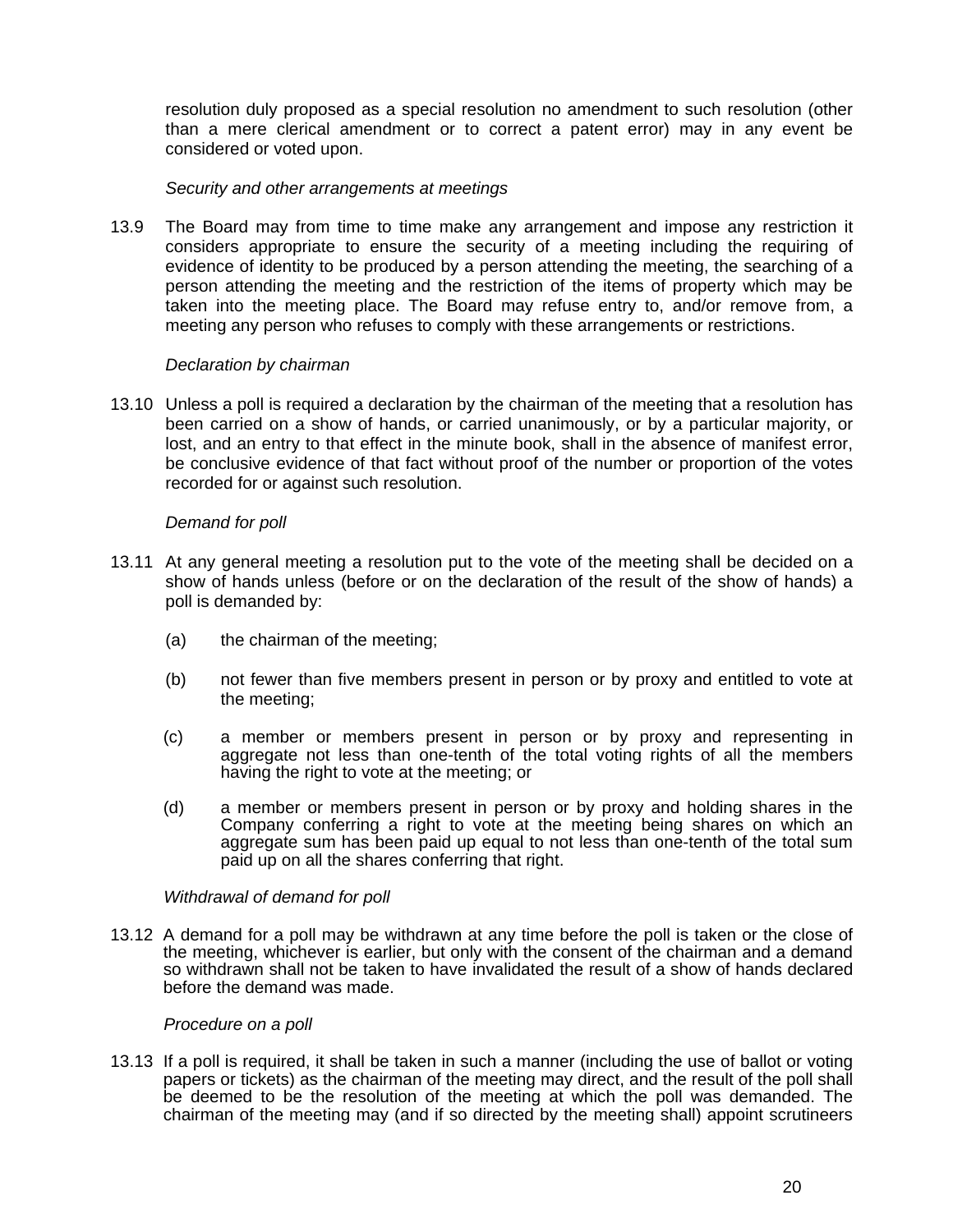and may adjourn the meeting to some place and time fixed by him for the purpose of declaring the result of the poll.

## *Timing of poll*

13.14 A poll demanded on the election of a chairman of the meeting or on a question of adjournment shall be taken immediately. A poll demanded on any other question shall be taken either immediately or at such subsequent time (not being more than thirty days from the date of the meeting) and place as the chairman of the meeting may direct. No notice need be given of a poll not taken immediately.

## *Continuing the meeting after a demand for a poll*

13.15 A demand for a poll shall not prevent the continuance of the meeting for the transaction of any business other than the question on which the poll has been demanded.

## **14. Votes of Members**

#### *Votes attaching to* shares

14.1 Subject to the provisions of the Companies Acts and to any rights or restrictions attached to any shares, on a show of hands every member who (being an individual) is present in person or by proxy or (being a corporation) is present by a duly authorised representative, not being himself a member entitled to vote, shall have one vote, and on a poll every member present in person or by proxy shall have one vote for each share of which he is a holder.

#### *Chairman's casting vote*

14.2 In the case of an equality of votes, whether on a show of hands or on a poll, the chairman of the meeting at which the show of hands takes place or at which the poll is demanded shall be entitled to a casting vote.

#### *Votes of joint holders*

14.3 In the case of joint holders of a share the vote of the senior who tenders a vote, whether in person or by proxy, shall be accepted to the exclusion of the votes of the other joint holders and for this purpose seniority shall be determined by the order in which the names stand in the Register in respect of the share.

## *Votes by guardian*

14.4 Where in the United Kingdom or elsewhere a guardian, receiver, curator bonis or other person (by whatever name called) has been appointed by any court claiming jurisdiction in that behalf to exercise powers with respect to the property or affairs of any member on the ground (however formulated) of mental disorder or being otherwise incapable of managing his affairs, the Board may in its absolute discretion, upon or subject to production of such evidence of the appointment as the Board may require, permit such guardian, receiver, curator bonis or other person on behalf of such member to vote in person or by proxy at any general meeting or to exercise any other right conferred by membership in relation to meetings of the Company.

*Restriction of rights of members where calls outstanding*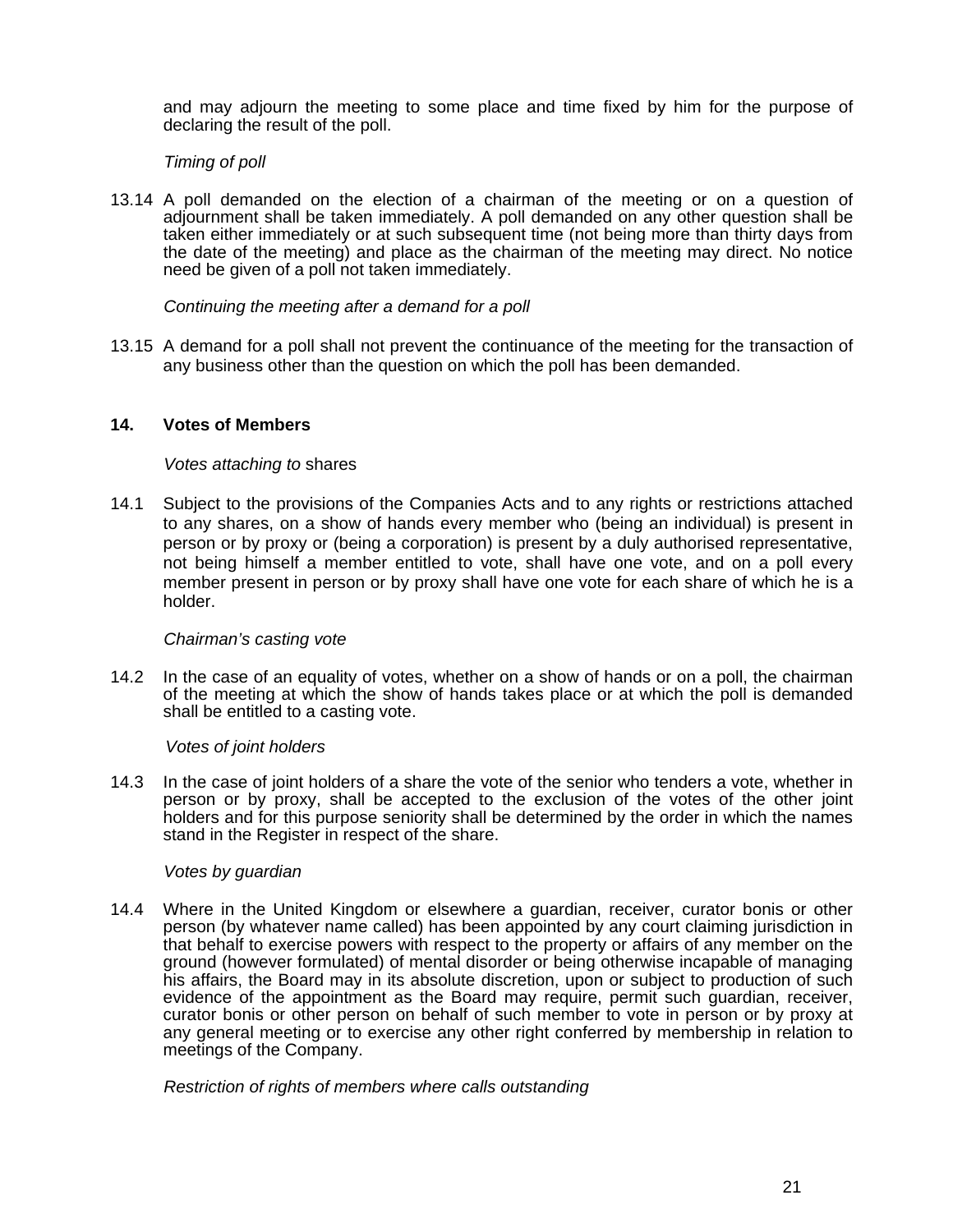14.5 Unless the Board otherwise determines, no member shall be entitled to receive any dividend or to be present and vote at a general meeting or at any separate general meeting of the holders of any class of shares either personally or by proxy, or to be reckoned in a quorum, or to exercise any other right or privilege conferred by membership in respect of a share held by him in relation to meetings of the Company unless and until he shall have paid all calls or other sums presently due and payable by him, whether alone or jointly with any other person, to the Company.

#### *Validity and result of vote*

- 14.6 No objection shall be raised as to the admissibility of any vote or to the counting of, or failure to count, any vote except at the meeting or adjourned meeting at which the vote objected to is or may be given or tendered or at which any error occurs and every vote not disallowed at such meeting shall be valid for all purposes. Any such objection shall be referred to the chairman of the meeting whose decision shall be final and conclusive.
- 14.7 Unless a poll is taken a declaration by the chairman of the meeting that a resolution has been carried, or carried unanimously, or by a particular majority, or lost, and an entry to that effect in the minute book, shall be conclusive evidence of that fact without proof of the number or proportion of the votes recorded for or against such resolution.

#### *Voting on a poll*

14.8 On a poll votes may be given either personally or by proxy and a person entitled to more than one vote need not use all his votes or cast all the votes he uses in the same way.

#### **15. Disclosure of Interests**

- 15.1 For the purposes of these articles, unless the context otherwise requires:
	- (a) **"Disclosure Notice"** means a notice issued by or on behalf of the Company requiring disclosure of interests in shares pursuant to section 793 of the CA 2006;
	- (b) **"Specified Shares"** means all or, as the case may be, some of the shares specified in a Disclosure Notice;
	- (c) **"Restrictions"** means one or more, as determined by the Board, of the following:
		- (i) that the member holding the Specified Shares shall not be entitled, in respect of those shares, to attend or be counted in the quorum or vote either personally or by proxy at any general meeting or at any separate meeting of the holders of any class of shares or upon any poll or to exercise any other right or privilege in relation to any general meeting or any meeting of the holders of any class of shares;
		- (ii) that, unless effected pursuant to article 15.3(c), no transfer of the Specified Shares in certificated form shall be effective or shall be registered by the Company;
		- (iii) that no dividend or other money payable shall be paid in respect of the Specified Shares and that, in circumstances where an offer of the right to elect to receive shares instead of cash in respect of any dividend is or has been made, any election made under that offer in respect of such Specified Shares shall not be effective,

provided that only the restriction referred to in sub-paragraph (i) may be determined by the Board to apply if the Specified Shares represent less than 0.25% of the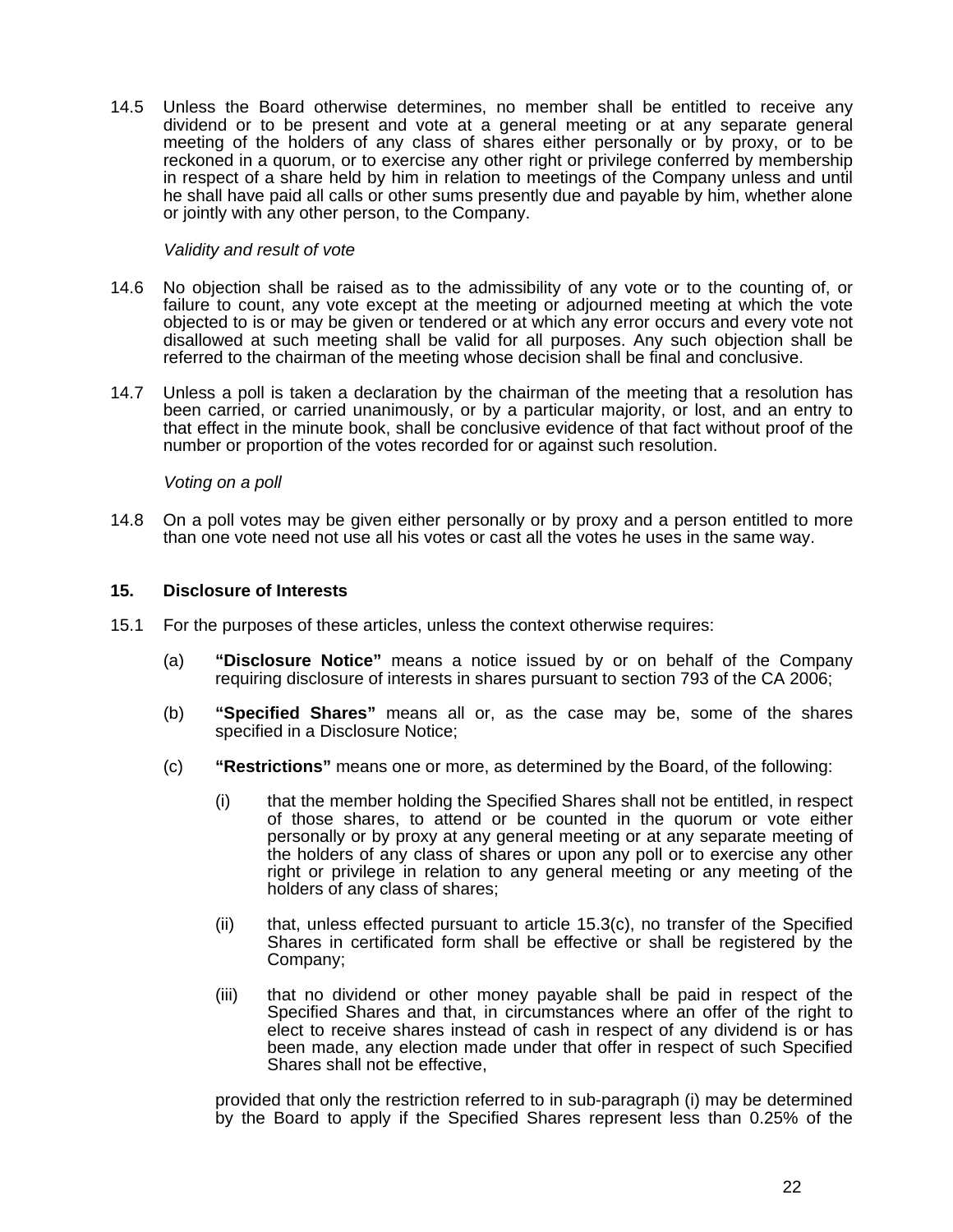relevant class at the time of issue of the Disclosure Notice;

- (d) **"Restriction Notice"** means a notice issued by *or* on behalf of the Company stating, or substantially to the effect, that the Specified Shares referred to in that notice shall be subject to one or more of the Restrictions stated in that notice;
- (e) a person other than the member holding a share shall be treated as appearing to be interested (as that word is construed for the purpose of section 793 of the CA 2006) in that share if:
	- (1) the member has informed the Company, whether under any statutory provision relating to disclosure of interests or otherwise, that the person is, or may be, or has been at any time during the three years immediately preceding the date upon which the Disclosure Notice is issued, so interested;
	- (ii) the Board (after taking account of any information obtained from the member or, pursuant to a Disclosure Notice, from any other person) knows or has reasonable cause to believe that the person is, or may be, or has been at any time during the three years immediately preceding the date upon which the Disclosure Notice is issued, so interested; or
	- (iii) in response to a Disclosure Notice, the member or any other person appearing to be so interested has failed to establish the identities of all those who are so interested and (after taking into account the response and any other relevant information) the Company has reasonable cause to believe that such person is or may be so interested; and
- (f) the Company shall not be treated as having received the information required by a Disclosure Notice in accordance with the terms of such Disclosure Notice in circumstances where the Board knows or has reasonable cause to believe that the information provided is false or materially incorrect.
- 15.2 Notwithstanding anything in these articles to the contrary, if:
	- (a) a Disclosure Notice has been served on a member or any other person appearing to be interested in the Specified Shares; and
	- (b) the Company has not received (in accordance with the terms of such Disclosure Notice) the information required in the notice in respect of any of the Specified Shares within fourteen days after the service of such Disclosure Notice,

then the Board may determine that the member holding the Specified Shares shall, upon the issue of a Restriction Notice referring to those Specified Shares in respect of which information has not been received, be subject to the Restrictions referred to in such Restriction Notice, and upon the issue of such Restriction Notice such member shall be so subject. As soon as practicable after the issue of a Restriction Notice the Company shall serve a copy of the notice on the member holding the Specified Shares but the accidental omission to do so, or the non-receipt by the member of the copy, shall not invalidate or otherwise affect the application of this article.

- 15.3 The Restrictions on shares shall cease to apply:
	- (a) either in whole or in part at any time the Board may determine;
	- (b) upon the Company receiving in accordance with the terms of the relevant Disclosure Notice the information required in that Disclosure Notice in respect of those shares; or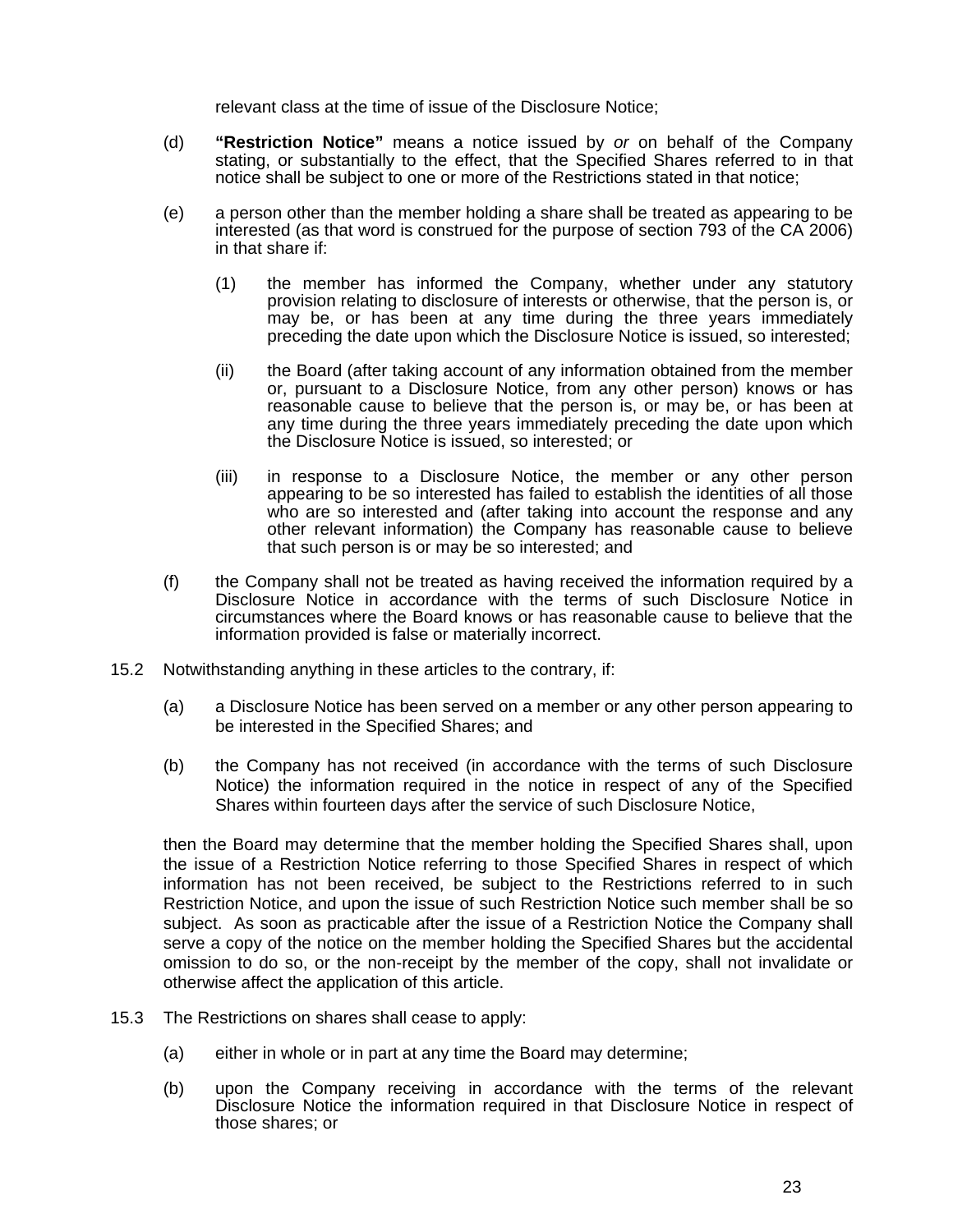- (c) if the Company receives an executed instrument of transfer (or a transfer of uncertificated shares is effected under the relevant system) in respect of those shares, which would otherwise be given effect to, pursuant to a sale to a party not connected (within the meaning given in section 839 Income and Corporation Taxes Act 1988) with the member holding such shares or with any other person appearing to be interested in such shares where such sale is:
	- (i) on a recognised investment exchange;
	- (ii) on any stock exchange outside the United Kingdom on which the Company's shares are normally dealt; or
	- (iii) on the acceptance of an offer made to all the holders (or all the holders other than the person making the offer or his nominees) of the shares of the class of which the shares subject to the Restrictions form part to acquire those shares or a specified portion of them.
- 15.4 Subject to the requirements of the UK Listing Authority and/or London Stock Exchange (as applicable), notwithstanding sub-paragraph (c) of the preceding article the Restrictions on shares shall continue to apply if within ten days of receipt of the instrument of transfer the Board decides that it has reasonable cause to believe that the change in the registered holder of those shares would not be as a result of an arm's length sale resulting in a material change in the beneficial interests in those shares. Where the Board makes a decision pursuant to this article, the Company shall notify the purported transferee of the decision as soon as practicable and any person may make representations in writing to the Board concerning the decision. The Company shall not be liable to any person as a result of having imposed Restrictions or deciding that such Restrictions shall continue to apply if the Board acted in good faith.
- 15.5 Where dividends or other moneys are not paid as a result of Restrictions having been imposed on shares, such dividends or other moneys shall accrue and, upon the relevant restriction ceasing to apply, shall be payable (without interest) to the person who would have been entitled had the restriction not been imposed.
- 15.6 Shares which the Company offers or procures to be offered pro rata (or pro rata ignoring fractional entitlements and ignoring shares not offered to certain members by reason of legal or practical problems associated with offering shares outside the United Kingdom) to holders of shares which are subject to Restrictions shall on issue become subject to the same Restrictions.
- 15.7 The Board shall at all times have the right, at its discretion, to suspend, in whole or in part, any Restriction Notice either permanently or for any given period and to pay to a trustee any dividend payable in respect of any shares subject to Restrictions or in respect of any shares issued in right of shares subject to Restrictions. Notice of any suspension, specifying the sanctions suspended and the period of suspension, shall be given to the relevant holder in writing within seven days after any decision to implement such a suspension.
- 15.8 The limitations on the powers of the Board to impose and retain Restrictions are without prejudice to the Company's power to apply to the court pursuant to the Statutes to apply the Restrictions or any other restrictions on any conditions.
- 15.9 Nothing in these articles shall limit the powers of the Company under Section 794 CA 2006 or any other powers whatsoever.

## **16. Proxy**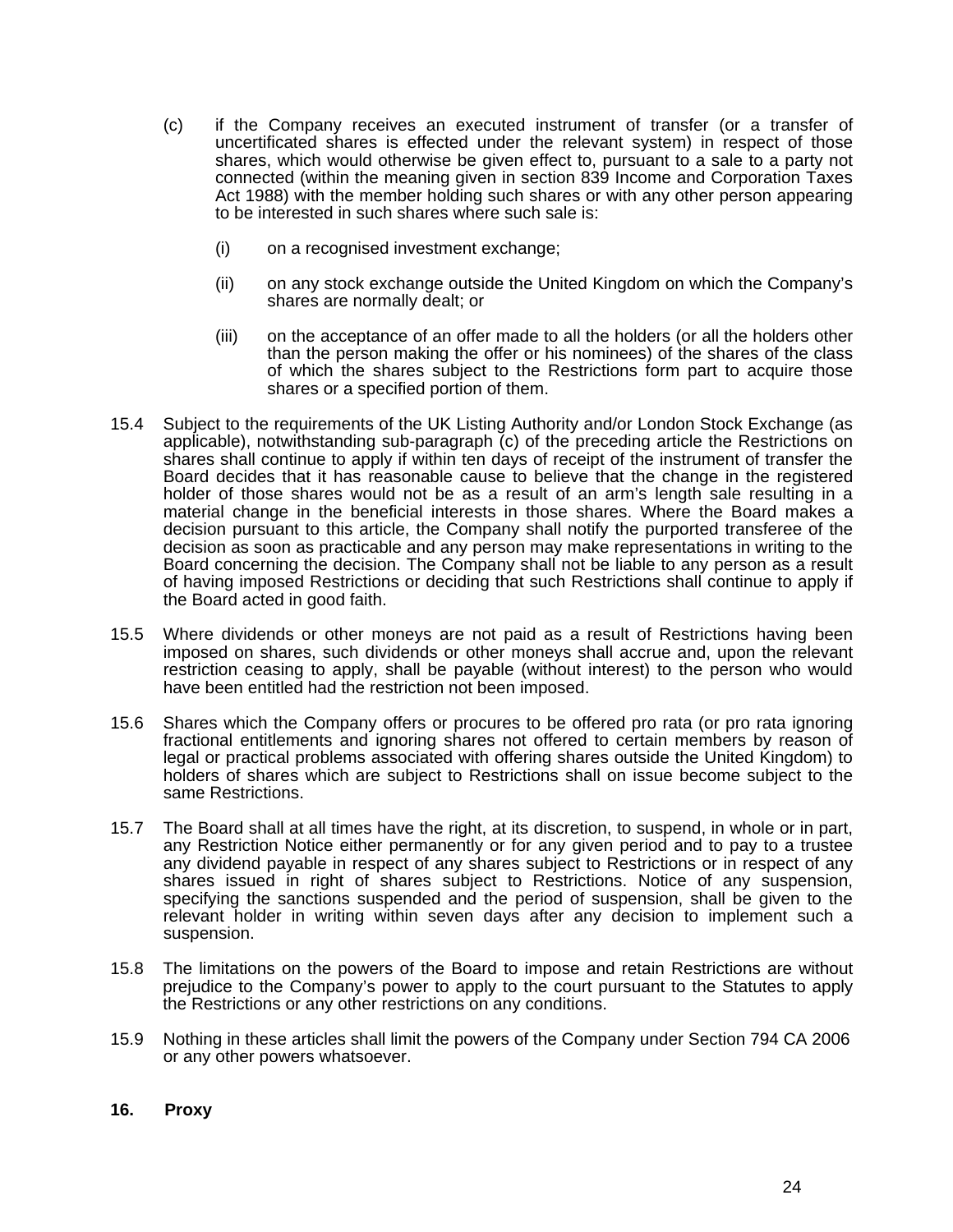*Proxy need not be a member* 

16.1 A proxy need not be a member of the Company.

# *More than* one *proxy may be appointed*

16.2 A member may appoint more than one proxy to attend on the same occasion, provided that the appointment of more than one proxy must relate to in each case to specific shares. When two or more valid but differing appointments of proxy are delivered or received in respect of the same share for use at the same meeting and in respect of the same matter, the one which is last validly delivered or received (regardless of its date or of the date of its execution) shall be treated as replacing and revoking the other or others as regards that share. If the Company is unable to determine which instrument was last validly delivered or received, none of them shall be treated as valid in respect of that share.

## *Appointment of proxy*

- 16.3 The appointment of a proxy shall he executed in any usual or common form or in any other form which the Board may approve; and:
	- (a) in the case of an individual, an instrument of proxy shall be signed by the appointor or by his attorney; and
	- (b) in the case of a corporation, an instrument of proxy shall be either given under its common seal or signed on its behalf by an officer, attorney or other person authorised to sign it.

## *Board may supply proxy forms*

16.4 The Board may at the expense of the Company send, by post or otherwise, instruments of proxy (reply-paid or otherwise) to members for use at any general meeting or at any separate meeting of the holders of any class of shares, either in blank or nominating in the alternative any one or more of the directors or any other persons. If for the purpose of any meeting invitations to appoint as proxy a person or one of a number of persons specified in the invitations are issued at the expense of the Company, such invitations shall, subject to article 12.2, be issued to all (and not some only) of the members entitled to be sent a notice of the meeting and to vote thereat by proxy.

## *Signature on proxy*

16.5 The signature on an instrument appointing a proxy need not be witnessed. Subject to article 16.7 below in the case of appointments by Electronic Communication, where an instrument appointing a proxy is signed on behalf of the appointor by an attorney, the letter or power of attorney or a duly certified copy of such letter or power of attorney must (failing previous registration with the Company) be lodged with a written appointment of proxy pursuant to the following article, failing which the appointment may be treated as invalid.

## *Receipt of appointment of proxy*

- 16.6 An appointment of a proxy must:
	- (a) in the case of an instrument in writing, be deposited at the Registered Office or such place or one of such places (if any) as may be specified for that purpose in or by way of note to the notice convening the meeting or in any instrument of proxy sent out by the Company no fewer than forty-eight hours (disregarding any part of a day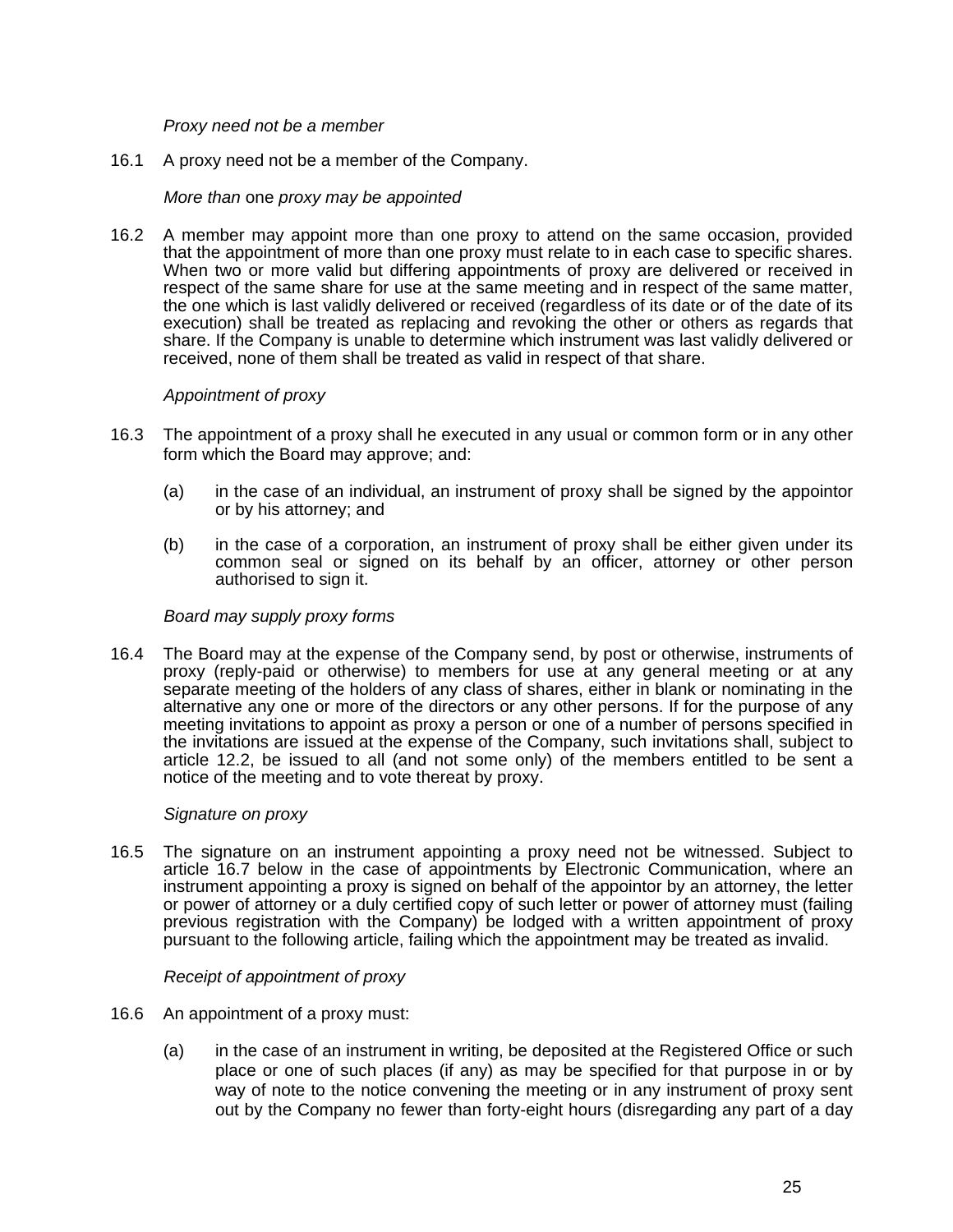that is not a working day) or such shorter time as the Board may determine before the time appointed for the holding of the meeting or adjourned meeting;

- (b) in the case of an appointment contained in an Electronic Communication, where an address has been specified for the purpose of receiving Electronic Communications:
	- (i) in the notice convening the meeting,
	- (ii) in any instrument of proxy sent out by the Company in relation to the meeting, or
	- (iii) in any invitation contained in an Electronic Communication to appoint a proxy issued by the Company in relation to the meeting,

be received at such address no fewer than forty-eight hours (disregarding any part of a day that is not a working day) or such shorter time as the Board may determine before the time for holding the meeting or adjourned meeting at which the person named in the appointment proposes to vote;

(c) or in the case of a poll taken more than forty-eight hours after it is demanded, be deposited or received as aforesaid after the poll has been demanded by the deadline specified, no fewer than twenty-four hours before the time appointed for the taking of the poll at which it is to be used,

and an appointment of proxy which is not deposited, delivered or received in such a manner shall not be treated as valid. An appointment of proxy relating to more than one meeting (including any adjournment of such meeting) having once been so delivered for the purposes of any meeting shall not have to be delivered again for the purposes of any subsequent meeting to which it relates.

16.7 Without limiting the foregoing, in relation to any shares which are held in uncertificated form, the directors may from time to time permit appointments of a proxy to be made by means of an Electronic Communication in the form of an Uncertificated Proxy Instruction, (that is, a properly authenticated dematerialised instruction, and/or other instruction or notification which is sent by means of the relevant system concerned and received by such participant in that system acting on behalf of the Company as the directors may prescribe, in such form and subject to such terms and conditions as may from time to time be prescribed by the directors (subject always to the facilities and requirements of the relevant system concerned)); and may in a similar manner permit supplements to, or amendments or revocations of, any such Uncertificated Proxy instruction to be made by like means. The directors may in addition prescribe the method of determining the time at which any such properly authenticated dematerialised instruction (and/or other instruction or notification) is to be treated as received by the Company or such participant. The directors may treat any such Uncertificated Proxy Instruction which purports to be or is expressed to be sent on behalf of a holder of a share as sufficient evidence of the authority of the person sending that instruction to send it on behalf of that holder of a share as sufficient evidence of the authority of the person sending that instruction to send it on behalf of that holder.

## *Rights of proxy*

16.8 An appointment of a proxy shall be deemed to include the right to demand or join in demanding a poll but shall not confer any further right to speak at the meeting, except with the permission of the chairman of the meeting. The appointment shall, unless the contrary is stated on or in it, be valid as well for any adjournment of the meeting as for the meeting to which it relates. No appointment of a proxy shall be valid, in the case of a written instrument of proxy, after the expiration of twelve months from the date named in the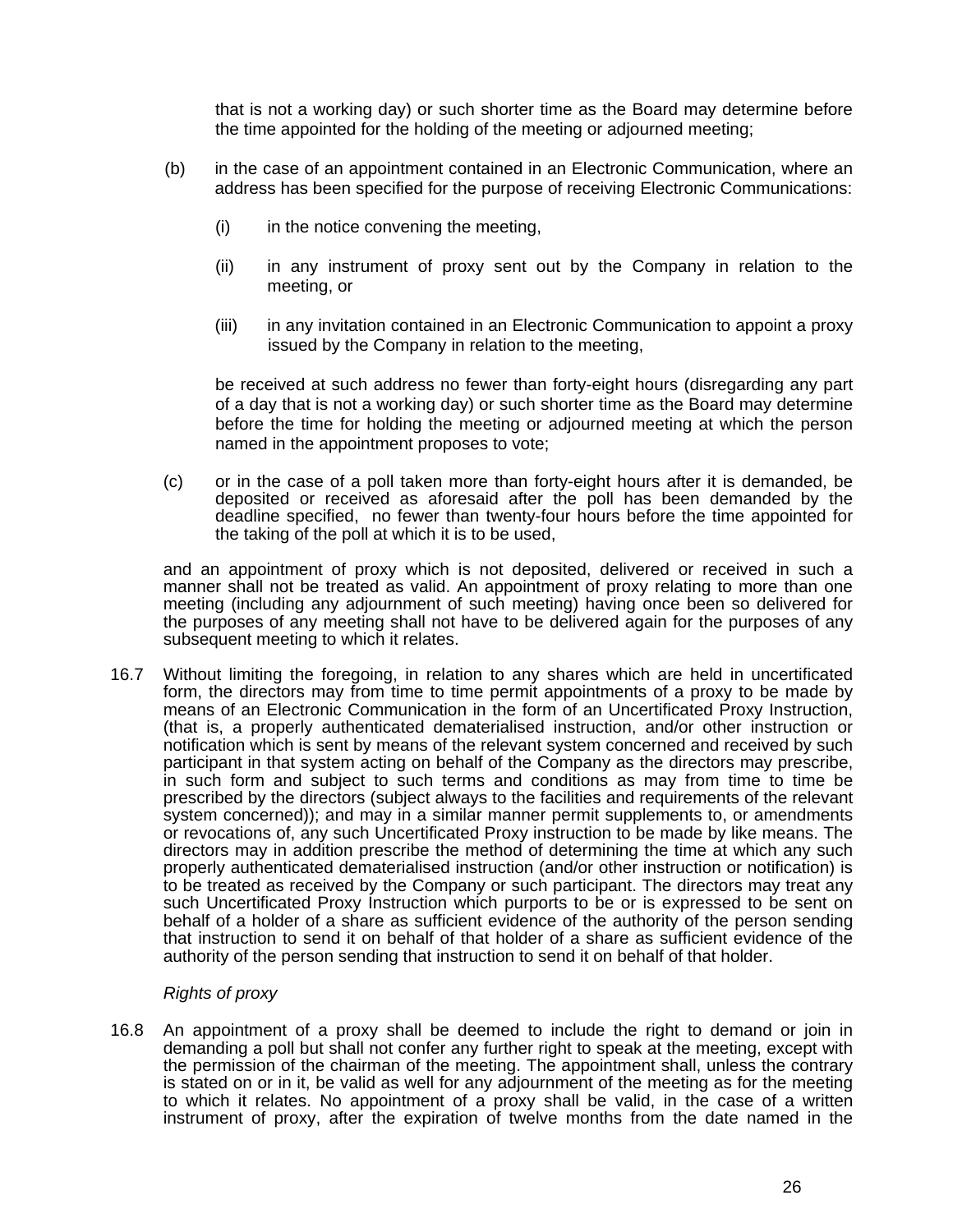instrument of proxy as the date of its execution or, in the case of the appointment of a proxy contained in an Electronic Communication, after the expiration of twelve months from the date on which it was received by or on behalf of the Company. Delivery of an appointment of a proxy shall not preclude a member from attending and voting at the meeting or poll convened.

#### *Revocation of proxy*

16.9 A vote cast or demand for a poll made by proxy shall not be invalidated by the previous death or insanity of the principal or by the revocation of the appointment of the proxy or by the revocation or determination of the authority under which the appointment was made or the transfer of the share in respect of which the appointment of proxy was executed unless written notice of such death, insanity, revocation or transfer shall have been received by the Company at the Registered Office (or at the address at which the instrument of proxy was duly deposited or, where the appointment of the proxy was contained in an Electronic Communication, at the address at which such appointment was duly received at least 48 hours before the commencement of the meeting or adjourned meeting or (in the case of a poll taken otherwise than at or on the same day as the meeting or adjourned meeting) the time appointed for the taking of the poll at which the vote is cast.

*Address* 

16.10 For the purposes of this article 16, "address" in relation to Electronic Communications, includes any number or address, including (in the case of any Uncertificated Proxy Instruction permitted pursuant to article 16.7, an identification number of a participant in the relevant system concerned) used for the purposes of such communications.

## **17. Corporations acting by representatives**

Any corporation which is a member of the Company may by resolution of its directors or other governing body authorise such person as it thinks fit to act as its representative at any meeting of the Company or of any class of members of the Company. The person so authorised shall be entitled to exercise the same powers on behalf of such corporation as the corporation could exercise if it were an individual member of the Company and such corporation shall for the purpose of these articles be deemed to be present in person at any such meeting if a person so authorised is present at such meeting. A director, the secretary or some person authorised for the purpose by the secretary may require the corporation's representative to produce a certified copy of the resolution so authorising him or such other evidence of his authority reasonably satisfactory to them before permitting him to exercise his power.

## **18. Directors**

#### *Number of directors*

18.1 Subject as provided in these articles the directors shall not be fewer than two nor more than ten in number. The Company may by ordinary resolution from time to time vary the minimum number and/or maximum number of directors.

## *Share qualification*

18.2 A director shall not be required to hold any shares of the Company by way of qualification. A director who is not a member of the Company shall nevertheless be entitled to attend and speak at shareholders' meetings.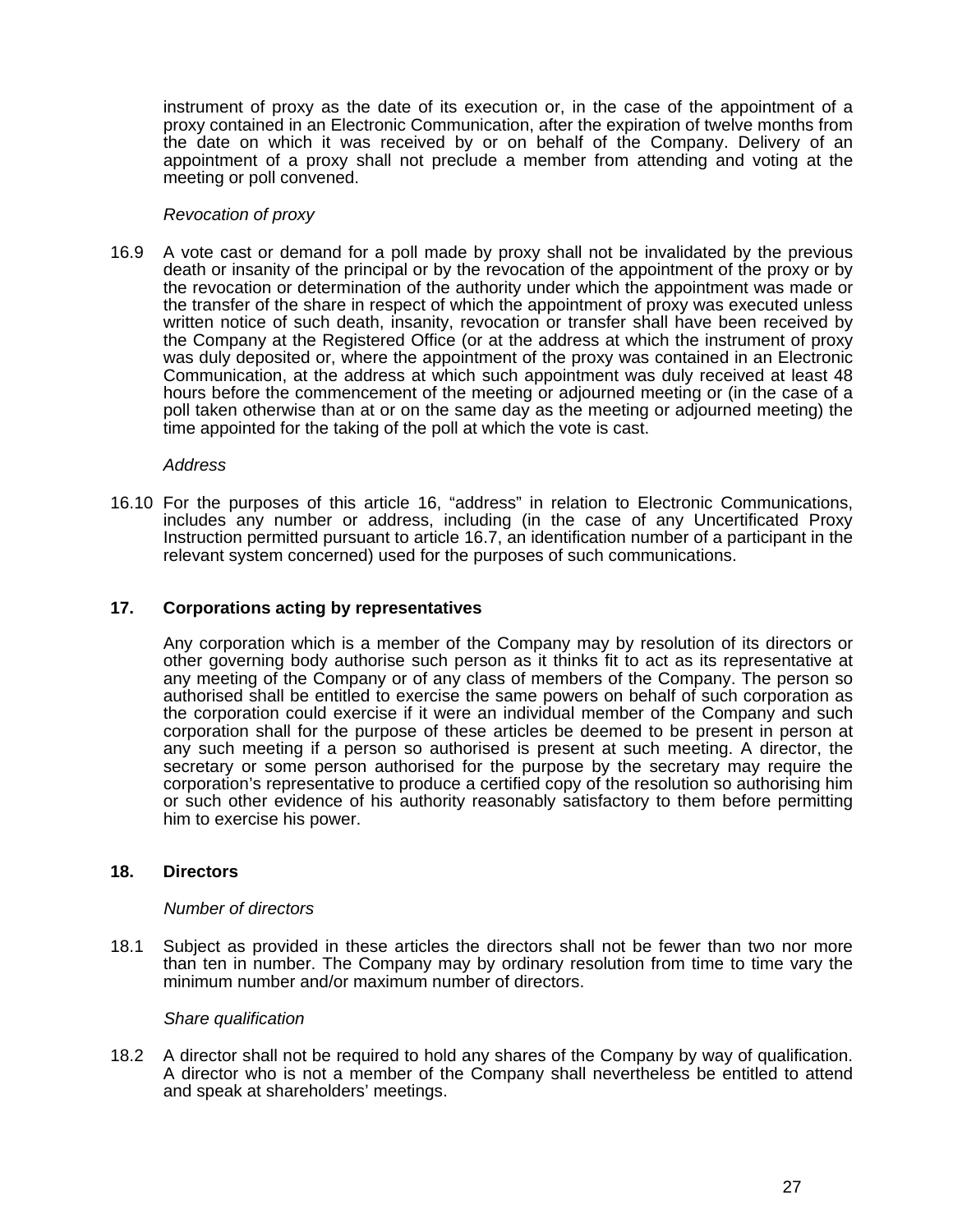#### *Directors' fees*

18.3 The ordinary remuneration of the directors shall from time to time be determined by the Board except that such remuneration shall not exceed 1,000,000 per annum in aggregate or such higher sum as may from time to time be determined by ordinary resolution of the Company and shall (unless such resolution otherwise provides) be divisible among the directors as the Board may agree, or, failing agreement, equally, except that any director who shall hold office for part only of the period in respect of which such remuneration is payable shall be entitled only to rank in such division for a proportion of remuneration related to the period during which he has held office.

#### *Other remuneration of directors*

18.4 Any director who holds any executive office (including for this purpose the office of chairman or deputy chairman whether or not such office is held in an executive capacity), or who serves on any committee of the Board, or who otherwise performs services which in the opinion of the Board are outside the scope of the ordinary duties of a director, may be paid such extra remuneration by way of salary, commission or otherwise or may receive such other benefits as the Board may determine.

#### *Directors' expenses*

18.5 The Board may repay to any director all such reasonable expenses as he may properly incur in attending and returning from meetings of the Board or of any committee of the Board or shareholders' meetings or otherwise in connection with the performance of his duties as a director of the Company.

#### *Directors' pensions and other benefits*

18.6 The Board shall have power to pay and agree to pay gratuities, pensions or other retirement, superannuation, death or disability benefits to (or to any person in respect of) any director or ex-director and for the purpose of providing any such gratuities, pensions or other benefits to contribute to any scheme or fund or to pay premiums.

## *Conflicts of Interest requiring Board authorisation –*

- 18.7 The Board may authorise, on the proposal of any Director (including the interested Director) any matter which might otherwise involve a Director breaching his duty under the Companies Acts to avoid conflicts of interest ("Conflict"). The relevant Director and any other Director with a similar interest shall not count towards the quorum nor vote on any resolution giving such authority.
- 18.8 A Director seeking authorisation in respect of a Conflict shall declare to the Board the nature and extent of his interest in the Conflict as soon as is reasonably practicable. The Director shall provide the Board with such details of the relevant matter as are necessary for the Board to decide how to address the Conflict together with such additional information as may be requested by the Board.
- 18.9 Where the Board gives authority in relation to a Conflict:
	- (a) the Board may (whether at the time of giving authority or subsequently):
		- (i) require that the relevant Director is excluded from the receipt of the information, the participation in discussion and the making of decisions (whether at meetings of the Board or otherwise) related to the Conflict; and
		- (ii) impose upon the relevant Director such other terms for the purpose of dealing with the Conflict as it may determine;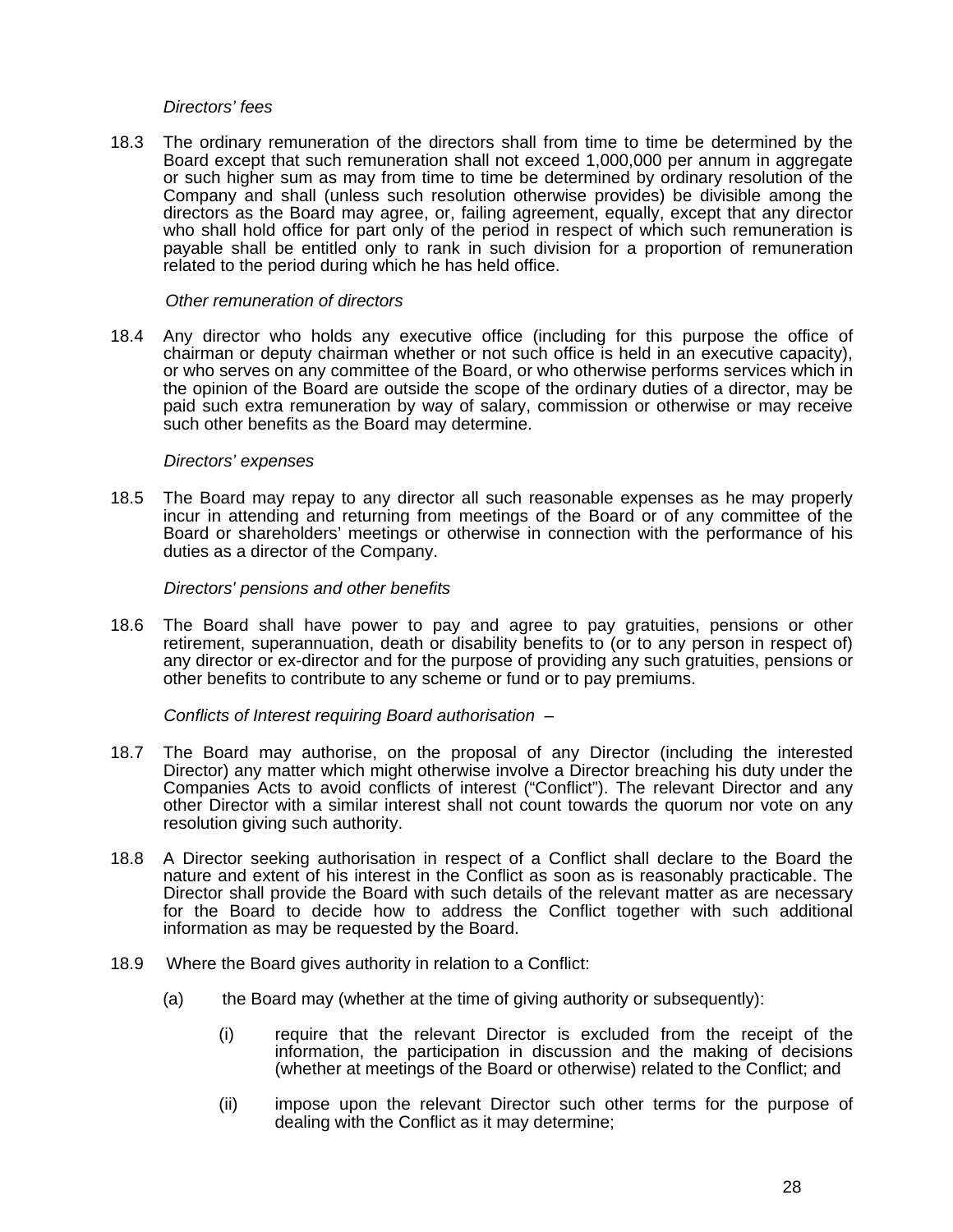- (b) the relevant Director will be obliged to conduct himself in accordance with any terms imposed by the Board in relation to the Conflict;
- (c) the terms of the authority shall be recorded in writing (but the authority shall be effective whether nor not the terms are so recorded);
- (d) the Board may revoke or vary such authority at any time but this will not affect anything done by the relevant Director prior to such revocation in accordance with the terms of such authority; and
- (e) the Board may provide that where the relevant Director obtains (otherwise than through his position as a Director of the Company) information that is confidential to a third party, the Director will not be obliged to disclose the information to the Company, or to use or apply the information in relation to the Company's affairs, where to do so would amount to a breach of that confidence.

#### *Regulation of Directors interests*

- 18.10 The Board may, subject to the provisions of Article 18.7 to 18.9, make regulations regarding the disclosure and authorisation of interests that a Director, and any person deemed by the Directors to be related to or associated with the Director, may have in any matter concerning the Company or a related body corporate. Any regulations made under these Articles bind all Directors and are made with the full authority of this Article where authorisation by the Articles is required under the Companies Acts.
- 18.11 For the purposes Articles 18.7 to 18.17 (inclusive), an interest of which a Director has no knowledge and of which it is unreasonable to expect to him to have knowledge shall not be treated as an interest of his.
- 18.12 A Director who has an interest in any matter that is being considered in a meeting of Directors may, despite that interest, vote, be present and be counted in a quorum at the meeting except where prohibited by Article 18.7 to 18.9, or any regulation made pursuant to Article 18.10 or any Statutes.

#### *Permitted interests and actions*

- 18.13 Subject to Article 18.7 to 18.9 (inclusive) and the provisions of the Companies Acts, and provided that he has disclosed to the Directors the nature and extent of any interest of his, a Director notwithstanding his office:
	- (a) may be a party to, or otherwise interested in, any contract, transaction or arrangement with the Company or in which the Company is otherwise interested;
	- (b) may be a director or other officer of, or employed by, or a party to any contract, transaction or arrangement with, or otherwise interested in, any body corporate in which the Company is otherwise interested;
	- (c) may (or any firm of which he is a partner, employee or member may) act in a professional capacity for the Company other than as auditor) and be remunerated therefore; and
	- (d) shall not, save as otherwise agreed by him, or required by regulations made under Article 18.10, be accountable to the Company for any benefit which he derives from any such contract, transaction or arrangement or from any such office or employment or from any interest in any such body corporate or such remuneration and no such contract, transaction or arrangement shall, be liable to be avoided on the grounds of any such interest or benefit.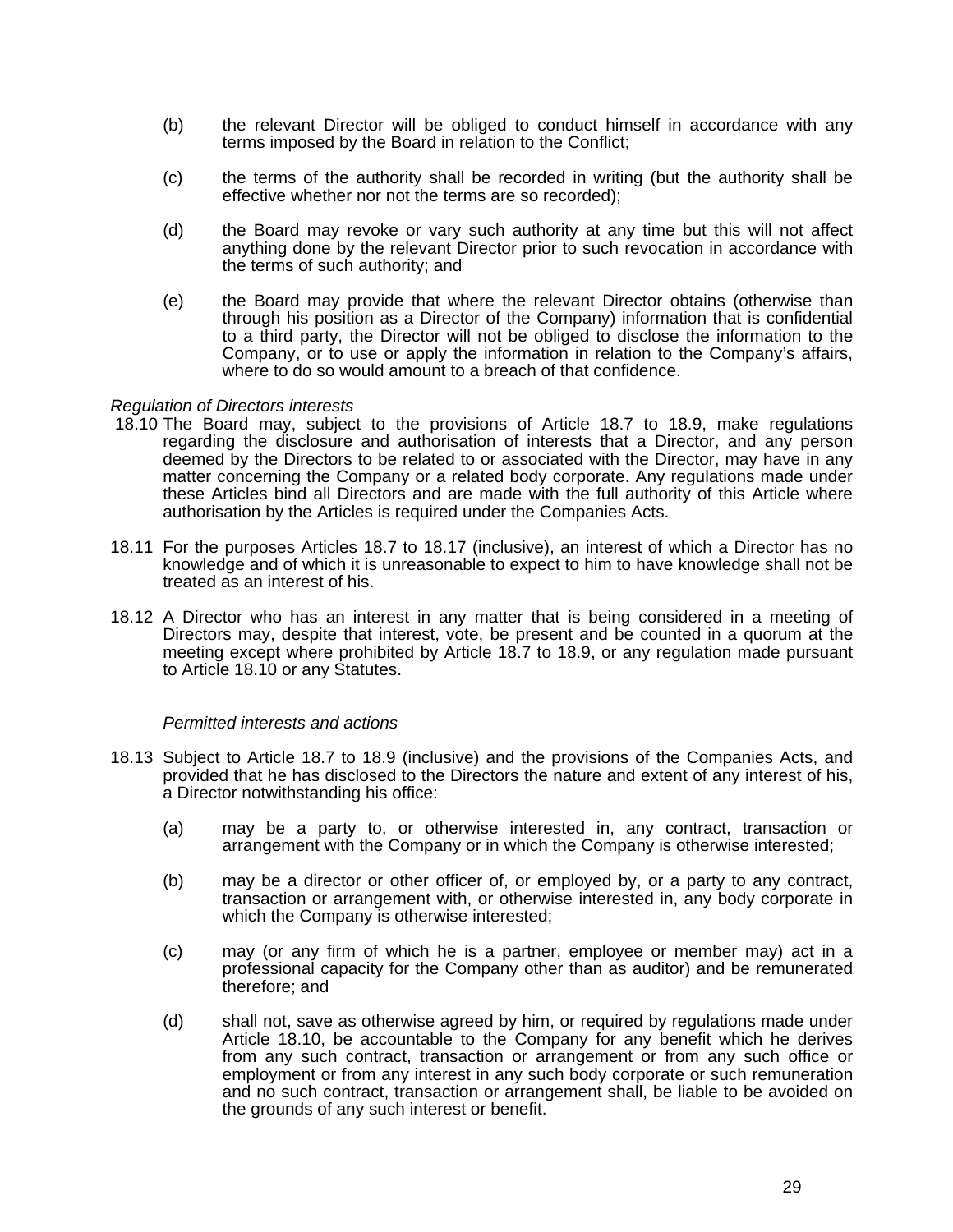- 18.14 The Board may exercise the voting powers conferred by the shares in any corporation held or owned by the Company as the Board thinks fit (including the exercise of the voting power in favour of any resolution appointing the Directors or any of them as directors of that company or voting or providing for the payment of remuneration to the directors of that company) and a Director of the Company may vote in favour of the exercise of those voting rights despite the fact that the Director is, or may be about to be appointed a director of that other corporation and may be interested in the exercise of those voting rights.
- 18.15 Any Director may lend money to the Company at interest with or without security or may, for a commission or profit, guarantee the repayment of any money borrowed by the Company and underwrite or guarantee the subscription of shares or securities of the Company or any corporation in which the Company may be interested without being disqualified in respect of the office of Director and without being liable to account to the Company for the commissions or profit.
- 18.16 Despite having an interest in any contract or arrangement a Director may participate in the execution of any documents evidencing or connected with the contract or arrangement, whether by signing, sealing or otherwise.
- 18.17 A Director may participate in any issue by the Company of securities unless the Director is precluded from participating by Statutes.
- 18.18 Nothing in Articles 18.13 to 18.17 relieves a Director from compliance with the requirements under Article 18.7 to 18.9 or any regulation made pursuant to Article 18.10.

#### *Appointment of executive directors*

18.19 The Board may from time to time appoint one or more of their body to be the holder of any executive office (including, where considered appropriate, the office of chairman or deputy chairman) on such terms and for such period as they may (subject to the provisions of the Statutes) determine and, without prejudice to the terms of any contract entered into in any particular case, may at any time revoke or vary the terms of any such appointment.

#### *Ceasing to be a director*

18.20 The appointment of any director to the office of chairman or deputy chairman or chief executive or managing or joint managing or deputy or assistant managing director shall automatically determine if he ceases to be a director but without prejudice to any claim for damages for breach of any contract of service between him and the Company. The appointment of any director to any other executive office shall not automatically determine if he ceases from any cause to be a director, unless the contract or resolution under which he holds office shall expressly state otherwise, in which event such determination shall be without prejudice to any claim for damages for breach of any contract of service between him and the Company.

#### *Powers of executive directors*

18.21 The Board may entrust to and confer upon any director holding any executive office any of the powers exercisable by them as directors upon such terms and conditions and with such restrictions as they think fit, and either collaterally with or to the exclusion of their own powers, and may from time to time revoke, withdraw, alter or vary all or any of such powers.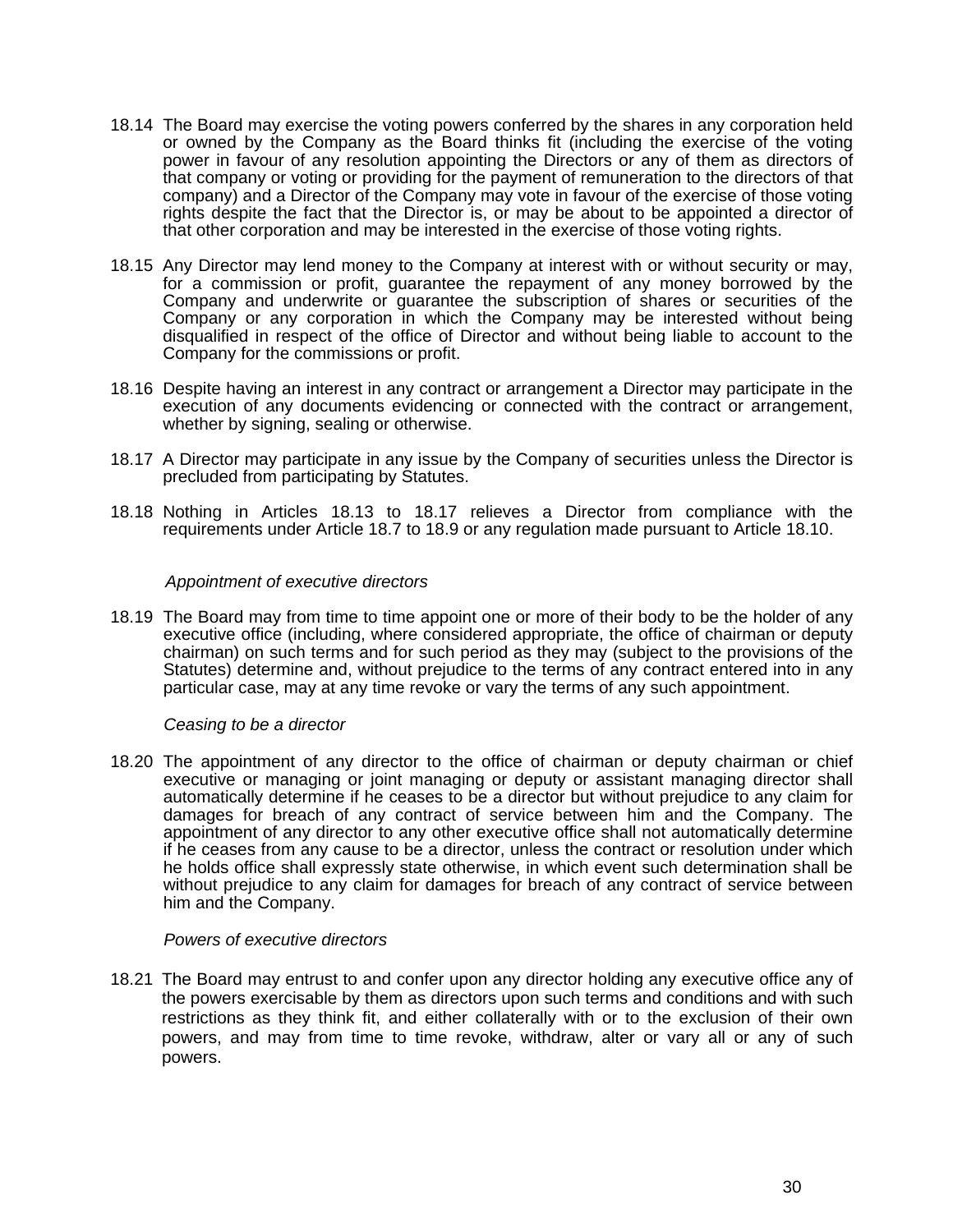# **19. Appointment and retirement of directors**

#### *Power of Company to appoint directors*

19.1 Subject to the provisions of these articles, the Company may by ordinary resolution appoint any person who is willing to act to be a director, either to fill a vacancy or as an addition to the existing Board, but so that the total number of directors shall not at any time exceed any maximum number fixed by or in accordance with these articles.

#### *Power of Board to appoint directory*

19.2 Without prejudice to the power of the Company in general meeting pursuant to any of the provisions of these articles to appoint any person to be a director, the Board may appoint any person who is willing to act to be a director, either to fill a vacancy or as an addition to the existing Board, but so that the total number of directors shall not at any time exceed any maximum number fixed by or in accordance with these articles. Any director so appointed must retire from office at, or at the end of, the next following annual general meeting and will then be eligible to stand for election but shall not be taken into account in determining the directors or the number of directors who are to retire by rotation at that meeting.

#### *Age limit*

19.3 Any provision of the Statutes which, subject to the provisions of these articles, would have the effect of rendering any person ineligible for appointment or election as a director or liable to vacate office as a director on account of his having reached any specified age or of requiring special notice or any other special formality in connection with the appointment or election of any director over a specified age, shall not apply to the Company.

## *Retirement by rotation*

19.4 At each annual general meeting one-third of the directors for the time being shall retire from office by rotation (or, if their number is not a multiple of three, the number nearest to but not exceeding one-third) shall so retire provided always that all directors must be subject to re-election at intervals of no more than three years.

#### *Selection of directors to retire by rotation*

19.5 The directors to retire by rotation shall include (so far as necessary to obtain the number required) any director who is due to retire at the meeting by reason of age or who wishes to retire and not to offer himself for re-election. Any further directors so to retire shall be those of the other directors subject to retirement by rotation who have been longest in office since their last re-election and so that as between persons who became or were last re-elected directors on the same day those to retire shall, unless they otherwise agree among themselves, be determined by lot together with those who in the absence of any such retirement would continue in office for a period in excess of three years. A retiring director shall be eligible for re-election.

#### *Re-election of retiring directors*

- 19.6 The Company at the meeting at which a director retires under any provision of these articles may by ordinary resolution fill the office being vacated by electing to that office the retiring director or some other person eligible for election. In default the retiring director shall be deemed to have been re-elected except in any of the following cases:
	- (a) where at such meeting it is expressly resolved not to fill such office or a resolution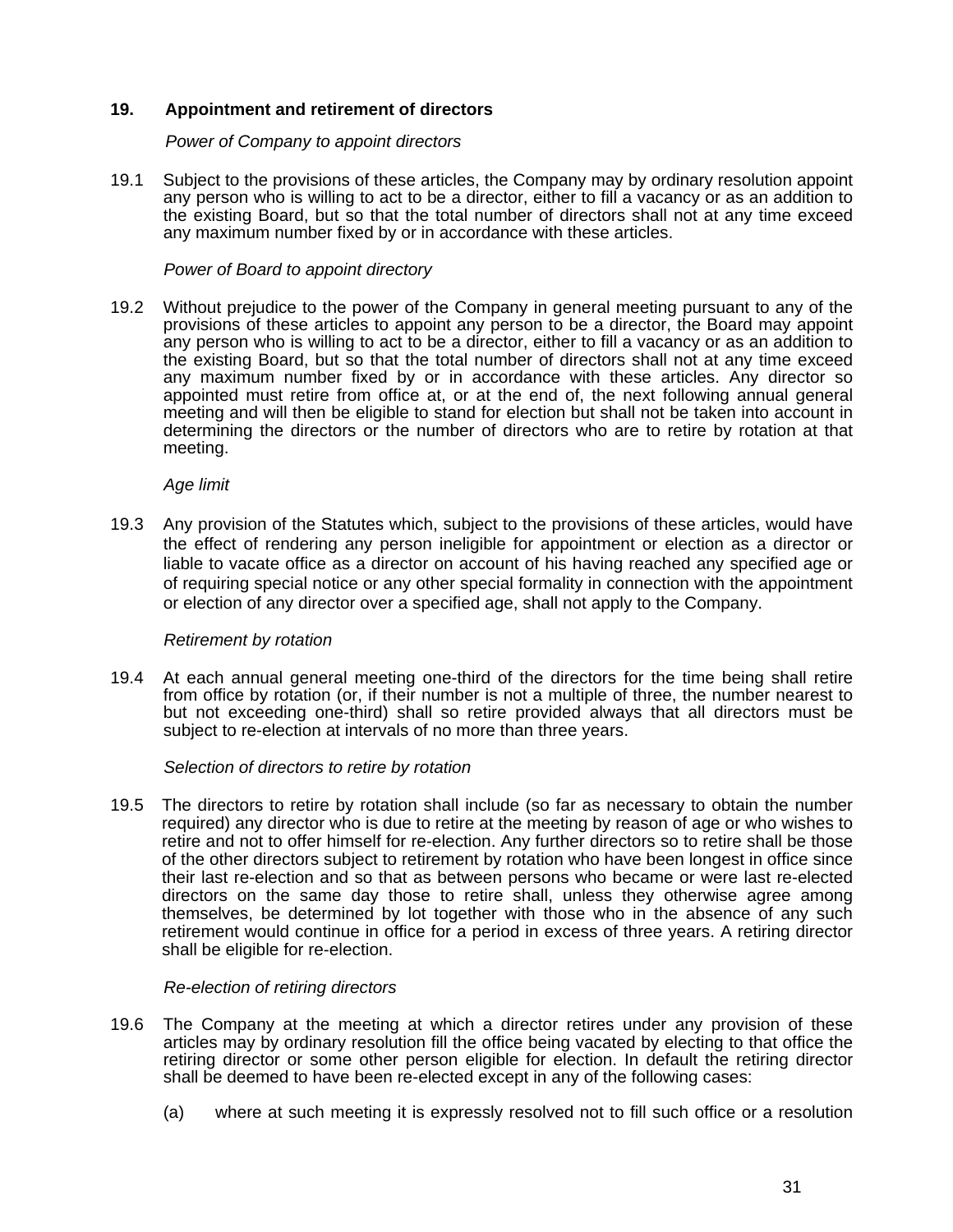for the re-election of such director is put to the meeting and lost;

- (b) where such director has given notice in writing to the Company that he is unwilling to be re-elected;
- (c) where such director has attained any retiring age applicable to him as director; or
- (d) where the default is due to the moving of a resolution in contravention of the next following article.

#### *Election of two or more directors*

19.7 A resolution for the election of two or more persons as directors by a single resolution shall not be moved at any general meeting unless a resolution that it shall be so moved has first been agreed to by the meeting without any vote being given against it; and any resolution moved in contravention of this provision shall be void.

#### *Timing of retirement*

19.8 The retirement of a director at any general meeting shall not have effect until the conclusion of the meeting except where a resolution is passed to elect some other person in place of the retiring director or a resolution for his re-election is put to the meeting and lost and accordingly a retiring director who is re-elected or deemed to have been re-elected will continue in office without a break.

#### *Nomination of Director for election*

19.9 No person other than a director retiring at the meeting shall, unless recommended by the Board for election, be eligible for election as a director at any general meeting unless not fewer than seven nor more than 42 days (inclusive of the date on which the notice is given) before the date appointed for the meeting there shall have been lodged at the Registered Office notice in writing signed by some member (other than the person to be proposed) duly qualified to attend and vote at the meeting for which such notice is given of his intention to propose such person for election and also notice in writing signed by the person to be proposed of his willingness to be elected.

## *Vacation of office*

- 19.10 The office of a director shall be vacated if:
	- (a) he ceases to be a director by virtue of any provision of the Statutes or he becomes prohibited by law from being a director;
	- (b) he becomes bankrupt, has an interim receiving order made against him, makes any arrangement or compounds with his creditors generally or applies to the court for an interim order under section 253 of the Insolvency Act 1986 in connection with a voluntary arrangement under that act;
	- (c) he is, or may be suffering from mental disorder and either:
		- (i) he is admitted to hospital in pursuance of an application for admission for treatment under the Mental Health Act 1983 or, in Scotland, an application for admission under the Mental Health (Scotland) Act 1960; or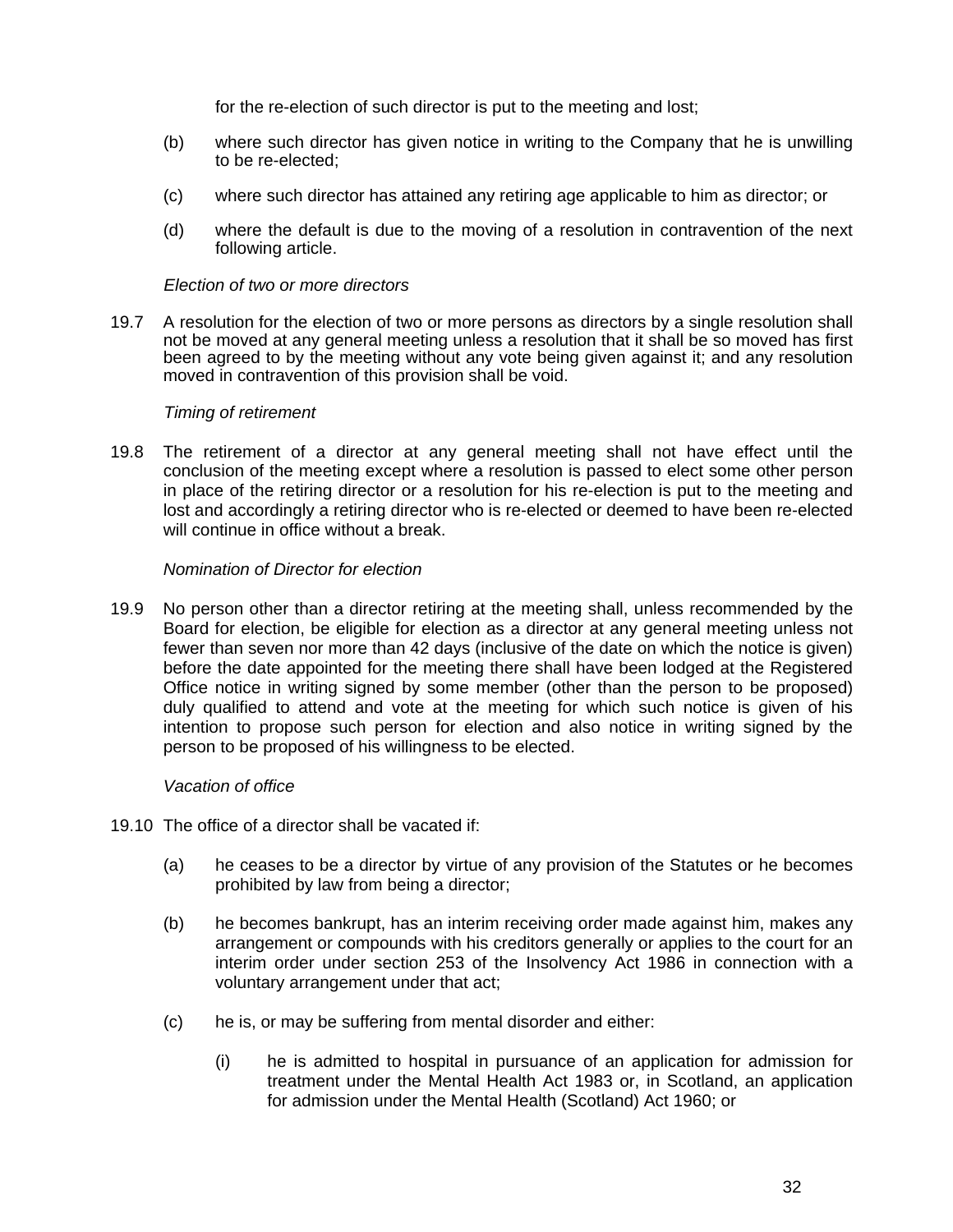- (ii) an order is made by a court having jurisdiction (whether in the United Kingdom or elsewhere) in matters concerning mental disorder for his detention or for the appointment of a receiver, curator bonis or other person to exercise powers with respect to his property or affairs;
- (d) he resigns by writing under his hand left at the Registered Office or he offers in writing to resign and the Board resolves to accept such offer;
- (e) he shall for more than six consecutive months have been absent without permission of the Board from meetings of the Board held during that period and the Board resolves that his office be vacated; or
- (f) notice stating he is removed from office as a director is served upon him signed by all his co-directors who must account to the members at the next general meeting of the Company. If a director holds an appointment to an executive office which automatically determines on his removal from office under this or the preceding subparagraph such removal shall be deemed an act of the Company and shall have effect without prejudice to any claim for damages for breach of any contract of service between him and the Company.

#### *Removal of director*

19.11 The Company may in accordance with and subject to the provisions of the Statutes by ordinary resolution of which special notice has been given remove any director from office (notwithstanding any provision of these articles or of any agreement between the Company and such director, but without prejudice to any claim he may have for damages for breach of any such agreement) and elect another person in place of a director so removed from office. Any person so elected shall be treated for the purpose of determining the time at which he or any other director is to retire by rotation as if he had become a director on the day on which the director in whose place he is elected was last elected a director. In default of such election the vacancy arising upon the removal of a director from office may be filled as a casual vacancy.

## *Resolution as to vacancy conclusive*

19.12 A resolution of the Board declaring a director to have vacated office under the terms of article 19.11 shall be conclusive as to the fact and grounds of vacation stated in the resolution.

## **20. Meetings and proceedings of directors**

#### *Convening of meetings of directors*

20.1 Subject to the provisions of these articles the Board may meet together for the despatch of business, adjourn and otherwise regulate their proceedings as they think fit. At any time any director may, and the Secretary at the request of a director shall, summon a meeting of the Board. Notice of a Board meeting shall be deemed to be properly given to a director if it is given to him personally or by word of mouth or sent in writing to him at his last known address or any other address given by him to the Company for that purpose. It shall not be necessary to give notice of a meeting of the Board to any director for the time being absent from the United Kingdom. Any director may waive notice of any meeting and any such waiver may be retroactive.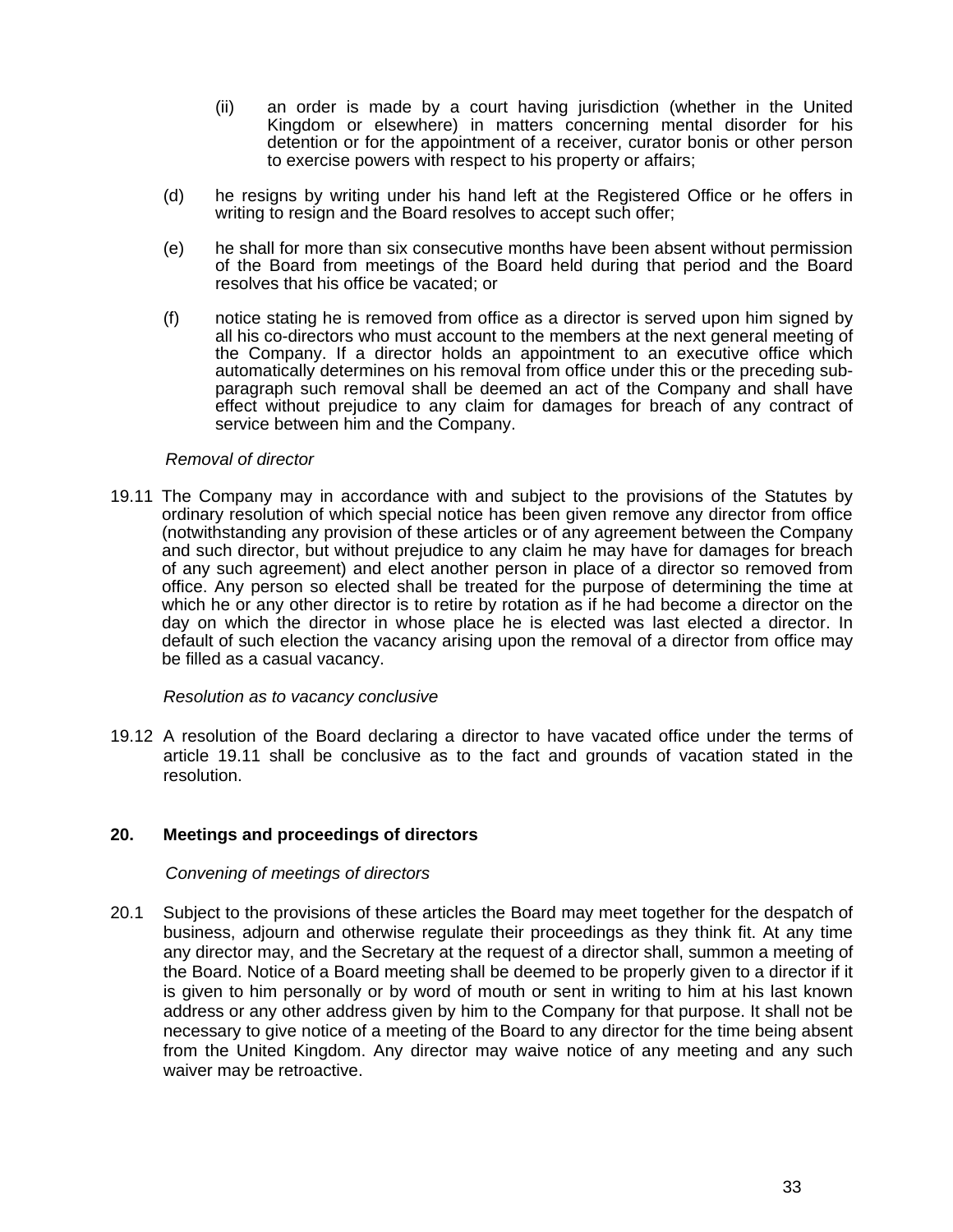#### *Quorum*

20.2 The quorum necessary for the transaction of business of the Board may be fixed from time to time by the Board and unless so fixed at any other number shall be two. A meeting of the Board at which *a* quorum is present shall be competent to exercise all powers and discretions for the time being exercisable by the Board.

#### *Chairman*

20.3 The Board may elect from their number a chairman and a deputy chairman (or two or more deputy chairmen) and determine the period for which each is to hold office and may at any time remove him or them from office, If no chairman or deputy chairman shall have been appointed or if at any meeting of the Board no chairman or deputy chairman shall be present within five minutes after the time appointed for holding the meeting, the directors present may choose one of their number to be chairman of the meeting.

#### *Deputy chairman*

20.4 If at any time there is more than one deputy chairman the right in the absence of the chairman to preside as chairman at a meeting of the Board or of the Company shall be determined as between the deputy chairmen present (if more than one) by seniority in length of appointment or otherwise as resolved by the Board.

#### *Casting vote*

20.5 Questions arising at any meeting of the Board shall be determined by a majority of votes. In the case of an equality of votes, the chairman of the meeting shall have a second or casting vote.

## *Restrictions on voting*

- 20.6 A director shall not vote (save as provided in the following two articles) in respect of any contract or arrangement or any other proposal whatsoever in which he has an interest which (together with any interest of any person connected with him within the meaning given by section 346 of the CA 1985) is a material interest otherwise than by virtue of his interests in shares or debentures or other securities of, or otherwise in or through, the Company. A director shall not be counted in the quorum at a meeting in relation to any resolution on which he is not entitled to vote.
- 20.7 Subject to the provisions of the Statutes, a director shall (in the absence of some other material interest than is indicated below) be entitled to vote (and be counted in the quorum) in respect of any resolution:
	- (a) relating to the giving of any security, guarantee or indemnity in respect of:
		- (i) money lent or obligations incurred by him or by any other person at the request of or for the benefit of the Company or any of its subsidiary undertakings; or
		- (ii) a debt or obligation of the Company or any of its subsidiary undertakings for which he himself has assumed responsibility in whole or part under a guarantee or indemnity or by the giving of security;
	- (b) where the Company or any of its subsidiary undertakings is offering securities in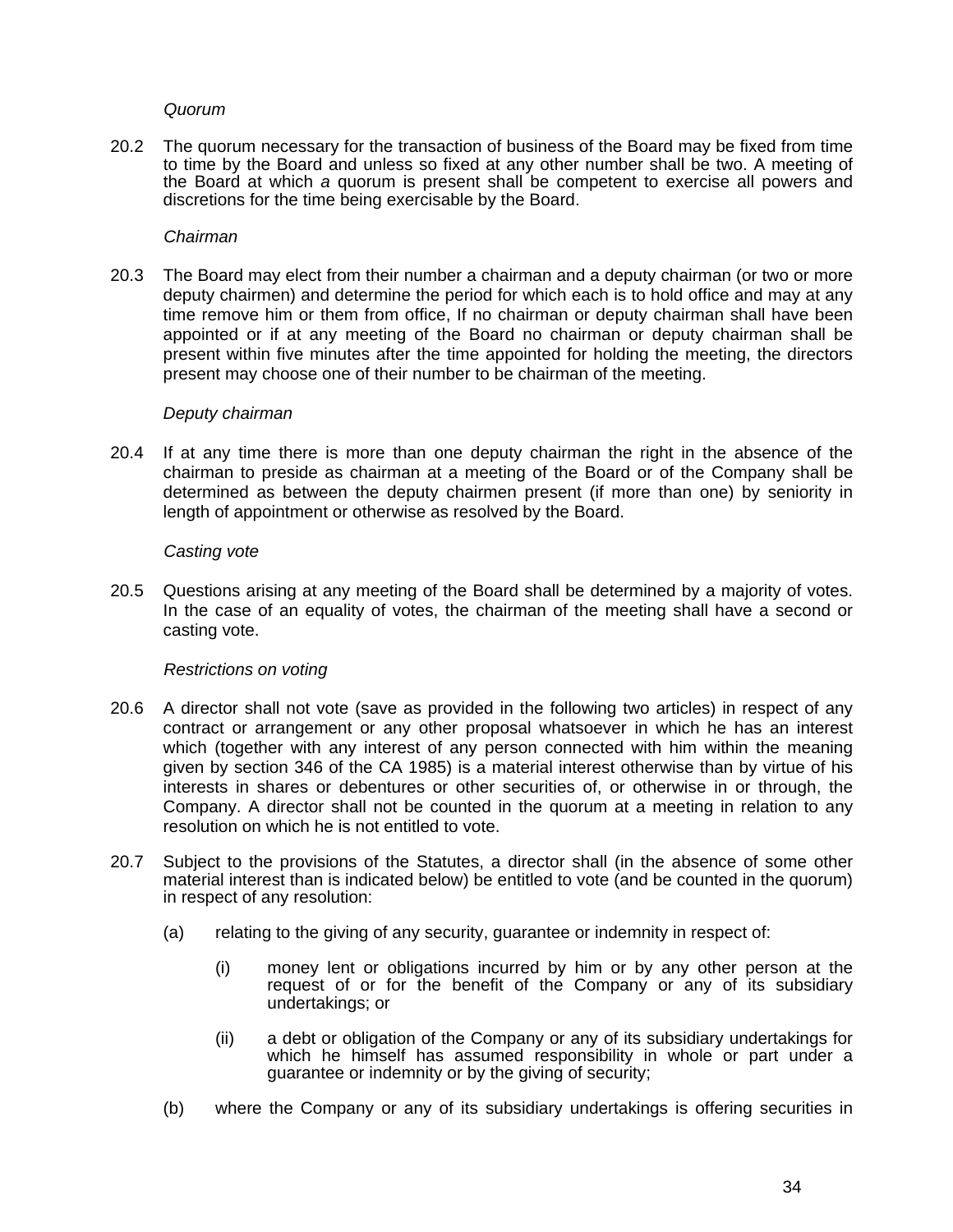which offer the director is or may be entitled to participate as a holder of securities or in the underwriting or sub-underwriting of which the director is to participate;

- (c) relating to another company in which he does not hold an interest in shares (as that term is used in part VI of the CA 1985) representing one per cent. or more of either any class of the equity share capital, or the voting rights in such company;
- (d) relating to a pension, superannuation or similar scheme or retirement, death or disability benefits scheme or employees' share scheme which has been approved by the Inland Revenue or is conditional upon such approval or does not award him any privilege or benefit not awarded to the employees to whom such scheme relates; or
- (e) concerning insurance which the Company proposes to maintain or purchase for the benefit of directors or for the benefit of persons including directors.
- 20.8 Where proposals are under consideration concerning the appointment (including fixing or varying the terms of appointment) of two or more directors to offices or employments with the Company or any body corporate in which the Company is interested, the proposals may be divided and considered in relation to each director separately and in such case each of the directors concerned (if not debarred from voting under the preceding article) shall be entitled to vote (and be counted in the quorum) in respect of each resolution except that concerning his own appointment.
- 20.9 If a question arises at any time as to the materiality of a director's interest or as to his entitlement to vote and such question is not resolved by his voluntarily agreeing to abstain from voting, such question shall be referred to the chairman of the meeting and his ruling in relation to any director other than himself shall be final and conclusive except in a case where the nature or extent of the interest of such director has not been fairly disclosed. If any question arises at any meeting as to the materiality of the chairman's interest or as to the entitlement of the chairman to vote or be counted in a quorum, and such question is not resolved by his voluntarily agreeing to abstain from voting or being counted in the quorum, such question shall be decided by resolution of the directors or committee members present at the meeting (excluding the chairman) whose majority vote shall be final and conclusive.
- 20.10 The Company may by ordinary resolution ratify any transaction not duly authorised by reason of a contravention of any restrictions in these articles of a director's entitlement to vote.
- 20.11 For the purposes of article 20.6 to 20.9 (which shall apply equally to alternate directors) an interest of a person who is for the purposes of the CA 1985 connected (which word shall have the meaning given to it by section 346 of the CA 1985) with a director shall be treated as an interest of the director.

*Number of directors below minimum* 

20.12 The continuing directors may act notwithstanding any vacancies, but if and so long as the number of directors is reduced below the minimum number fixed by or in accordance with these articles the continuing directors or director may act for the purpose of filling such vacancies or of summoning a general meeting for the purpose of making such appointment, but not or any other purpose. If there are no directors or director able or willing to act, then any two members may summon a general meeting for the purpose of appointing directors.

#### *Written resolutions*

20.13 A resolution in writing signed by all the directors entitled to vote on that resolution shall be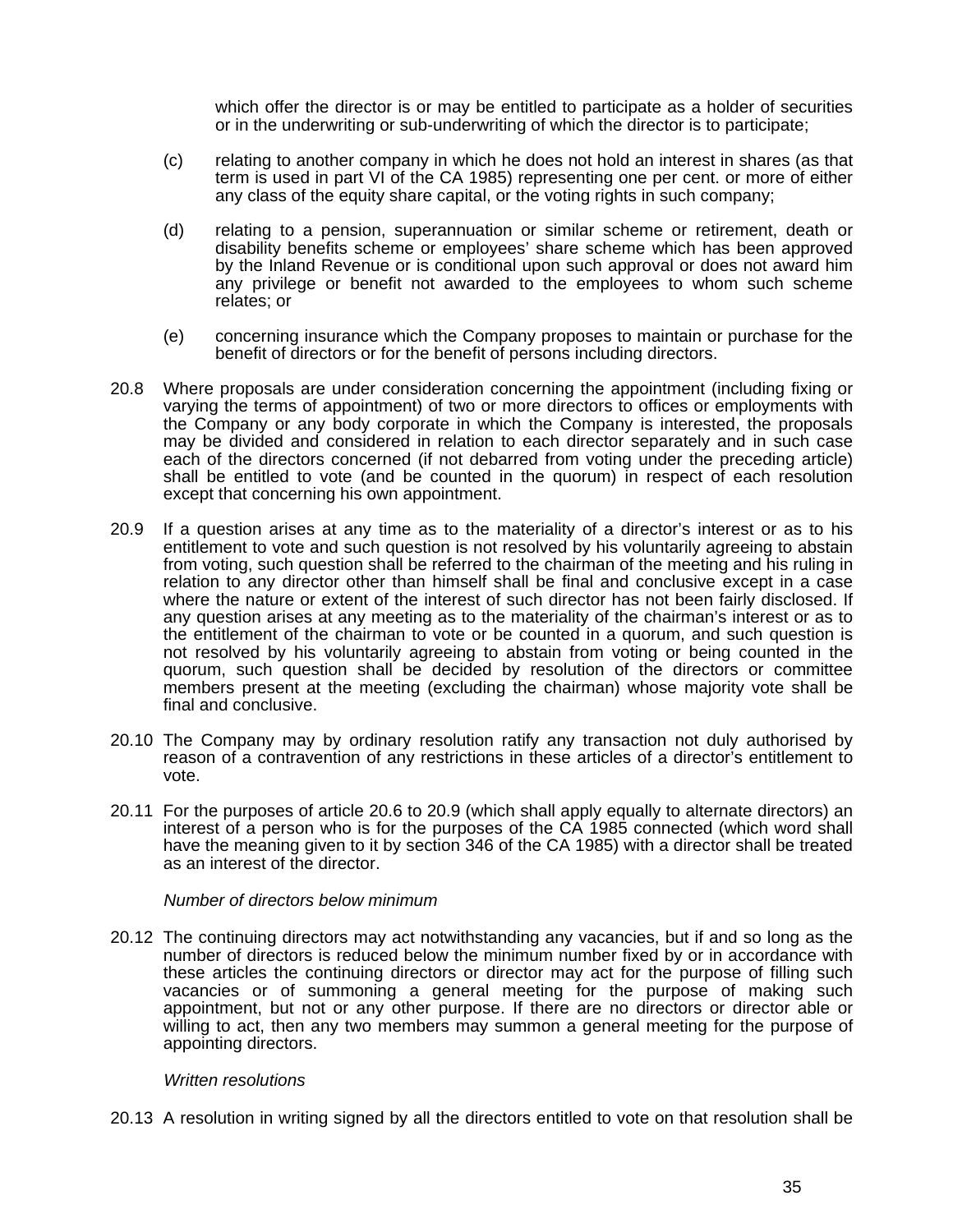as valid and effectual as a resolution duly passed at a meeting of the Board and may consist of several documents (including a telex, facsimile, cable or telegram) each accurately stating the terms of the resolution and each signed by or emanating from one or more directors. Such a resolution need not be signed by an alternate director if it is signed by the director who appointed him or, if signed by an alternate director, need not also be signed by his appointor and to be effective, need not be signed by a director who is prohibited by these articles from voting thereon, or by his alternate.

## *Validity of proceedings*

20.14 All acts done by any meeting of the Board, or of any committee of the Board, or by any person acting as a director or as a member of any such committee, shall as regards all persons dealing in good faith with the Company, notwithstanding that there was some defect in the appointment of any of those persons so acting, or that any such persons were disqualified or had vacated office, or were not entitled to vote, be as valid as if every such person had been duly appointed and was qualified and had continued to be a director or member of the committee and had been entitled to vote.

## *Telephone meetings*

20.15 Any director or his alternate may participate in a meeting of directors by means of a conference telephone or similar communications system whereby all those participating in the meeting can hear and address each other. Such participation shall be deemed to constitute presence in person at such meeting for all purposes including that of establishing a quorum and entitlement to vote. A meeting held by such means shall be deemed to take place where the largest group of participators in number is assembled. In the absence of such a majority the location of the chairman shall be deemed to be the place of the meeting. A resolution passed at any meeting held in the above manner, and signed by the chairman of the meeting, shall be as valid and effectual as if it had been passed at a meeting of the Board (or committee, as the case may be), duly convened and held.

# **21. Committees of the directors**

## *Appointment and constitution of committees*

21.1 The Board may delegate any of their powers or discretions (including without prejudice to the generality of the foregoing all powers and discretions whose exercise involves or may involve the payment of remuneration to or the conferring of any other benefit on all or any of the directors) to committees consisting of one or more directors and (if thought fit) one or more other named persons or person to be co-opted as provided below. The Board may from time to time revoke, withdraw, alter or vary any of such powers and discharge any such committee in whole or in part. Insofar as any such power or discretion is delegated to a committee, any reference in these articles to the exercise by the Board of the power or discretion so delegated shall be read and construed as if it were a reference to the exercise of such power or discretion by such committee. Any committee so formed shall in the exercise of the powers so delegated conform to any regulations which may from time to time be imposed by the Board. Any such regulations may provide for or authorise the cooption to the committee of persons other than directors and may provide for members who are not directors to have voting rights as members of the committee but so that the number of members who are not directors shall be fewer than one-half of the total number of members of the committee.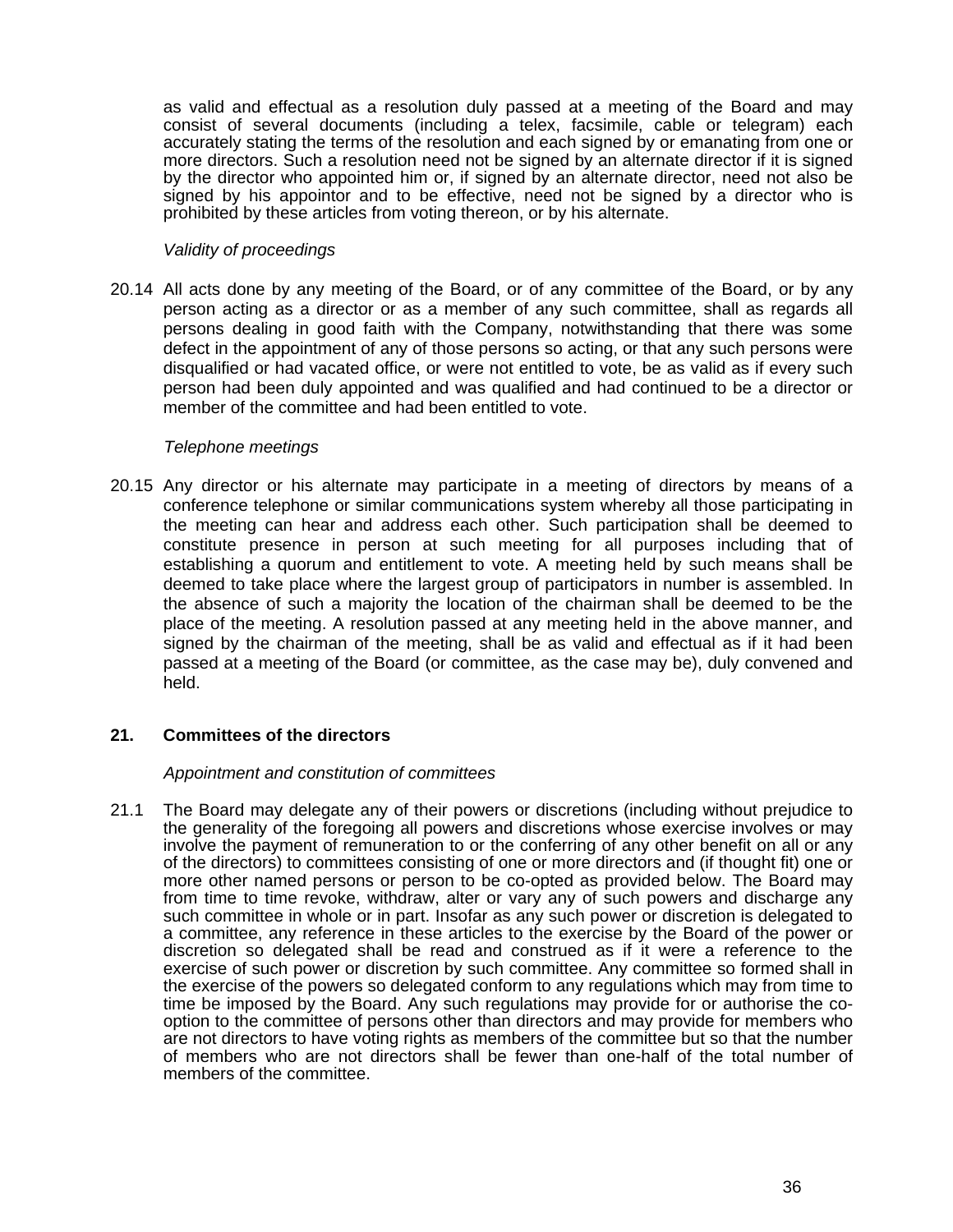## *Proceedings of committee meetings*

21.2 The meetings and proceedings of any such committee consisting of two or more persons shall (with necessary changes only) be governed by the provisions of these articles regulating the meetings and proceedings of the Board, so far as the same are not superseded by any regulations made by the Board under the last preceding article.

# **22. Powers of directors**

## *General powers*

22.1 The business and affairs of the Company shall be managed by the Board, who may pay all expenses incurred in forming and registering the Company, and may exercise all such powers of the Company as are not by the Statutes or by these articles required to be exercised by the Company in general meeting subject nevertheless to any regulations of these articles, the memorandum of association, to the provisions of the Statutes and to such regulations as may be prescribed by special resolution of the Company, but no regulation so made by the Company shall invalidate any prior act of the Board which would have been valid if such regulation had not been made. The general powers given by this article shall not be limited or restricted by any special authority or power given to the Board by any other article.

## *Local boards*

22.2 The Board may establish any local boards or agencies for managing any of the affairs of the Company, either in the United Kingdom or elsewhere, and may appoint any persons to be members of such local boards, or any managers or agents, and may fix their remuneration, and may delegate to any local board, manager or agent any of the powers, authorities and discretions vested in the Board, with power to sub-delegate, and may authorise the members of any local boards, or any of them, to fill any vacancies in their number, and to act notwithstanding vacancies, and any such appointment or delegation may be made upon such terms and subject to such conditions as the Board may think fit, and the Board may remove any person so appointed, and may annul or vary any such delegation, but no person dealing in good faith and without notice of any such annulment or variation shall be affected by such annulment or variation.

## *Appointment of attorney*

22.3 The Board may from time to time and at any time by power of attorney or otherwise appoint any company, firm or person or any fluctuating body of persons, whether nominated directly or indirectly by the Board, to be the attorney or attorneys of the Company for such purposes and with such powers, authorities and discretions (not exceeding those vested in or exercisable by the Board under these articles) and for such period and subject to such conditions as they may think fit, and any such appointment may contain such provisions for the protection and convenience of persons dealing with any such attorney as the Board may think fit, and may also authorise any such attorney to sub-delegate all or any of the powers, authorities and discretions vested in him. The Board may from time to time revoke, withdraw, alter or vary any of such powers.

# *President*

22.4 The Board may from time to time elect a president of the Company and may determine the period for which he shall hold office. Such president may be either honorary or paid such remuneration as the Board in its discretion shall think fit, and need not be a director but shall, if not a director, be entitled to receive notice of and attend and speak, but not to vote,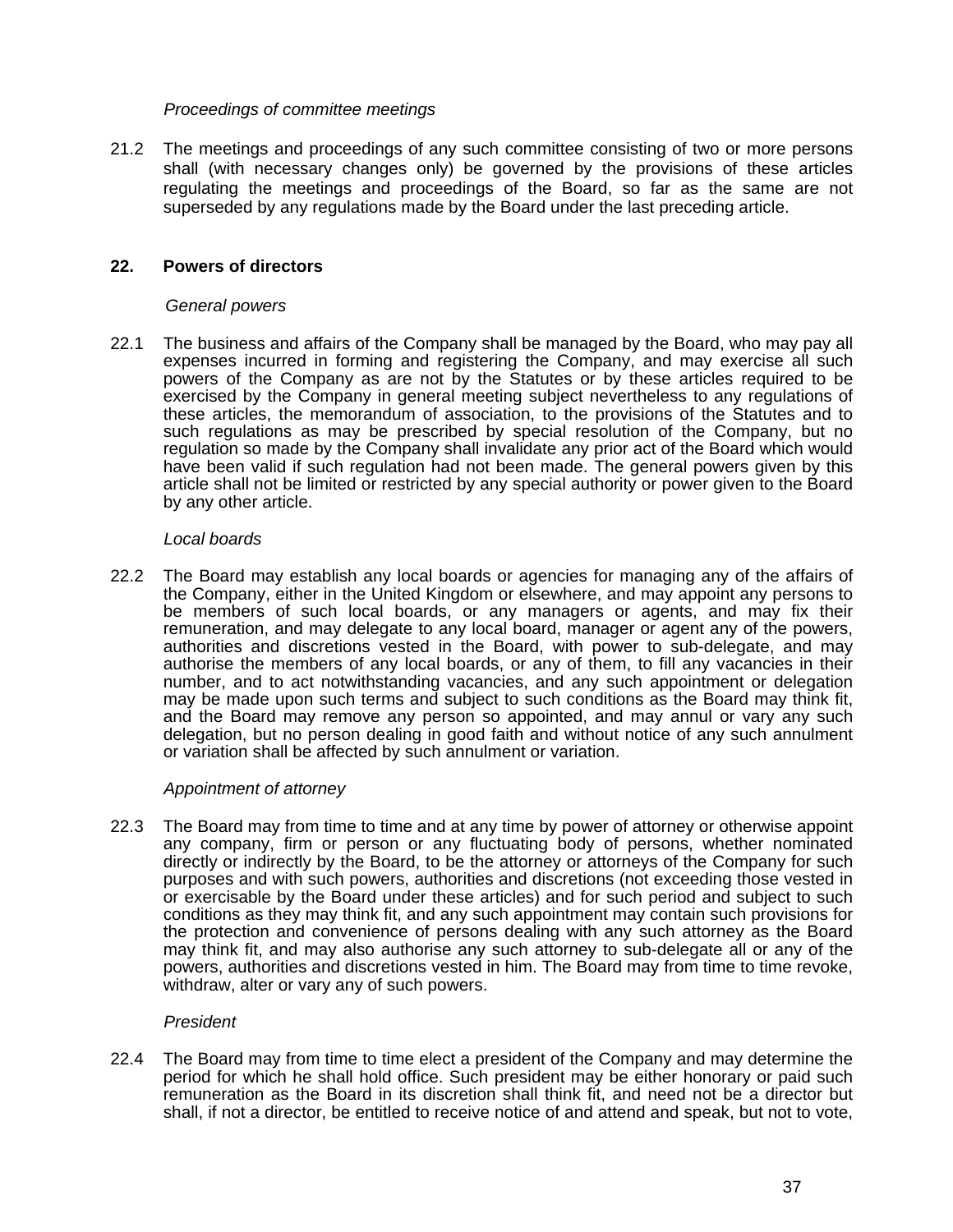#### at all meetings of the Board.

#### *Associate directors*

22.5 The Board may appoint any person (not being a director) to any office or employment having *a* designation or title including the word "director' or attach to any existing office or employment with the Company such designation or title and may terminate any such appointment or the use of such designation or title. The inclusion of the word "director" in the designation or title of any such office or employment shall not imply that such person is, or is deemed to be, or is empowered in any respect to act as, a director for any of the purposes of the Companies Acts or these articles.

#### *Signature on cheques etc.*

22.6 All cheques, promissory notes, drafts, bills of exchange, and other negotiable or transferable instruments, and all receipts for moneys paid to the Company, shall be signed, drawn, accepted, endorsed, or otherwise executed, as the case may be, in such manner as the Board shall from time to time by resolution determine.

## **23. Alternate directors**

- 23.1 Any director (other than an alternate director) may at any time by writing under his hand and deposited at the Registered Office, or delivered at a meeting of the Board, appoint any person (including another director) to be his alternate director and may in like manner at any time terminate such appointment. Such appointment, unless previously approved by the Board or unless the appointee is another director, shall have effect only upon and subject to being approved by the Board.
- 23.2 The appointment of an alternate director shall determine on the happening of any event which if he were a director would cause him to vacate such office or if his appointor ceases to be a director, otherwise than by retirement at a general meeting at which he is reelected.
- 23.3 An alternate director shall (except when absent from the United Kingdom) be entitled to receive notices of meetings of the Board and shall be entitled to attend and vote as a director at any such meeting at which the director appointing him is not personally present and generally at such meeting to perform all functions of his appointor as a director and for the purposes of the proceedings at such meeting the provisions of these articles shall apply as if he (instead of his appointor) were a director. If he shall be himself a director (or shall attend any such meeting as an alternate for more than one director), his voting rights shall be cumulative but he shall not be counted more than once for the purposes of the quorum. If his appointor is for the time being temporarily unable to act through ill health or disability his signature to any resolution in writing of the Board shall be as effective as the signature of his appointor. To such extent as the Board may from time to time determine in relation to any committees of the Board the foregoing provisions of this article shall also apply with necessary changes only to any meeting of any such committee of which his appointor is a member. An alternate director shall not (save as aforesaid) have power to act as a director, nor shall he be deemed to be a director for the purposes of these articles, nor shall he be deemed to be the agent of his appointor.
- 23.4 An alternate director shall be entitled to contract and be interested in and benefit from contracts or arrangements or transactions with the Company and to be repaid expenses and to be indemnified to the same extent with necessary changes only as if he were a director but he shall not be entitled to receive from the Company in respect of his appointment as alternate director any remuneration except only such part (if any) of the remuneration otherwise payable to his appointor as such appointor may by notice in writing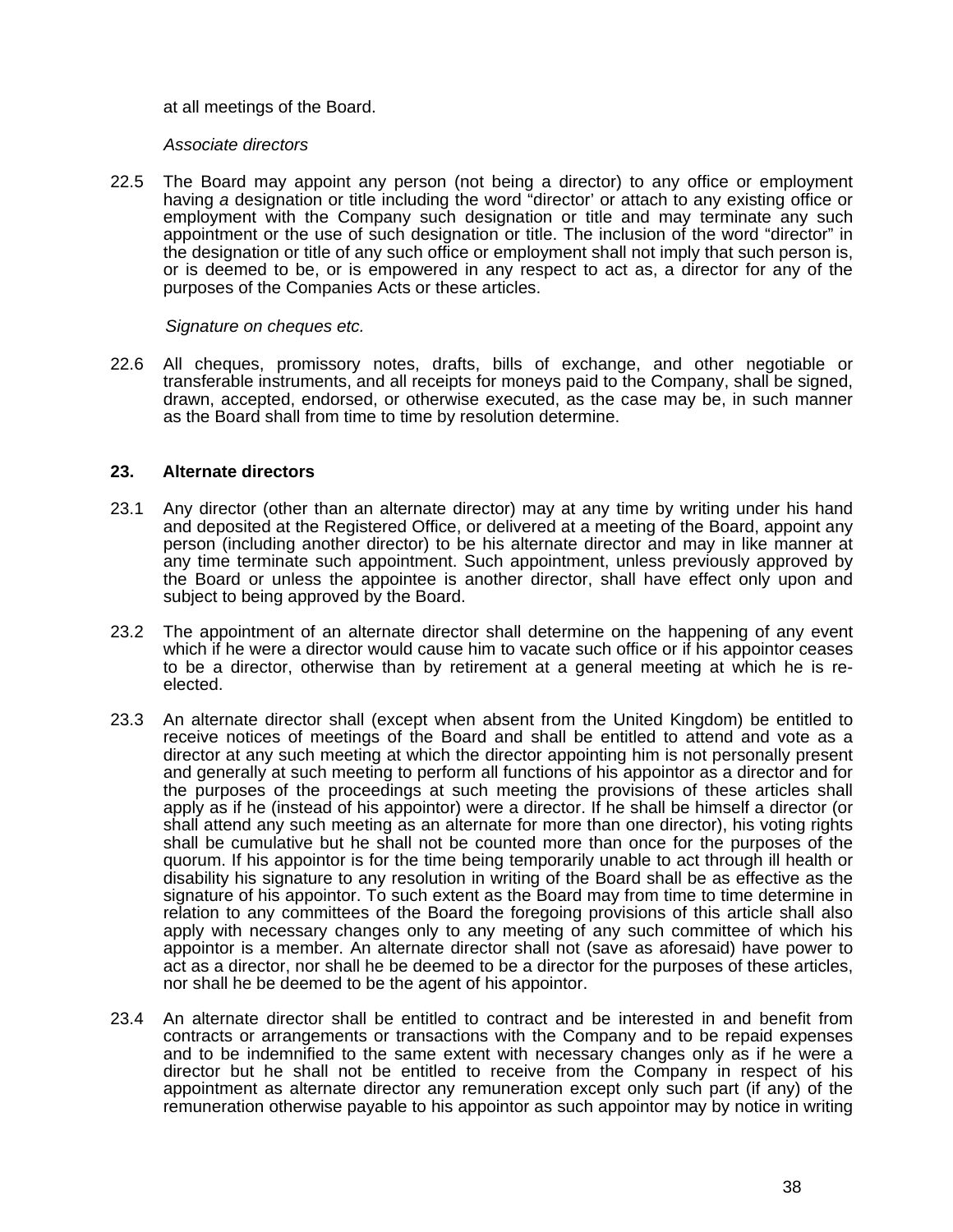to the Company from time to time direct.

# **24. Secretary**

The Secretary shall be appointed by the Board on such terms and for such period as they may think fit. Any Secretary so appointed may at any time be removed from office by the Board, but without prejudice to any claim for damages for breach of any contract of service between him and the Company. lf thought fit two or more persons may be appointed as joint secretaries. The Board may also appoint from time to time on such terms as they may think fit one or more deputy and/or assistant secretaries. Any provision of the Companies Acts or these articles requiring or authorising a thing to be done by or to a director and the Secretary shall not be satisfied by its being done by or to the same person acting both as director and as, or in place of, the Secretary.

# **25. Provision for Employees**

The Board may by resolution exercise any power conferred by the Statutes to make provision for the benefit of persons employed or formerly employed by the Company or any of its subsidiaries in connection with the cessation or the transfer to any person of the whole or part of the undertaking of the Company or any of its subsidiaries.

## **26. Untraceable members**

- 26.1 The Company shall be entitled to cease sending dividend warrants by post if such warrants have been returned undelivered or left uncashed, provided that this power may not be exercised until either such warrants have been so returned or left uncashed on two consecutive occasions or, following one such occasion, reasonable enquiries have failed to establish any new address of the registered holder.
- 26.2 The Company shall be entitled to sell at the best price reasonably obtainable at the time of sale the shares of a member or the shares to which a person is entitled by transmission on death or bankruptcy or otherwise by operation of law provided that this power may not be exercised unless:
	- (a) during the period of 12 years prior to the date of the publication of the advertisements referred to in sub-paragraph (b) (or, if published on different dates, the latest date) no communication has been received by the Company from the member or the person entitled by transmission and no cheque or warrant sent by the Company in respect of the shares has been cashed and no fewer than three dividends in respect of the shares have become payable during such period and no dividend in respect of those shares has been claimed;
	- (b) the Company shall on expiry of such period of 12 years have inserted advertisements in both a national daily newspaper and in a newspaper circulating in the area in which the last known address of the member or the address at which service of notices may be effected in the manner authorised by these articles is located giving notice of its intention to sell the shares;
	- (c) during such period of 12 years and the period of three months following the publication of such advertisements (or, if published on different dates, the latest date) and prior to the exercise of the power of sale, the Company shall have received no communication from such member or person; and
	- (d) if the Company has any of its securities admitted to the Official List of the UK Listing Authority or the Alternative Investment Market of the London Stock Exchange notice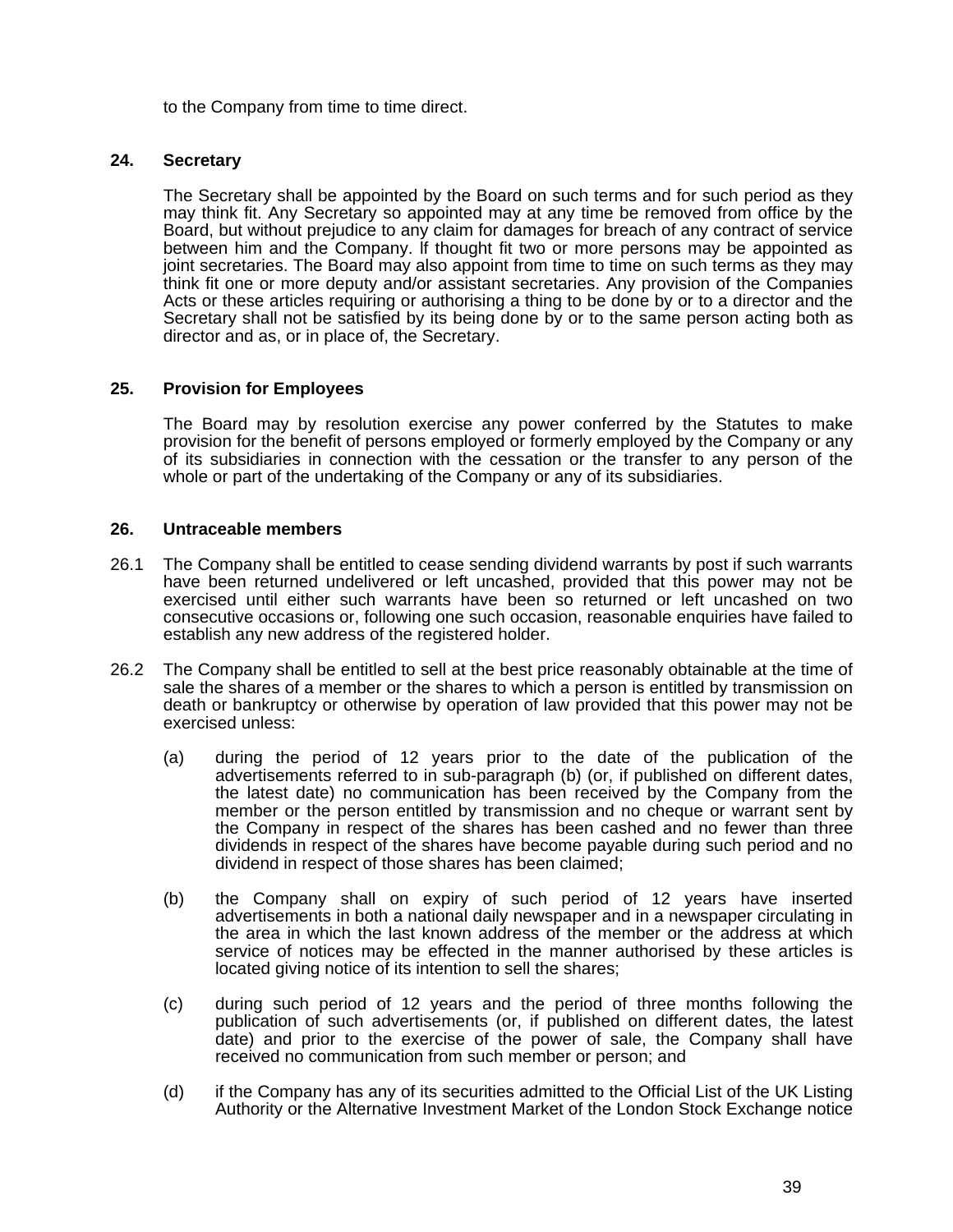shall have been given to the UK Listing Authority and/or the London Stock Exchange (as the case may be) of its intention to make such sale.

26.3 To give effect to any such sale pursuant to article 26.2 the Company may appoint any person to execute as transferor an instrument of transfer of the said shares and such instrument of transfer shall be as effective as if it had been executed by the registered holder of or person entitled by transmission on death or bankruptcy or otherwise by operation of law to such shares and the title of the transferee shall not be affected by any irregularity or invalidity in the proceedings relating to the transfer nor shall the transferee be bound to see the application of the purchase moneys. The net proceeds of sale shall belong to the Company which shall be obliged to account to the former member or other person previously entitled for a sum equal to such proceeds and shall enter the name of such former member or other person in the books of the Company as a creditor for such sum which shall be a permanent debt of the Company. No trust shall be created in respect of the debt, no interest shall be payable in respect of the same and the Company shall not be required to account for any money earned on the net proceeds, which may be employed in the business of the Company or invested in such investments (other than shares of the Company or its holding company if any) as the Board may from time to time think fit.

#### **27. Borrowing powers**

The Board may exercise all the powers of the Company to borrow money, to give guarantees and to mortgage or charge its undertaking, property and assets (present and future) and uncalled capital, and to issue debentures and other securities, whether outright or as collateral security for any debt, liability or obligation of the Company or of any third party.

#### **28. The Seal**

- 28.1 The Board shall provide for the safe custody of the common seal of the Company which shall not be used without the authority of the Board or of a committee authorised by the Board in that behalf.
- 28.2 Every instrument to which the common seal of the Company shall be affixed shall be signed by one director and the Secretary or by two directors save that as regards any certificates for shares or debentures or other securities of the Company the Board may by resolution determine that such signature or either of them be dispensed with or affixed by some method or system of mechanical signatures.
- 28.3 Any instrument signed by one director and the Secretary or by two directors and expressed to be executed by the Company shall have the same effect as if executed under the common seal of the Company, provided that no instrument which makes it clear on its face that it is intended to have effect as a deed shall be so signed without the authority of the Board or of a committee authorised by the Board in that behalf.
- 28.4 The Company may exercise the powers conferred by the Statutes with regard to having an official seal for use abroad and such powers shall be vested in the Board.

#### **29. Authentication of documents**

Any director or the Secretary or any person appointed by the Board for the purpose shall have power to authenticate any documents affecting the constitution of the Company and any resolution passed by the Company or the Board or any committee, and any book, record, document or account relating to the business of the Company and to certify copies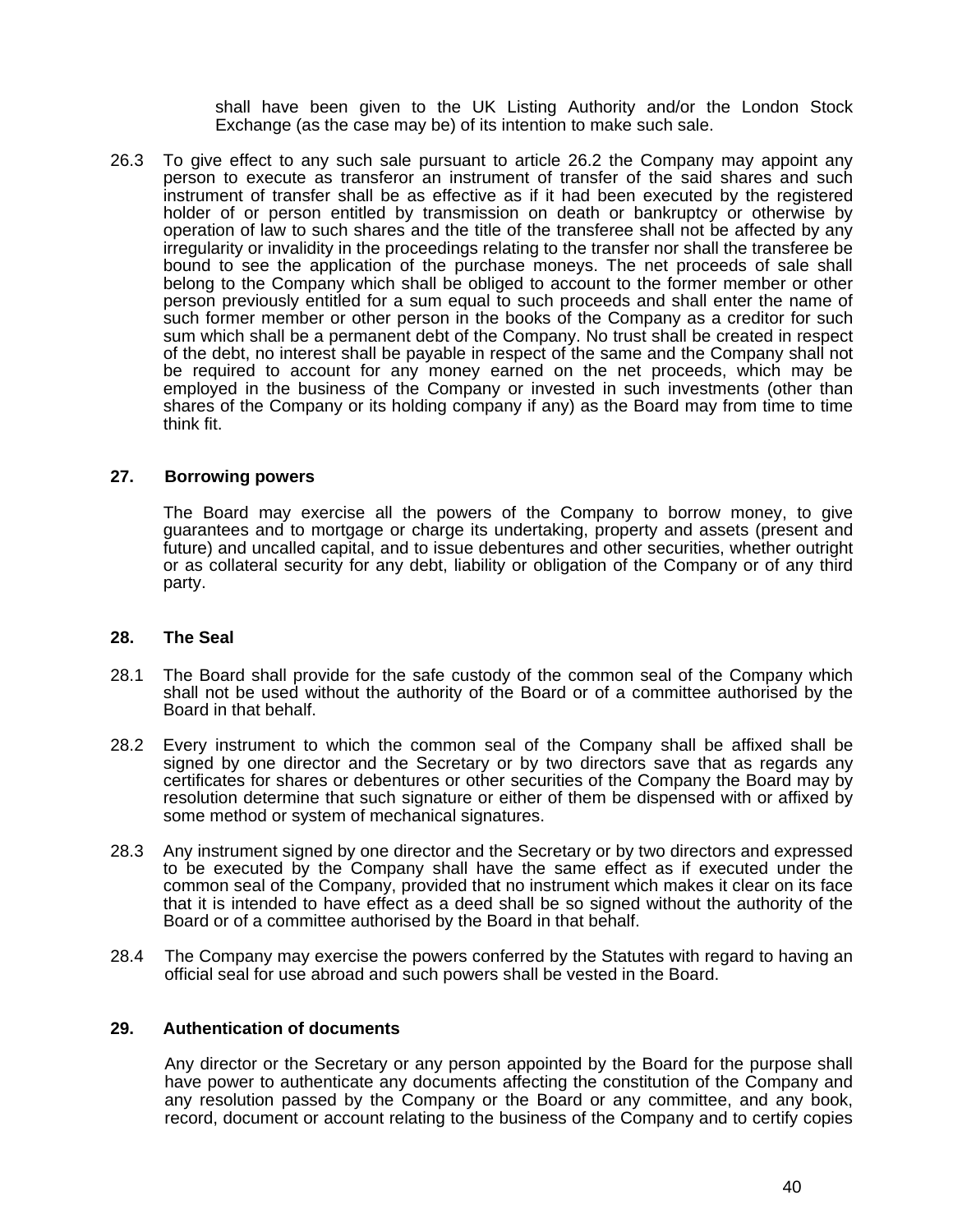or extracts of such resolution, book, record, document or account as true copies or extracts, and if any resolution, book, record, document or account is elsewhere than at the Registered Office the local manager or other officer of the Company having the custody of them shall be deemed to be a person appointed by the Board. A document purporting to be a copy of a resolution, or an extract from the minutes of a meeting, of the Company or of the Board or any committee, which is certified shall be conclusive evidence in favour of all persons dealing with the Company upon the faith of such certified copy that such resolution has been duly passed or, as the case may be, that any minute so extracted is a true *and* accurate record of proceedings at a duly constituted meeting.

#### **30. Reserves**

The Board may from time to time set aside out of the profits of the Company and carry to reserve such sums as they think proper which, at the discretion of the Board, shall be applicable for any purpose to which the profits of the Company may property be applied and pending such application may either be employed in the business of the Company or be invested. The Board may divide the reserve into such special funds as they think fit and may consolidate into one fund any special funds or any parts of any special funds into which the reserve may have been divided. The Board may also without placing the same to reserve carry forward any profits. In carrying sums to reserve and in applying the same, the Board shall comply with the provisions of the Statutes.

# **31. Dividends**

#### *Final dividends*

31.1 Subject to the provisions of the Companies Acts and of these articles, the Company may by ordinary resolution declare dividends to be paid to members according to their respective rights and interests but no such dividends shall exceed the sum recommended by the Board.

#### *Interim dividends*

31.2 In so far as in the opinion of the Board the profits of the Company justify such payments, the Board may declare and pay the fixed dividends on any class of shares carrying a fixed dividend expressed to be payable on fixed dates on the half-yearly or other dates prescribed for the payment of such dividends and may also from time to time declare and pay interim dividends on shares of any class of such sums and on such dates and in respect of such periods as it thinks fit. Provided the directors act in good faith they shall not incur any liability to the holders of shares conferring preferred rights for any loss they may suffer by the lawful payment of an interim dividend on any shares having deferred or non-preferred rights.

## *Ranking of shares for dividend*

31.3 Unless and to the extent that the rights attached to any shares or the terms of issue of such shares otherwise provide, all dividends shall (as regards any shares not fully paid throughout the period in respect of which the dividend is paid) be apportioned and paid pro rata according to the sums paid on the shares during any portion or portions of the period in respect of which the dividend is paid. For the purposes of this article no sum paid on a share in advance of calls shall be treated as paid on the share.

#### *No dividend except out of profits*

31.4 No dividend shall be paid otherwise than out of profits available for distribution under the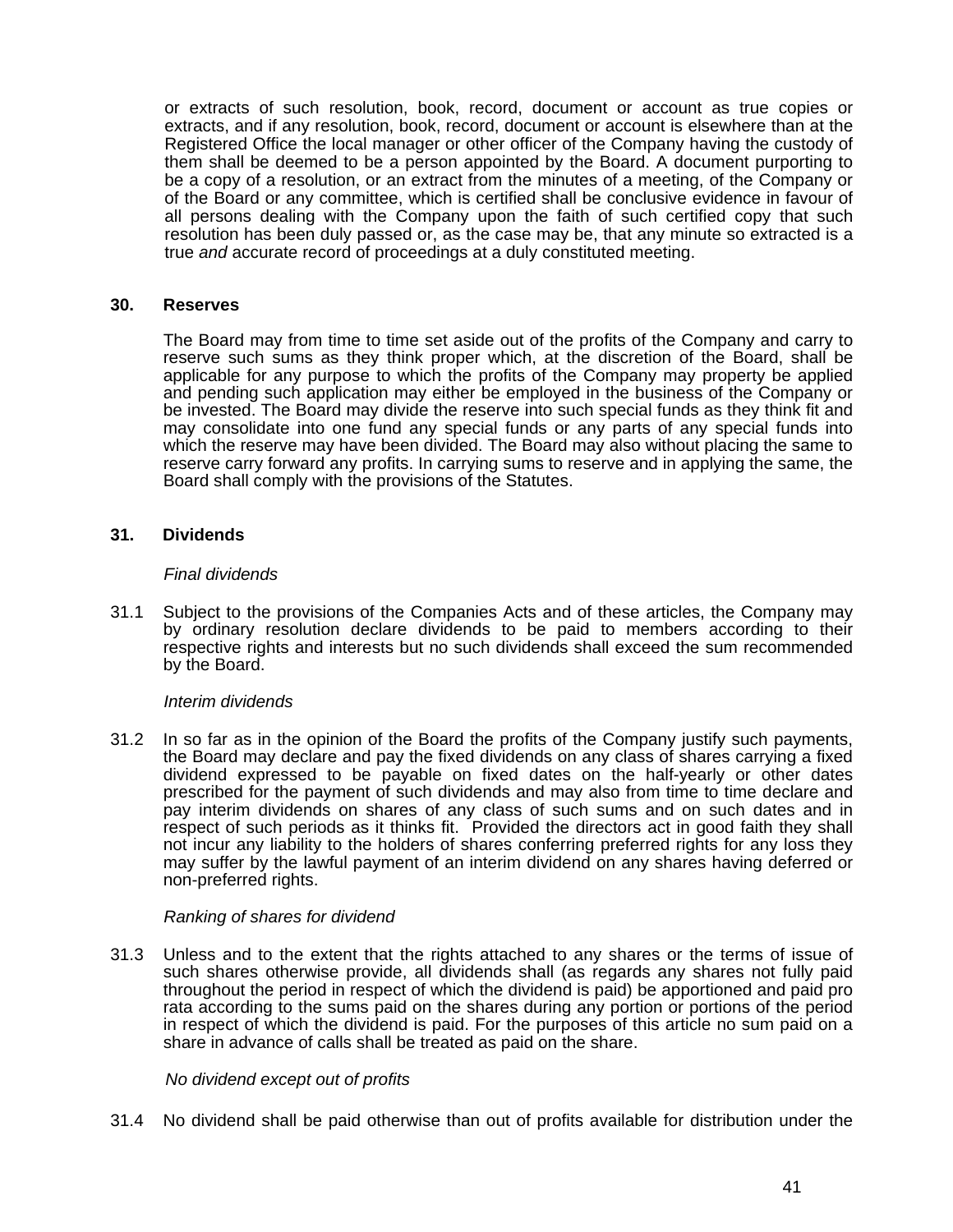# provisions of the Statutes.

## *No interest on dividends*

31.5 No dividend or other moneys payable on or in respect of a share shall bear interest as against the Company.

# *Retention of dividends*

- 31.6 The Board may retain any dividend or other moneys payable on or in respect of a share on which the Company has a lien, and may apply the same in or towards satisfaction of the debts, liabilities or obligations in respect of which the lien exists.
- 31.7 The Board may retain the dividends payable upon shares in respect of which any person is under the provisions as to the transmission of shares hereinbefore contained entitled to become a member, or which any person is under those provisions entitled to transfer, until such person shall become a member in respect of such shares or shall transfer the same.

## *Waiver of dividend*

31.8 The waiver in whole or in part of any dividend on any share by any document (whether or not executed as a deed) shall be effective only if such document is signed by the holder of such share (or the person becoming entitled to the share in consequence of the death, bankruptcy or mental disorder of the holder or by operation of law or any other event) and delivered to the Company and if or to the extent that the same is accepted as such or acted upon by the Company.

#### *Unclaimed dividend*

31.9 All dividends, interest or other sum payable and unclaimed for 12 months after having become payable may be invested or otherwise made use of by the Board for the benefit of the Company until claimed and the Company shall not be constituted a trustee in respect thereof. Any dividend unclaimed after a period of twelve years from the date the dividend became due for payment shall be forfeited and shall revert to the Company.

## *Distribution in specie*

- 31.10 The Company may upon the recommendation of the Board by ordinary resolution direct payment of a dividend in whole or in part by the distribution of specific assets (and in particular of paid-up shares or debentures of any other company) and the Board shall give effect to such resolution. Where any difficulty arises in regard to such distribution, the Board may settle the same as it thinks expedient and in particular:
	- (a) may issue fractional certificates;
	- (b) may fix the value for distribution of such specific assets or any part of such specific assets;
	- (c) may determine that cash payments shall be made to any member upon the footing of the value so fixed in order to adjust the rights of all members; and
	- (d) may vest any such specific assets in trustees as may seem expedient to the Board.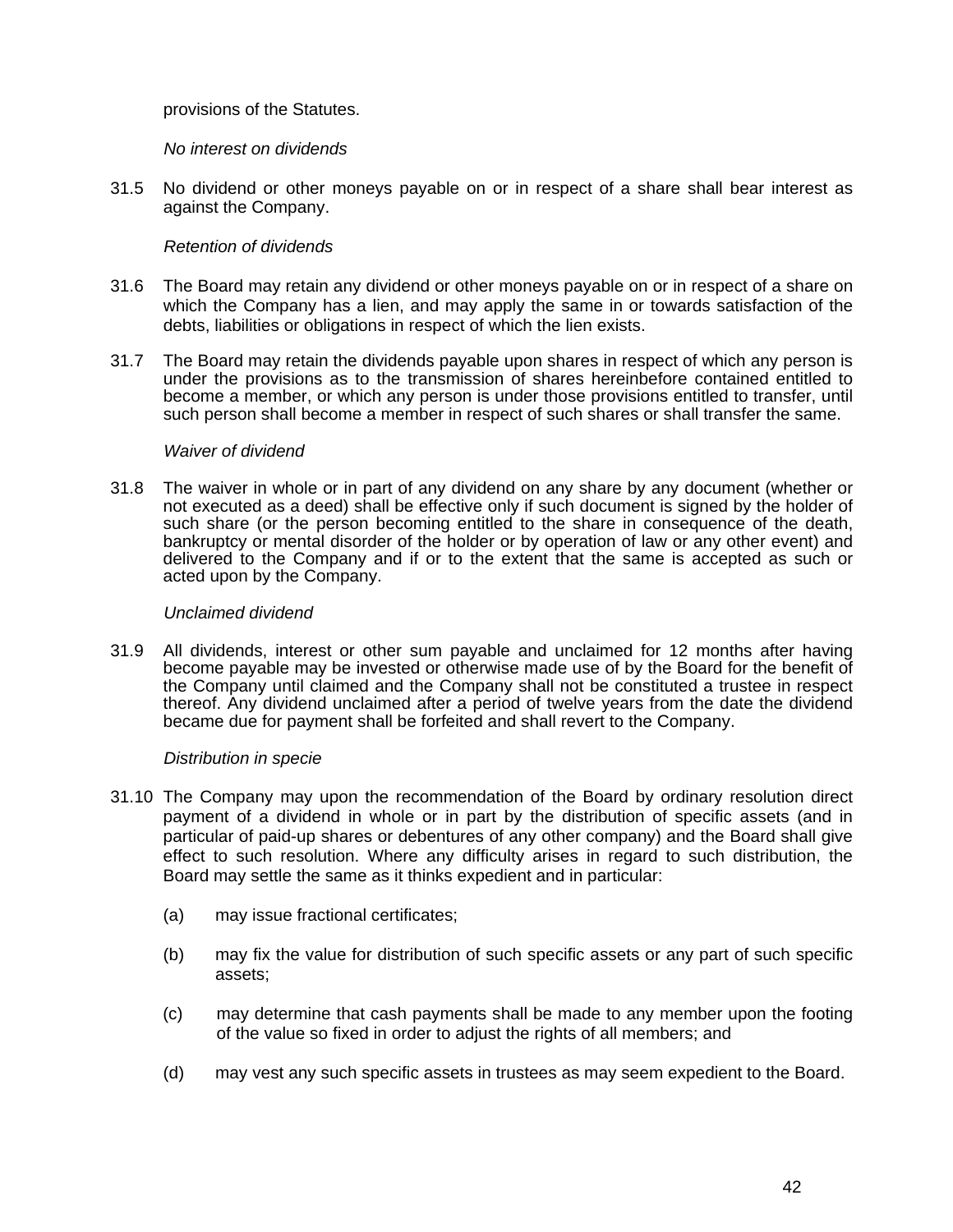*Manner of payment of dividends* 

- 31.11 Any dividend or other moneys payable in cash on or in respect of a share may be paid by one or more of the following methods to be determined by the Board from time to time as it sees fit:
	- (a) by cheque, warrant or other financial instrument (made payable to the order of the person to whom it is sent or to such person as the holder or joint holders or person or persons entitled to the share in consequence of the death, bankruptcy or mental disorder of the holder or by operation of law or any other event may direct) sent through the post to the registered address of the member or person entitled to such dividend or other moneys (or, if two or more persons are registered as joint holders of the share or are entitled to such share in consequence of the death, bankruptcy or mental disorder of the holder or by operation of law or any other event, to any one of such persons) or to such person and such address as such member or person or persons may in writing direct;
	- (b) by means of the relevant system (including, without limitation, CREST) in respect of an uncertificated share if the Board decides and the person entitled to payment has in writing authorised the payment to be made by means of that system; or
	- (c) by such other method as the person entitled to the payment may agree in writing.
- 31.12 Payment by cheque or warrant or other financial instrument by the banker upon whom it is drawn shall be a good discharge to the Company. Every such cheque or warrant or other financial instrument shall be sent at the risk of the person entitled to the money represented by such cheque or warrant or other financial instrument and shall (where relevant) be crossed in accordance with the Cheques Act 1992. Payment by bank or other funds transfer, by means of relevant systems (which, if the relevant system is CREST, may include the sending by the Company or by any person on its behalf of an instruction to the Operator of the relevant system to credit the Cash Memorandum Account of the holder or joint holders or, if permitted by the Company, of such person as the holder or joint holders may direct) or by another method at the direction of the person(s) entitled to payment shall be a good discharge to the Company and the Company shall have no responsibility for any amounts lost or delayed in the course of making that payment. If any such cheque, warrant or other financial instrument has been, or shall be alleged to have been, lost, stolen or destroyed, the Board may, at the request of the person(s) entitled to it, issue a replacement cheque, warrant or other financial instrument or other form of payment subject to compliance with such conditions as to evidence and indemnity and the payment of such out-of-pocket expenses incurred by the Company in connection with the request as the Board may think fit. Notwithstanding any other provision of these articles relating to payments in respect of shares, where:
	- (a) the Board determines to make payments in respect of uncertificated shares through the relevant system, it may also determine or enable any holder of uncertificated shares to elect not to receive dividends through the relevant system and, in such event, establish procedures to enable such holder to make, vary or revoke any such election; and
	- (b) the Company receives an authority in respect of such payments in respect of shares in a form satisfactory to it from a holder of any shares (whether such authority is given in writing or by means of the relevant system or otherwise), the Company may make, or procure the making of, such payments in accordance with such authority and any payment made in accordance with such authority shall constitute a good discharge therefore.
- 31.13 Subject to the provisions of these articles and to the rights attaching to, or the terms of issue or, any shares, any dividend or other moneys payable on or in respect of a share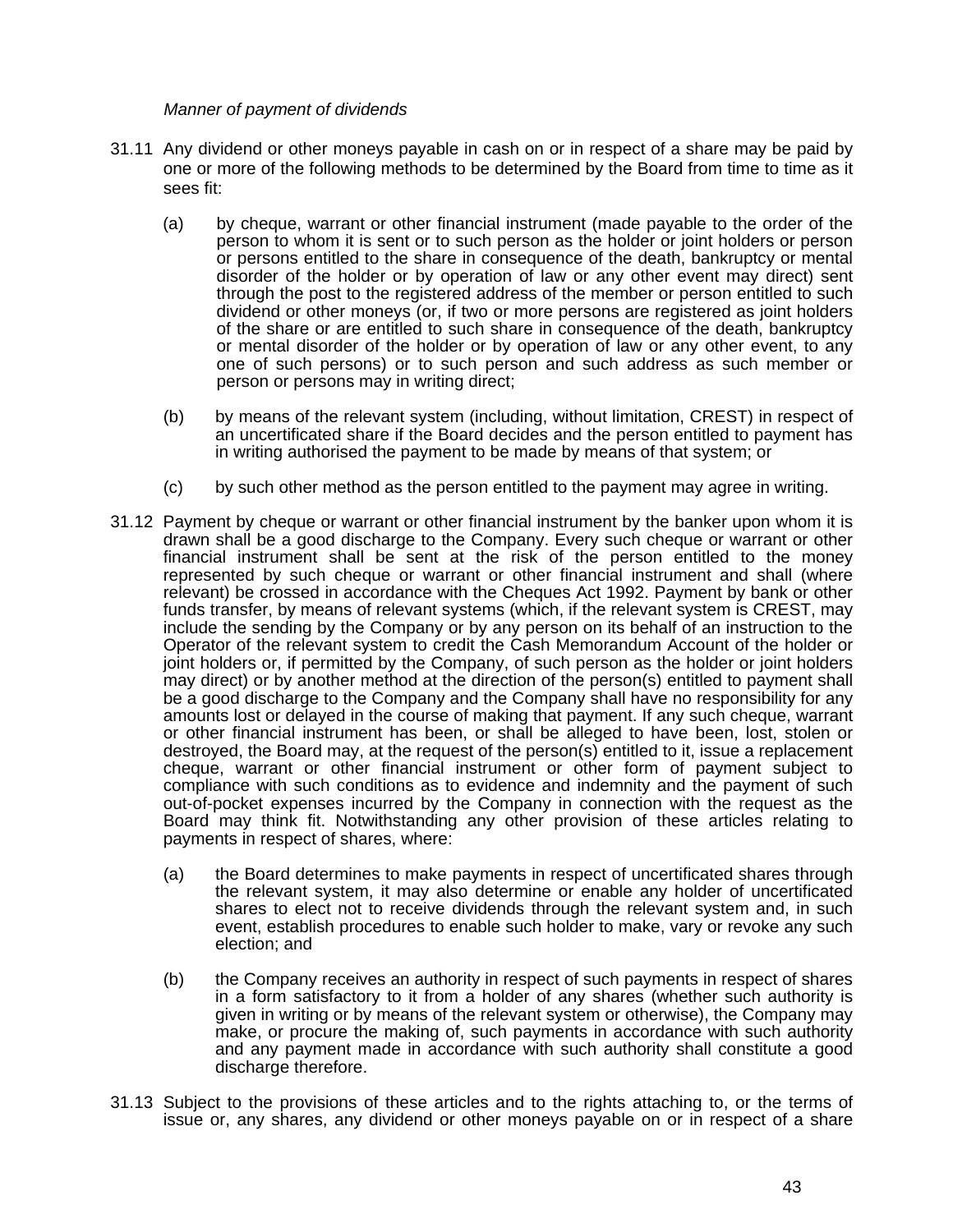may be paid in such currency as the Board may determine,

- 31.14 If any dividend or other moneys payable on or in respect of a share are to be paid in a currency other than sterling, the Board may make such provisions as it thinks fit to enable such payment to be made, including making arrangements to enable payment to be made in the relevant currency for value on the date due for payment or on such later date as the Board may decide.
- 31.15 Where a dividend or other moneys payable on or in respect of a share are to be paid in a currency other than sterling, the rate of exchange to be used to calculate the relevant amount of foreign currency shall be such market rate selected by the Board as it shall consider appropriate, ruling at any time between the close of business on the business day immediately preceding the day on which the Board publicly announces its intention to pay or recommend (as the case may be) the relevant dividend and the close of business on the day on which that dividend is paid.

## *Joint holders*

31.16 If two or more persons are registered as joint holders of any share, or are entitled jointly to a share in consequence of the death, bankruptcy or mental disorder of the holder or otherwise by operation of law or any other event, any one of them may give effectual receipts for any dividend or other money payable or property distributable on or in respect of the share.

## *Record date for dividends, issues of shares etc*

31.17 Subject to the Statutes and the requirements of the UK Listing Authority and/or London Stock Exchange (as the case may be), the Company in general meeting, or the Board by resolution, may specify any date (the "record date") as the date at the close of business on which persons registered as the holders of shares shall be entitled to receipt of any dividend, distribution, interest, allotment, issue or other right and such record date may be on, or at any time before or after, that on which the resolution is passed. Upon that date the dividend, distribution, interest, allotment, issue or other right shall then be payable or due to them in accordance with their respective holdings so registered, but without prejudice to the rights between transferors and transferees of any such shares in respect of such dividend, distribution, interest, allotment, issue or other right.

# **32. Capitalisation of profits and reserves**

- 32.1 The Board may, with the sanction of an ordinary resolution of the Company, capitalise any sum standing to the credit of any of the Company's reserve accounts (including any share premium account, capital redemption reserve, or other undistributable reserve) or any sum standing to the credit of profit and loss account.
- 32.2 Such capitalisation shall be effected by appropriating such sum to the holders of ordinary shares on the Register at the close of business on the date of the resolution (or such other date as may be specified in such resolution or determined as provided in such resolution) in proportion to their holdings of ordinary shares and applying such sum on their behalf in paying up in full unissued ordinary shares (or, subject to any special rights previously conferred on any shares or class of shares for the time being issued, unissued shares of any other class not being redeemable shares) for allotment and distribution credited as fully paid up to and amongst them in proportion to their holdings.
- 32.3 The Board may do all acts and things considered necessary or expedient to give effect to any such capitalisation, with full power to the Board to make such provision as it thinks fit for any fractional entitlements which would arise on the basis aforesaid (including provisions whereby fractional entitlements are disregarded or the benefit of such fractional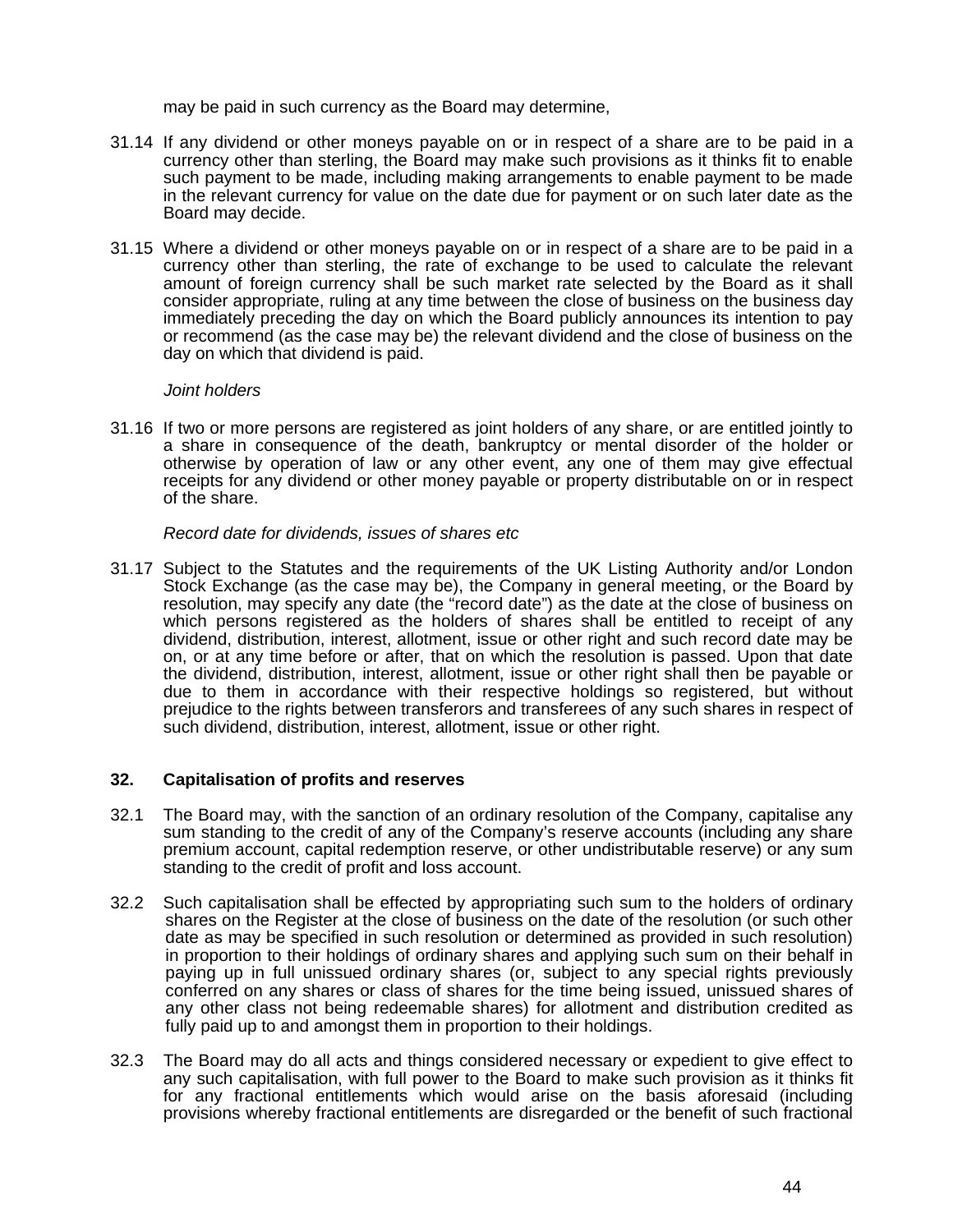entitlements accrues to the Company rather than to the members concerned). The Board may authorise any person to enter on behalf of all the members interested into an agreement with the Company providing for any such capitalisation and matters incidental to such capitalisation and any agreement made under such authority shall be effective and binding on all concerned.

## **33. Accounts**

## *Accounting records*

33.1 Accounting records sufficient to show and explain the Company's transactions and otherwise complying with the Statutes shall be kept at the Registered Office, or at such other place as the Board thinks fit, and shall always be open to inspection by the officers of the Company. No member of the Company or other person shall have any right of inspecting any account or book or document of the Company except as conferred by Statute or these articles or as ordered by a court of competent jurisdiction or as authorised by the Board.

## *Copies of accounts for members*

33.2 A copy of every balance sheet and profit and loss account which is to be laid before a general meeting of the Company (including every document required by law to be comprised in such balance sheet and profit and loss account or attached or annexed to such balance sheet and profit and loss account) shall no fewer than twenty-one days before the date of the annual general meeting be delivered or sent by post to every member of, and every holder of debentures of, the Company and to every other person who is entitled to receive notice of meetings from the Company under the provisions of the Statutes or of these articles. Provided that this article shall not require a copy of these documents to be sent to any member to whom a summary financial statement is sent in accordance with the Statutes nor to more than one of joint holders nor to any person of whose address the Company is not aware, but any member or holder of debentures to whom a copy of these documents has not been sent shall be entitled to receive a copy free of charge on application at the Registered Office.

## **34. Auditors**

#### *Validity* of *auditor's acts*

34.1 Subject to the provisions of the Statutes, all acts done by any person acting as an auditor shall, as regards all persons dealing in good faith with the Company, be valid, notwithstanding that there was some defect in his appointment or that he was at the time of his appointment not qualified for appointment or subsequently became disqualified.

#### *Auditor's rights to attend general meetings*

34.2 An auditor shall be entitled to attend any general meeting and to receive all notices of and other communications relating to any general meeting which any member is entitled to receive and to be heard at any general meeting on any part of the business of the meeting which concerns him as auditor.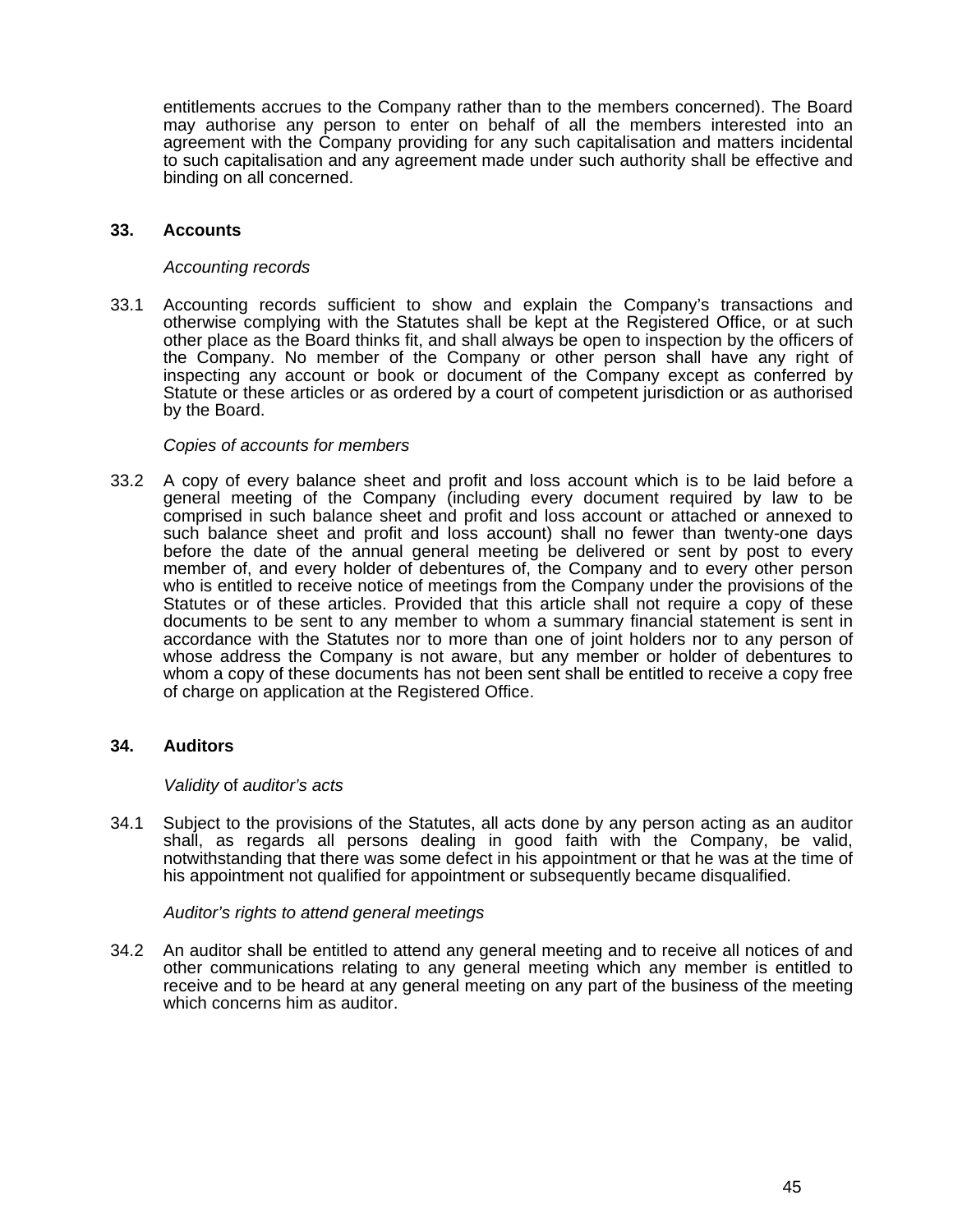#### **35. Notices**

#### *Service of notices*

- 35.1 Any notice or document (including a share certificate) or other information may be served on or delivered to any member by the Company either personally or by sending it through the post in a prepaid cover addressed to such member at his registered address, or (if he has no registered address within the United Kingdom) to the address, if any, within the United Kingdom supplied by him to the Company as his address for the service of notices, or by delivering it to such address addressed as aforesaid. In the case of a member registered on a branch register any such notice or document or other information may be posted either in the United Kingdom or in the territory in which such branch register is maintained.
- 35.2 Where a notice or other document or other information is served or sent by post, service or delivery shall be deemed to be effected at the expiration of twenty-four hours (or, where second-class mail is employed, forty-eight hours) after the time when the cover containing the same is posted and in proving such service or delivery it shall be sufficient to prove that such cover was properly addressed, stamped and posted. Any notice, document or other information not served, sent or supplied by post but left by the Company at a registered address or at an address (other than an address for the purposes of communications by electronic means) notified to the Company in accordance with these Articles shall be deemed to have been received on the day it was so left.
- 35.3 Any notice, document or other information may be served on or sent or supplied to any member by the Company, where appropriate by:

 (i) sending or supplying it in electronic form to an address notified by the members by the Company for that purpose; or

 (ii) making it available on a website and notifying the members of its availability in accordance with this Article 35,

 in each case provided that the member has agreed, or may be deemed to have agreed in accordance with the Companies Acts, generally or specifically that the notice, document or other information may be sent or supplied in that form or manner (and has not revoked that agreement).

- 35.4 Any notice, document or other information served, sent or supplied by the Company by means of a relevant system shall be deemed to have been received when the Company or any sponsoring system participating acting on its behalf sends the issuer-instruction relating to the notice, document or other information.
- 35.5 Any notice, document or other information served, sent or supplied by the Company using electronic means shall be deemed to have been received on the day on which it was sent notwithstanding that the Company subsequently sends a hard copy of such notice, document or information in the post. Any notice, document or other information made available on website shall be deemed to have been received on the day on which the notice, document or other information was first made available on the website or, if later, when a notice of availability is received or deemed to have been received pursuant to this Article. In proving that a notice, document or other information served, sent or supplied by electronic means was served, sent or supplied, it shall by sufficient to prove that it was properly addressed.
- 35.6 The accidental failure to send, or the non-receipt by any person entitled to, any notice of or other document or other information relating to any meeting or other proceeding shall not invalidate the relevant meeting or other proceeding.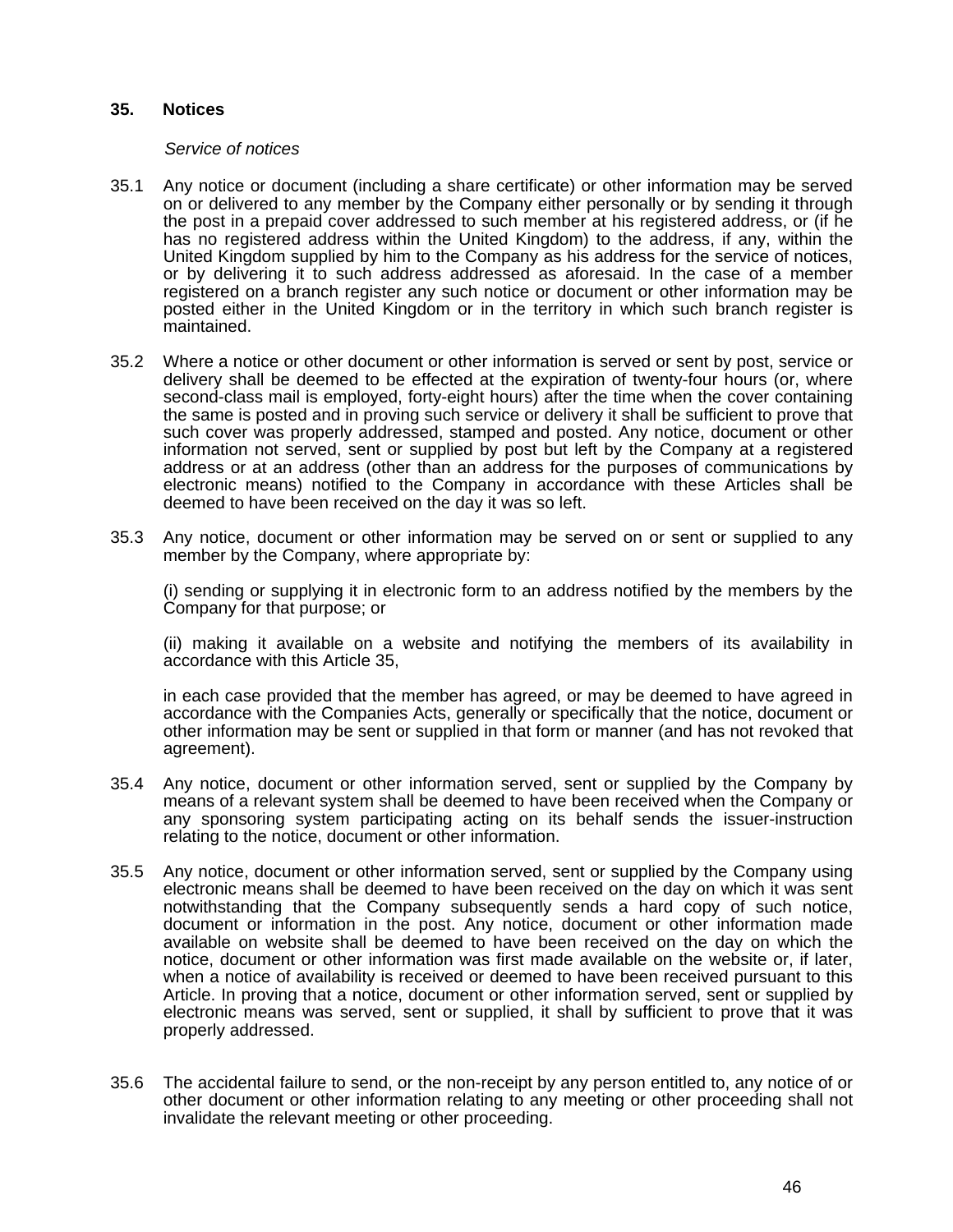35.7 A member present either in person or by proxy, at any meeting of the Company or the holders of any class of shares in the Company shall be deemed to have received notice of the meeting and, where requisite, of the purpose for which it was called.

#### *Joint holders*

35.8 Any notice given to that one of the joint holders of a share whose name stands first in the Register in respect of the share shall be sufficient notice to all the joint holders in their capacity as such. For such purpose a joint holder having no registered address in the United Kingdom and not having supplied an address within the United Kingdom for the service of notices shall be disregarded.

#### *Deceased and bankrupt members*

35.9 A person entitled to a share in consequence of the death, bankruptcy or mental disorder of a member or by operation of law or any other event upon supplying to the Company such evidence as the Board may reasonably require to show his title to the share, and upon supplying also an address within the United Kingdom for the service of notices, shall be entitled to have served upon or delivered to him at such address any notice or document or other information to which the member but for his death or bankruptcy or other event would be entitled, and such service or delivery shall for all purposes be deemed a sufficient service or delivery of such notice or document on all persons interested (whether jointly with or as claiming through or under him) in the share. Save as aforesaid any notice or document or other information delivered or sent by post to or left at the address of any member in pursuance of these articles shall, notwithstanding that such member be then dead or bankrupt or in liquidation, and whether or not the Company have notice of his death or bankruptcy or liquidation, be deemed to have been duly served or delivered in respect of any share registered in the name of such member as sole or first-named joint holder.

#### *Overseas members*

35.10 A member who (having no registered address within the United Kingdom) has not supplied to the Company an address within the United Kingdom or an address for the purposes of communication by electronic means for the service of notices shall not be entitled to receive notices from the Company.

## *Suspension of postal services*

35.11 If at any time by reason of the suspension or curtailment of postal services or threat thereof within the United Kingdom the Company is or would be unable to convene a general meeting effectively by notices sent through the post, a general meeting may be convened by a notice advertised on the same date in no fever than one national daily newspaper published in the United Kingdom with appropriate circulation and, where the Company keeps an overseas branch register, in at least one daily newspaper published in the territory where such register is maintained and such notice shall be deemed to have been duly served on all members entitled to such notice at noon on the day when the advertisement appears. In any such case the Company shall send confirmatory copies of the notice by post if at least seven days prior to the meeting the posting of notices to addresses throughout the United Kingdom again becomes practicable.

#### *Statutory requirements as to notices*

35.12 The provisions in these articles regarding the serving of notices and other documents are subject to any requirements in the Statutes that a particular offer, notice or other document be served in any particular manner.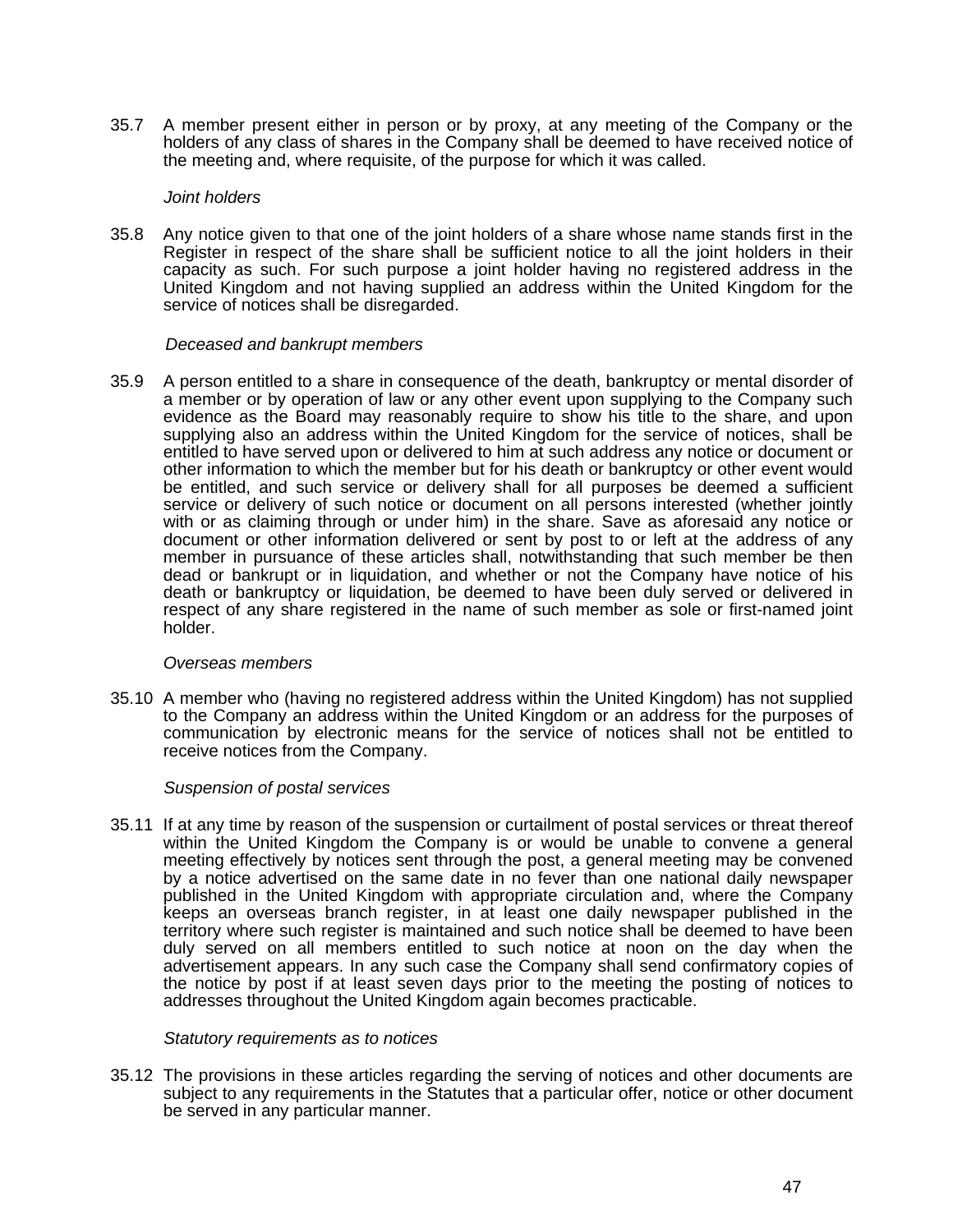# **36. Destruction of documents**

The Company may destroy:

- (a) any share certificate which has been cancelled at any time after the expiry of one year from the date of such cancellation;
- (b) any variation or cancellation of any dividend mandate at any time after the expiry of two years from the date such variation or cancellation was recorded by the Company;
- (c) any notification of change of name or address at any time after the expiry of two years from the date such notification was recorded by the Company;
- (d) any instrument of transfer of shares which has been registered at any time after the expiry of six years from the date of registration; and
- (e) any other document on the basis of which any entry in the Register is made at any time after the expiry of six years from the date an entry in the Register was first made in respect of it,

and it shall conclusively be presumed in favour of the Company that every share certificate so destroyed was a valid certificate duly and properly cancelled and that every instrument of transfer so destroyed was a valid and effective instrument duly and properly registered and that every other document destroyed under this article was a valid and effective document in accordance with the recorded particulars of that document in the books or records of the Company. Provided always that:

- (i) the foregoing provisions of this article shall apply only to the destruction of a document in good faith and without express notice to the Company that the preservation of such document was relevant to a claim;
- (ii) nothing contained in this article shall be construed as imposing upon the Company any liability in respect of the destruction of any document earlier than as stated in this article or in any case where the conditions of proviso (i) are not fulfilled; and
- (iii) references in this article to the destruction of any document include references to its disposal in any manner.

# **37. Winding up**

*Director's power to petition* 

37.1 The Board shall have power in the name and on behalf of the Company to present a petition to the court for the Company to be wound up.

*Distribution of assets in specie* 

37.2 If the Company shall be wound up (whether the liquidation is voluntary, under supervision, or by the court) the liquidator may, with the authority of a special resolution and subject to any provision sanctioned in accordance with the provisions of the Insolvency Act 1986, divide among the members in specie or kind the whole or any part of the assets of the Company and whether or not the assets shall consist of property of one kind or shall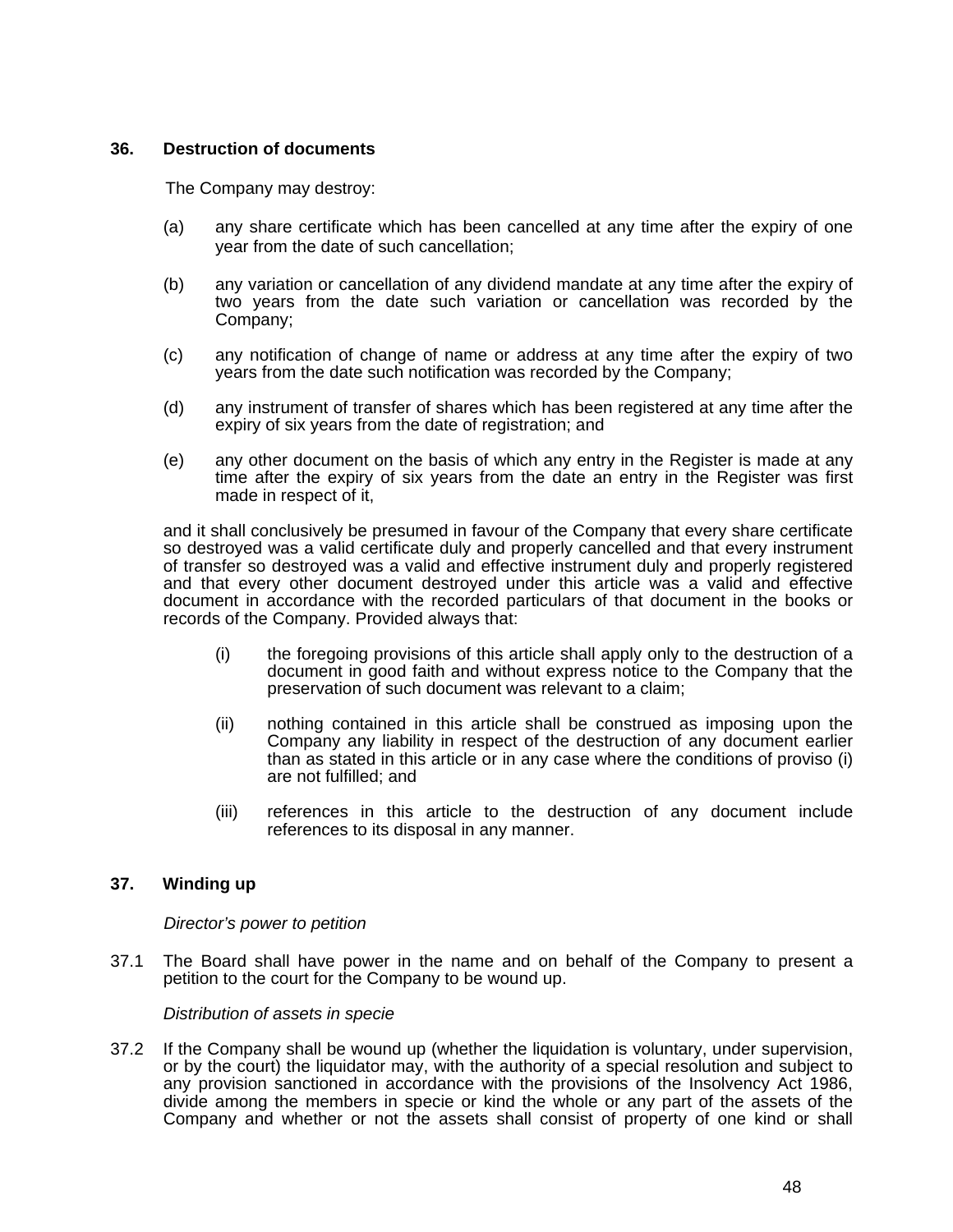consist of properties of different kinds, and may for such purpose set such value as he deems fair upon any one or more class or classes of property and may determine how such division shall be carried out as between the members or different classes of members. The liquidator may, with the like authority, vest any part of the assets in trustees upon such trusts for the benefit of members as the liquidator with the like authority shall think fit, and the liquidation of the Company may be closed and the Company dissolved, but so that no contributory shall be compelled to accept any shares or other property in respect of which there is a liability. The liquidator may make any provision referred to in, and sanctioned in accordance with the provisions of the Insolvency Act 1986.

*Transfer or sale under section 110 insolvency Act 1986* 

37.3 A special resolution sanctioning a transfer or sale to another company duly passed pursuant to section 110 of the Insolvency Act 1986 may in the like manner authorise the distribution of any shares or other consideration receivable by the liquidator among the members otherwise than in accordance with their existing rights and any such determination shall be binding on all the members subject to the right of dissent and consequential rights conferred by that section.

## **38. Indemnity**

Subject to and to the extent permitted by the Companies Acts, but without prejudice to any indemnity to which he may otherwise be entitled by law:

- 38.1 Each director and secretary ("Officer") will be indemnified out of the assets of the Company against all costs and liabilities incurred by him in relation to any proceedings (whether criminal or civil) which relate to anything done or omitted or alleged to have been done or omitted by him as a director of the Company save that he shall not be indemnified:
	- (a) for any liability incurred by him to the Company or any associated company of the Company (as defined by the Companies Acts for these purposes);
	- (b) for any fine imposed in criminal proceedings;
	- (c) for any sum payable to a regulatory authority by way of a penalty in respect of non-compliance with any requirement of a regulatory nature howsoever arising;
	- (d) for any costs for which he has become liable in defending any criminal proceedings in which he is convicted and such conviction has become final;
	- (e) for any costs for which he has become liable in defending any civil proceedings bought by the Company or an associated company in which a final judgment has been given against him; and
	- (f) for any costs for which he has become liable in connection with any application under Sections 606 or 1157 of the CA 2006 in which the court refuses to grant him relief and such refusal has become final.
- 38.2 Each Officer will have funds provided to him by the Company to meet expenditure incurred or to be incurred in any proceedings (whether civil or criminal) brought by any party which relate to anything done or omitted or alleged to have been done or omitted by him as a director of the Company, provided that he will repay such amounts no later than: